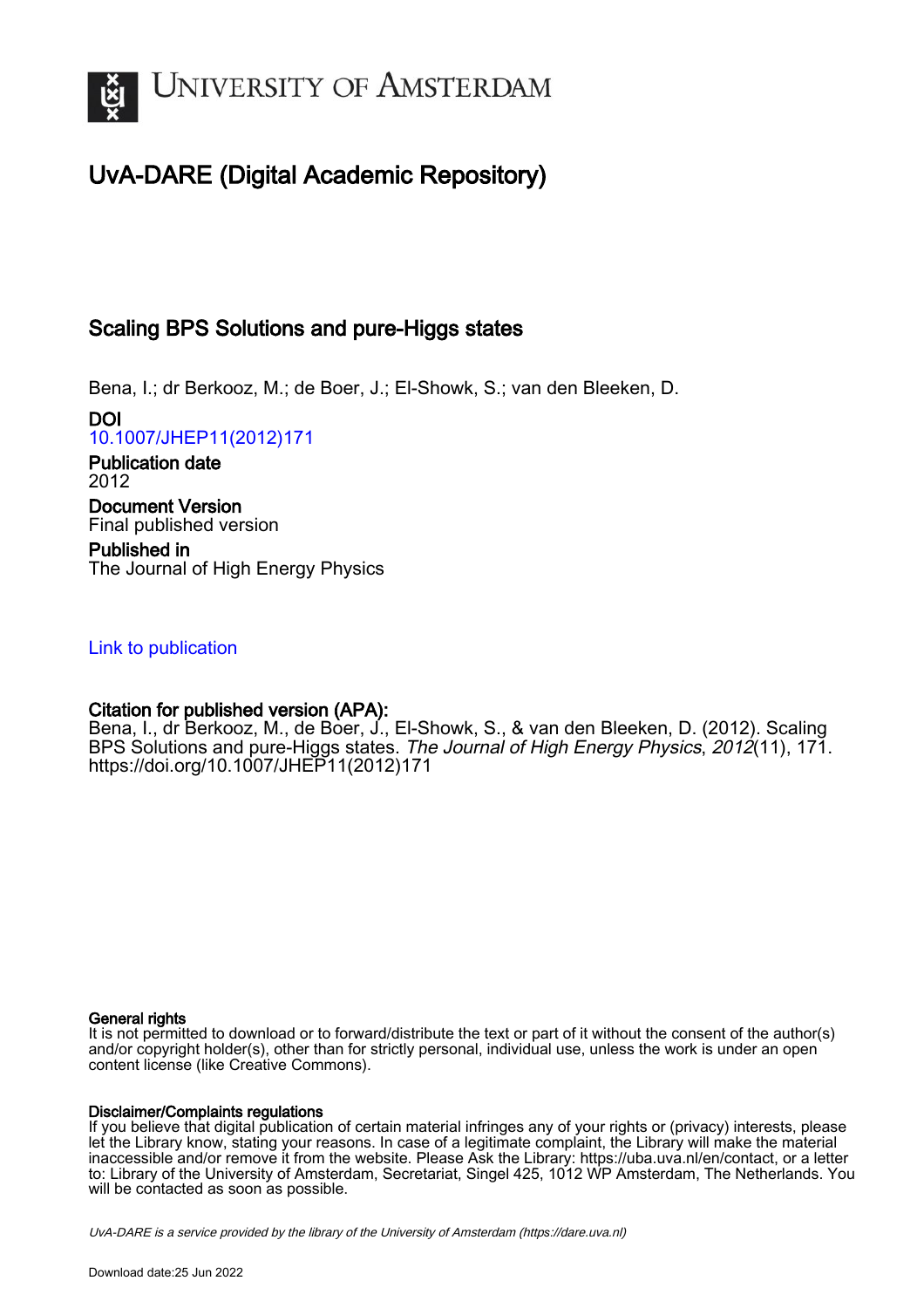PUBLISHED FOR SISSA BY 2 SPRINGER

Received: September 10, 2012 Accepted: October 25, 2012 PUBLISHED: November 30, 2012

# Scaling BPS solutions and pure-Higgs states

 $\textsf{Iosif Bena},^a$  Micha Berkooz, $^b$  Jan de Boer, $^c$  Sheer El-Showk<sup>a</sup> and Dieter Van den Bleeken $^d$ 

- <sup>a</sup> Institut de Physique Théorique, CEA Saclay, CNRS URA 2306, F-91191 Gif-sur-Yvette, France
- $b$ Department of Particle Physics and Astrophysics, Weizmann Institute of Science, Rehovot, 76100, Israel
- c Institute for Theoretical Physics, University of Amsterdam,
- Science Park 904, Postbus 94485, 1090 GL Amsterdam, The Netherlands
- ${}^d$ Boğaziçi University Physics Departement, 34342 Bebek / Istanbul; Turkey

Abstract: Depending on the value of the coupling, BPS states of type II string theory compactified on a Calabi-Yau manifold can be described as multicenter supergravity solutions or as BPS states in a quiver gauge theory. While states that spread into the Coulomb-branch states can be mapped one-to-one to supergravity states, this is not automatically so for the majority of Higgs-branch states. In this paper we explicitly compute the BPS spectrum of the Higgs branch of a three-center quiver with a closed loop, and identify the subset of states that are in one-to-one correspondence with Coulomb/supergravity multicenter states. We also show that there exist additional "pure-Higgs" states, that exist if and only if the charges of the centers can form a scaling solution. Using generating function techniques we compute the large charge degeneracy of the "pure-Higgs" sector and show that it is always exponential. We also construct the map between Higgs- and Coulomb-branch states, discuss its relation to the Higgs-Coulomb map of one of the authors and Verlinde, and argue that the pure Higgs states live in the kernel of this map. Given that these states have no obvious description on the Coulomb branch or in supergravity, we discuss whether they can correspond to a single-center black hole or can be related to more complicated horizonless configurations.

Keywords: Black Holes in String Theory, Gauge-gravity correspondence, M(atrix) Theories, Sigma Models

ArXiv ePrint: [1205.5023](http://arxiv.org/abs/1205.5023)

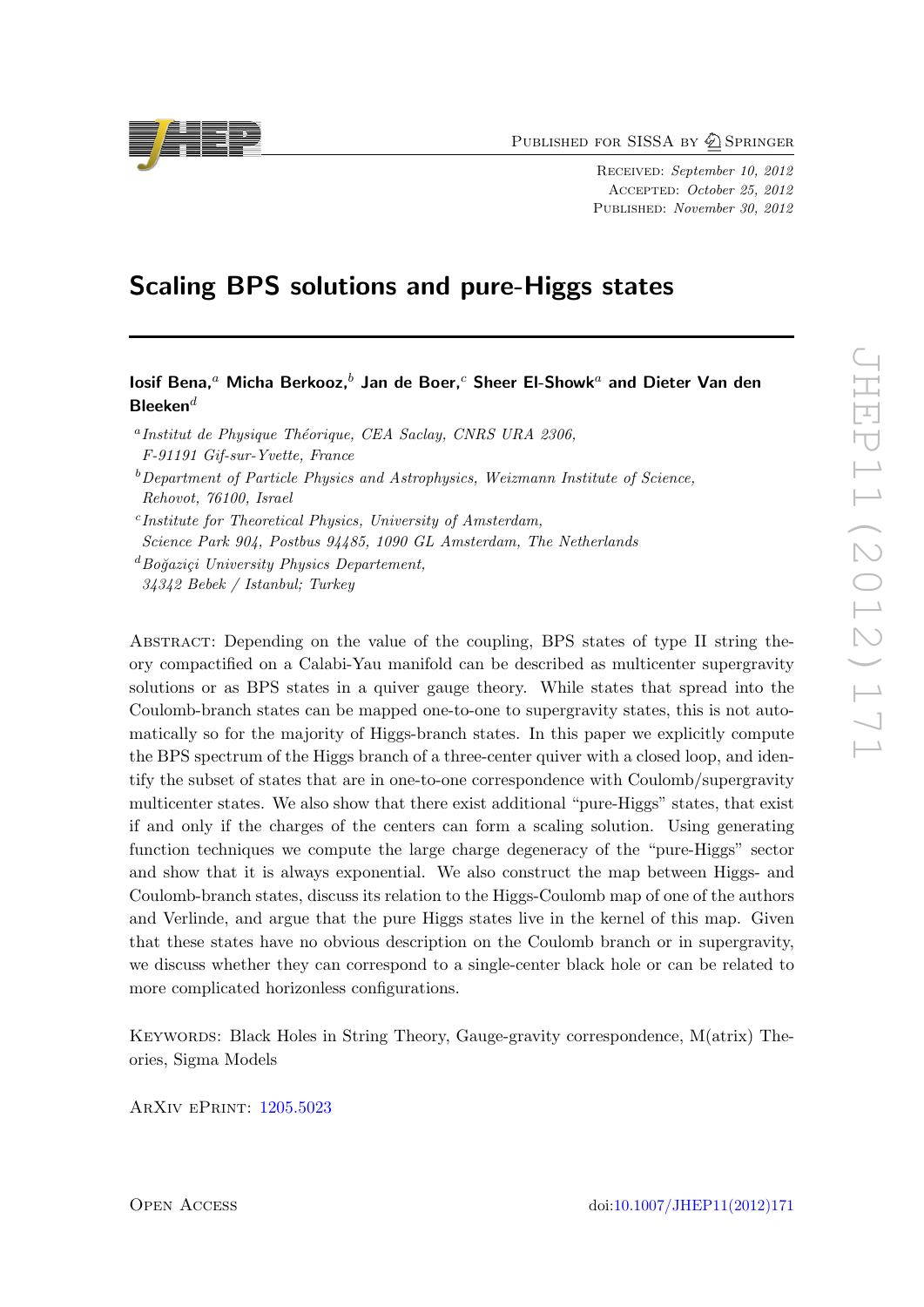# Contents

| $\mathbf 1$ | Introduction and overview                    |                                                                        | $\mathbf{1}$     |
|-------------|----------------------------------------------|------------------------------------------------------------------------|------------------|
|             | 1.1                                          | Motivation                                                             | $\mathbf{1}$     |
|             | 1.2                                          | $Setup - gravity$                                                      | 3                |
|             | 1.3                                          | $Setup - gauge theory$                                                 | $\overline{4}$   |
|             | 1.4                                          | Summary and results                                                    | $\boldsymbol{6}$ |
|             | 1.5                                          | Discussion and outlook                                                 | 8                |
| $\bf{2}$    |                                              | Quiver quantum mechanics                                               | $\boldsymbol{9}$ |
| 3           | Sorting out the Higgs branch                 |                                                                        | 11               |
|             | 3.1                                          | The $abc$ of closed-loop three-quivers                                 | 11               |
|             | 3.2                                          | Computation of the cohomology                                          | 12               |
|             | 3.3                                          | Emergence of the Coulomb branch                                        | 14               |
|             | 3.4                                          | Distillation of the pure-Higgs states                                  | 16               |
|             | 3.5                                          | Combinatorics of the pure-Higgs states                                 | 18               |
|             | 3.6                                          | Growth of the pure-Higgs states                                        | 19               |
| 4           | The Higgs-Coulomb map and a decoupling limit |                                                                        | $\bf{21}$        |
|             | 4.1                                          | Two centers                                                            | 23               |
|             | 4.2                                          | Three centers                                                          | 24               |
|             | 4.3                                          | Some comments on Higgs branch corrections to the multi-center dynamics | 25               |
|             | 4.4                                          | The Higgs-Coulomb equivalence for a compact D0-D4 system               | 26               |
|             | 4.5                                          | How do the pure Higgs branch states look in supergravity?              | 28               |
|             | A Two simple combinatorial computations      |                                                                        | 29               |
|             |                                              | A.1 $\Delta(a, b, c)$ as a delta-function                              | 30               |
|             |                                              | A.2 3-derangements and triangle inequalities                           | 30               |
|             |                                              | B A covariant formula for the asymptotics of multivariate sequences    | 31               |
|             |                                              | C The decoupling limit                                                 | 32               |
|             |                                              |                                                                        |                  |

# <span id="page-2-0"></span>1 Introduction and overview

# <span id="page-2-1"></span>1.1 Motivation

Although the Bekenstein-Hawking formula for the entropy of a black hole is widely accepted, only limited progress has been made in understanding, from a gravitational point of view, what the nature of the underlying microscopic degrees of freedom is. Phrasing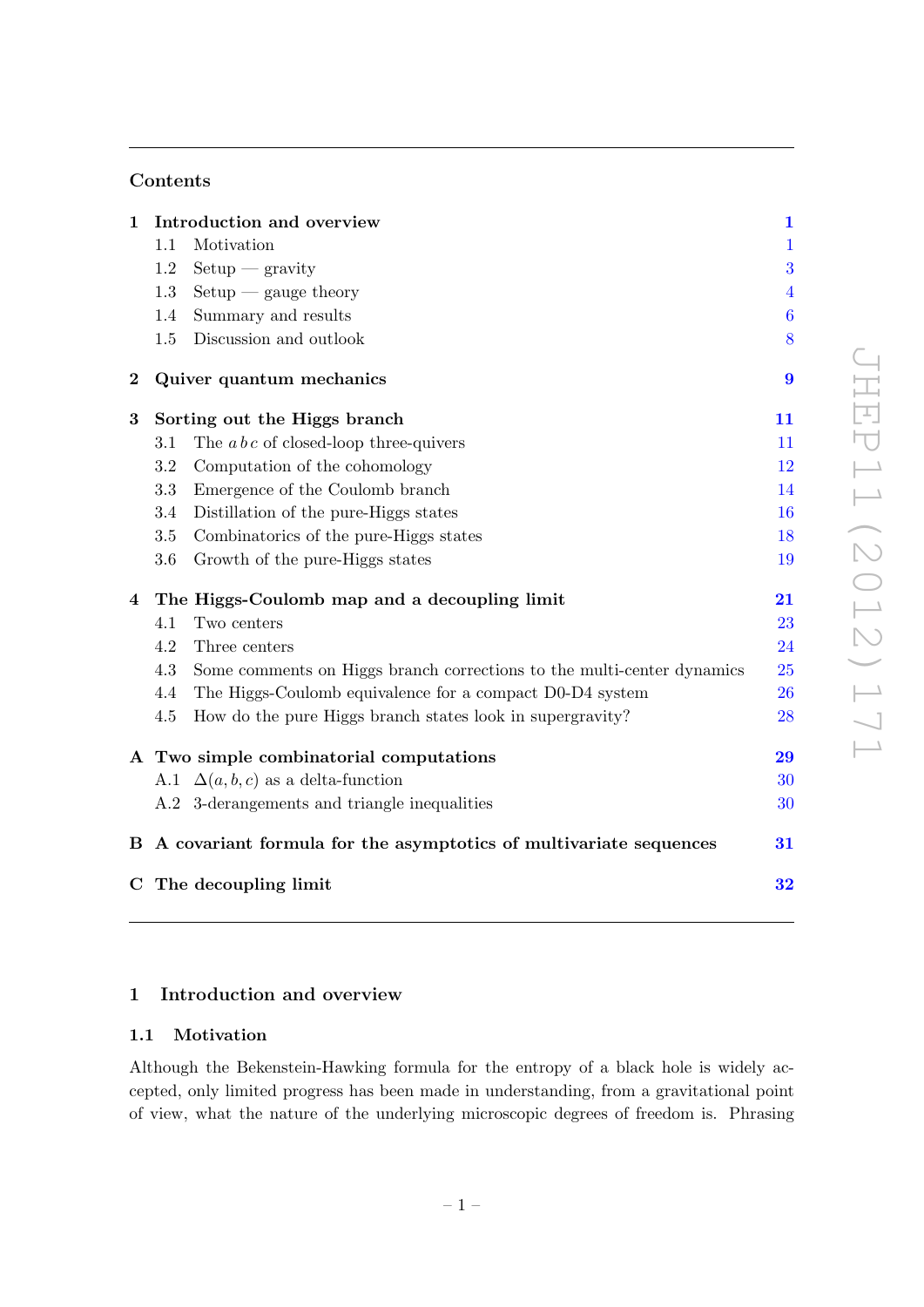the question in somewhat more general terms, we can ask what is the correct gravitational description of general states in a given charge sector of string theory. In such a sector one typically finds both gravitational solutions that are smooth and/or horizonless, and solutions which contain one or more black holes. Given a state, e.g. some particular excitation of strings and branes, it is in general an open problem to identify by which of these classes of gravitational solutions it is best described. Resolving this problem amounts to understanding which microscopic degrees of freedom can be described and distinguished by an observer having only gravitational probes at hand, and which ones cannot.

In this paper we will report on some progress in achieving this goal, albeit in the particular context of supersymmetric solutions of  $N = 2$  supergravity in four dimensions. The full enumeration of all states in a given charge sector in this theory is unknown, but we know that it contains the supersymmetric ground states of various quantum mechanical "gauge theories" of quiver type, with several different gauge groups and charged matter. Given an open string (gauge theoretical) description of the degrees of freedom, one often finds that the theory possesses a Higgs branch and a Coulomb branch. When taking the decoupling limit relevant for the AdS/CFT correspondence (as detailed in appendix [C\)](#page-33-0), the Coulomb branch is removed from the system and only the Higgs branch remains. There is a refinement however: a small part of the Coulomb branch does survive, but it does not describe independent degrees of freedom, rather it describes some of the states on the Higgs branch using different variables. To be unambiguous, whenever we refer to "Coulomb branch" in the remainder of this paper, we mean the part of the near-Higgs Coulomb branch which survives the decoupling limit.

It is precisely the Coulomb branch variables which are useful to obtain gravitational descriptions of states in the theory. In fact, the Coulomb branch description of a state can be mapped directly into a solution of the supergravity equations of motion. As we will explore in detail, the Coulomb branch description does not in general capture the full Higgs branch. It would appear therefore that the remaining states in the Higgs branch are essentially inaccessible to a gravitational observer. Whether such states exist or not depends on the details of the quiver quantum mechanical system. It is only for quivers with closed loops that obey some additional conditions that the Coulomb branch description is incomplete. As was shown in [\[1\]](#page-35-0) for particular quiver, the number of inaccessible states can be exponentially large, much larger than the number of states that are accessible from the Coulomb branch. We will study the conditions under which this happens in more detail, compute the spectrum explicitly for all three-centered quiver systems, and provide a simple criterion in terms of the geometry of the Higgs branch to distinguish inaccessible states from accessible ones.

In spacetime, inaccessible states appear in situations in which the solution space of a multi-centered system possesses so-called scaling regions, where the centers approach each other arbitrarily closely, signaling the absence of a potential barrier between the Coulomband Higgs-branch descriptions before decoupling. Furthermore, in the limit where the centers are on top of each other (where the Coulomb and Higgs branches meet), there appears to be an emergent conformal symmetry. It has been suggested in the past that one should describe the physics of this limit using superconformal quantum mechanics [\[2\]](#page-35-1),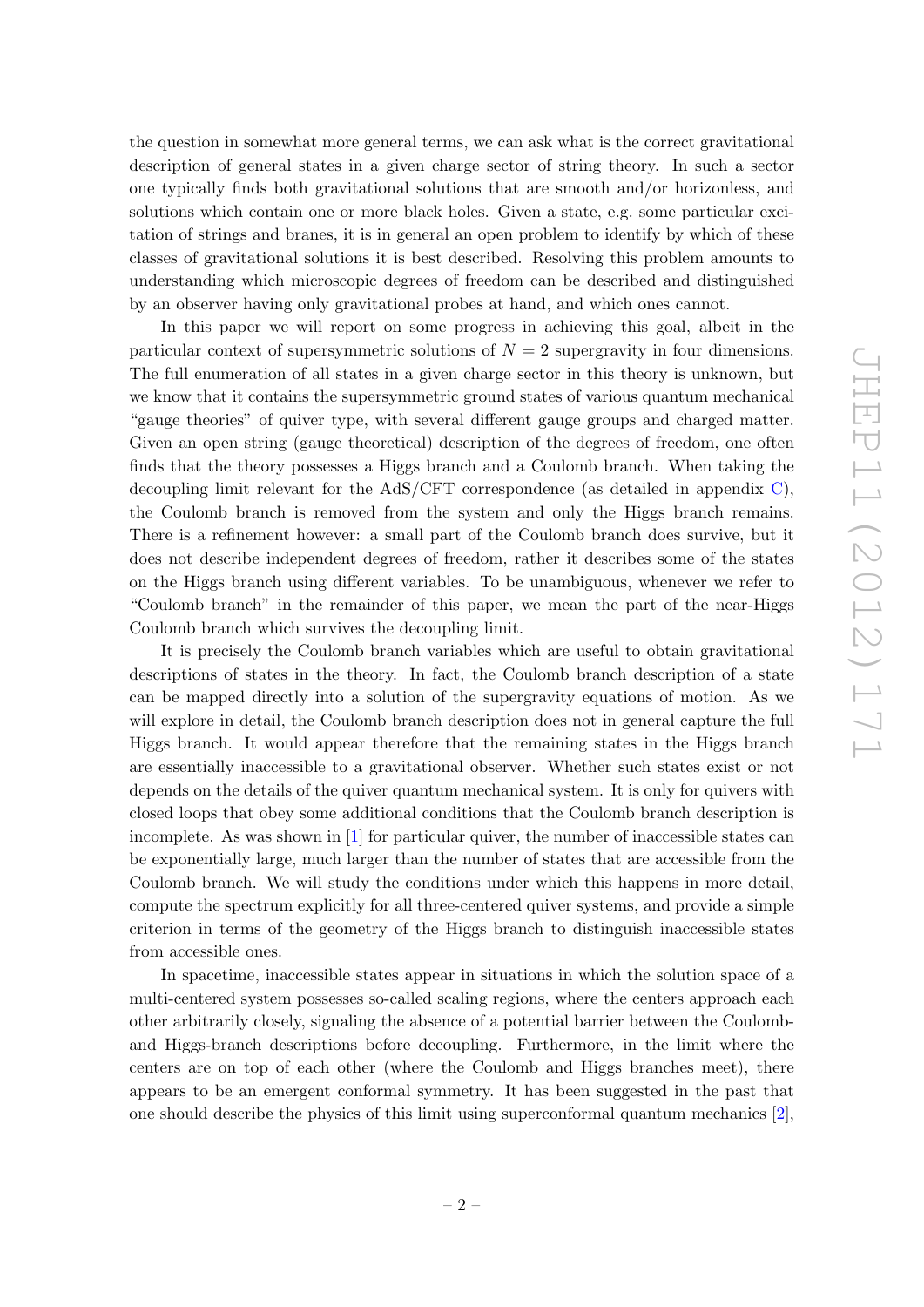which might have a large number of degrees of freedom relevant for this limit. To make this precise, one should show that a further low-energy limit exists in the quiver quantum mechanical system and that this limit makes it superconformal. However, as we will argue, this cannot be achieved because the Higgs branch theory has a mass gap and at low energies violates superconformal invariance.

We will now present the system we consider in more detail, and give an overview of our main results and their possible implications.

#### <span id="page-4-0"></span>1.2 Setup — gravity

As mentioned, we will restrict ourselves in this paper to the BPS sector of four-dimensional  $\mathcal{N}=2$  supergravity. As this supergravity is the low-energy theory describing Calabi-Yau compactifications of type II string theory/M-theory, the BPS states can be traced back to various D/M-brane configurations which provide a microscopic picture for the black holes in this theory. One major success was the calculation of the entropy of the D4-D0 black hole by Maldacena, Strominger and Witten [\[3\]](#page-35-2) from the effective CFT description of an M5brane wrapping a large divisor in the Calabi-Yau X. Since this calculation essentially only relies on Cardy's formula and the central charge, it is very general, universal and stable, but at the same time also very crude. Indeed, in the Cardy regime the large majority of BPS states with D4-D0 charge can be accounted for by the single-center black hole, but there is a still rather significant minority that corresponds to the states of various multicenter configurations. On the other hand, outside of the Cardy regime this balance can change and these multicenter black holes can dominate the entropy of the single-center solution  $\left[1, 4, 5\right]$  $\left[1, 4, 5\right]$  $\left[1, 4, 5\right]$ .

While this situation at first sight complicates our struggle to understand the relevant quantum states, it also presents us with interesting ways to gain insight into the relation between these states at small and large gravitational coupling. At large coupling these BPS 'multicenter' states manifest themselves as classical supersymmetric solutions to  $\mathcal{N} =$ 2 supergravity. The most general such solutions were discovered in  $[6-8]$  $[6-8]$  and they are determined by the positions  $\vec{r}_p \in \mathbb{R}^3$  and charges  $\Gamma_p$  of N dyonic centers subject to  $N-1$ "integrability" or "bubble" equations

<span id="page-4-1"></span>
$$
\sum_{q=1, q \neq p}^{N} \frac{\langle \Gamma_p, \Gamma_q \rangle}{r_{pq}} = \langle h, \Gamma_p \rangle \tag{1.1}
$$

Note that there are  $N-1$  equations rather than N as the sum over all equations is trivial. The  $\Gamma_p = \{p^0, p^A, q_A, q_0\}$  are charge vectors in  $H^{2n}(X)$  encoding the  $\{D6, D4, D2, D0\}$ electro-magnetic charges of the centers and  $\langle \cdot, \cdot \rangle$  is the symplectic pairing of electric and magnetic charges

$$
\langle \Gamma, \tilde{\Gamma} \rangle = -p^0 \tilde{q}_0 + p^A \tilde{q}_A - q_A \tilde{p}^A + q_0 \tilde{p}^0 \tag{1.2}
$$

Such solutions do not generically exist for all values of the scalar moduli at infinity as they can decay at codimension-one surfaces in the moduli space known as walls of marginal stability. This phenomenon of "wall-crossing" has received a lot of attention recently both in  $\mathcal{N}=2$  gauge theories as well as supergravity (see e.g. [\[9\]](#page-35-7) for a review and introduction to the literature).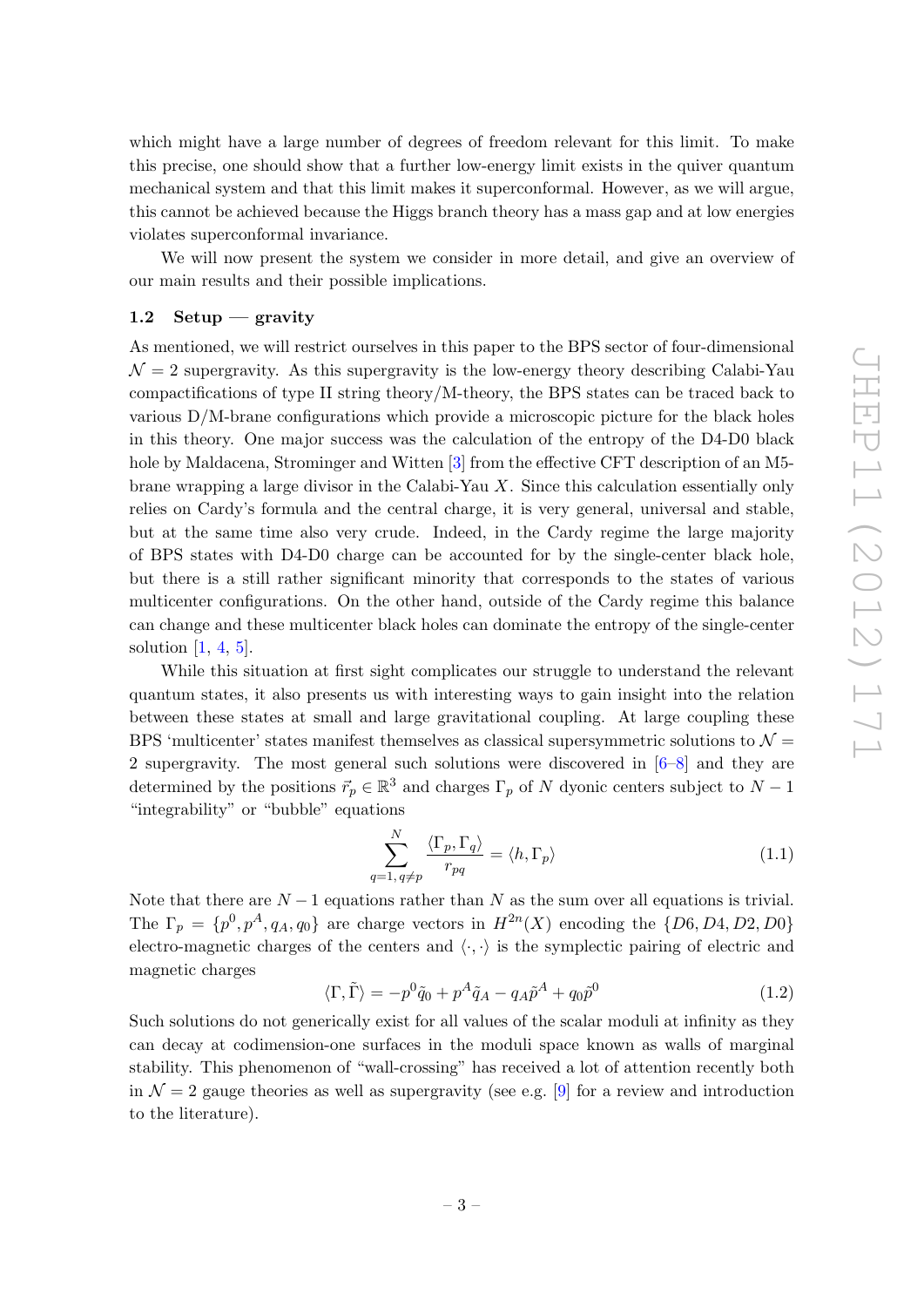

Figure 1. A three node quiver.

# <span id="page-5-0"></span>1.3 Setup — gauge theory

At smaller coupling, when the gravitational backreaction of the charges can be ignored, the system is better described in terms of D-branes wrapped on the Calabi-Yau manifold, and an elegant effective description can be obtained by reducing the system to  $0+1$  dimensions to obtain an  $\mathcal{N} = 4$  quiver quantum mechanics [\[10\]](#page-35-8).

As depicted schematically in figure [1.3,](#page-5-0) these quiver quantum theories are described in terms of two different kinds of multiplets: vector multiplets  $\{\vec{x}_p, \lambda_p, D_p\}$ , one for each node  $\Gamma_p$  of the quiver, as well as chiral multiplets  $\{\phi_{pq}^{\alpha}, \psi_{pq}^{\alpha}, F_{pq}^{\alpha}\}\)$  coming from the strings stretched between every pair of centers. For each pair of centers there are  $\Gamma_{pq} = \langle \Gamma_p, \Gamma_q \rangle$ such chiral multiplets. The space of vacua of this quiver quantum mechanics contains both a Higgs branch and Coulomb branch, and the BPS states can be mainly supported on either branch. Moreover, this support can shift from one branch to the other as one varies the effective coupling.

One of the interesting results of  $[10]$  is that for a two-center quiver one can map states directly from the Higgs branch to the Coulomb branch and to supergravity. Thus, one can basically "follow" a state as one turns on the gravitational coupling. A crucial observation made by [\[10\]](#page-35-8) was that, once quantum corrections are taken into account, the Coulomb branch of the quiver quantum mechanics is actually identical to the supergravity "solution space," as both are parameterized by the locations of  $N$  centers subject to the same constraint equations  $(1.1)!$  The profound origin of this is a non-renormalization theorem that protects the symplectic form which governs the Coulomb branch/supergravity BPS solution space and gives it a natural interpretation as a phase space. This symplectic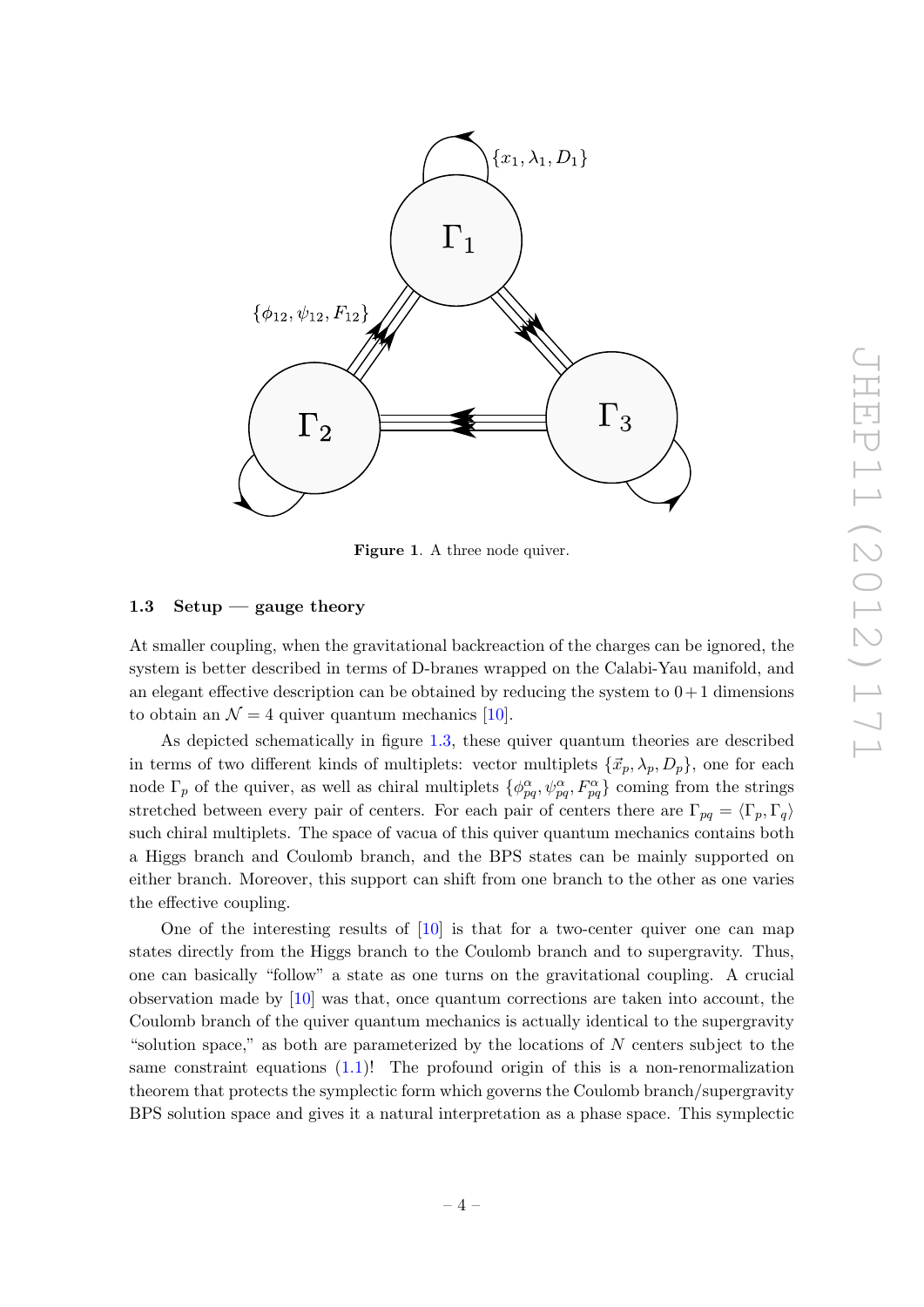form can in turn be used to geometrically quantize the BPS solution space [\[11,](#page-35-9) [12\]](#page-36-0), and this corresponds physically to quantizing the angular momentum originating from the electromagnetic interactions of the various dyonic charges [\[13\]](#page-36-1).

On the Higgs branch the BPS states are represented as non-trivial cohomology classes on the manifold carved out by the D- and F-term constraints. One can map states on the Higgs branch to those on the Coulomb branch/supergravity by identifying the quantum numbers under the Lefschetz  $SU(2)$  to the angular momentum quantum number. This is a special example of the Higgs-Coulomb map [\[14\]](#page-36-2), and for two centers this map is always one-to-one.

The situation becomes more subtle when we consider three centers. Both the Coulomb branch (which can be identified with supergravity solutions) and the Higgs branch change in an essential way. From the perspective of the multicenter supergravity solution the centers no longer sit at a fixed distance. Furthermore, when the intersection products satisfy the triangle inequalities  $(\Gamma_{12} + \Gamma_{23} \geq \Gamma_{31}$  and cyclic), the three centers can approach each other arbitrarily close (in coordinate space) seemingly connecting the single and multicenter solution spaces. However, when one looks at the full supergravity solution one finds that in this limit the multicenter solution rather develops an infinitely deep  $AdS<sub>2</sub>$  throat. From outside the solution looks like the  $AdS_2$  near-horizon region of a single-center black hole, but at the bottom of the throat the distance between the three centers remains fixed as the throat becomes longer and longer  $[1, 13, 15]$  $[1, 13, 15]$  $[1, 13, 15]$  $[1, 13, 15]$ . A scaling symmetry emerges in this limit and hence these BPS solutions are often referred to as scaling solutions. The quantization of such solution spaces proceeds much as in the non-scaling case [\[11\]](#page-35-9) but one finds that quantum corrections can destroy or "cap off" the infinitely deep  $AdS<sub>2</sub>$  throat. This will be discussed in more detail in section 4.

On the Higgs branch, by contrast, the difference between scaling and non-scaling solutions is rather subtle. For certain values of the charges the arrows between the nodes form a closed quiver, and in the quiver quantum mechanics this allows for the existence of a non-trivial superpotential which affects the structure of the supersymmetric states. However, not all closed quivers have intersection products that satisfy the triangle inequalities, and hence correspond to scaling supergravity solutions.

One can count the degeneracy of the Higgs branch of the quiver quantum mechanics when the quiver is closed and has a superpotential  $[1]$ , and the result is quite remarkable: the theory has an exponential growth of states precisely when the closed quiver satisfies the triangle inequality, and there exists a scaling solution in supergravity! These 'scaling' states of the Higgs branch vastly outnumber the Coulomb-branch states, so the one-to-one map between Higgs and Coulomb branch states that we had for two centers does not hold anymore.

Note that this is not inconsistent with the expected stability of BPS states under perturbations since, in the scaling case, the Coulomb branch is never a complete description of the system. In particular, the self-consistent ansatz of [\[10\]](#page-35-8) describing the Coulomb branch breaks down as the VEVs of the  $\vec{x}_{ij}$  are not bounded from below; thus we can no longer force the system into the Coulomb branch by tuning couplings. Rather at any finite coupling the two branches are connected and the description is quite complicated. In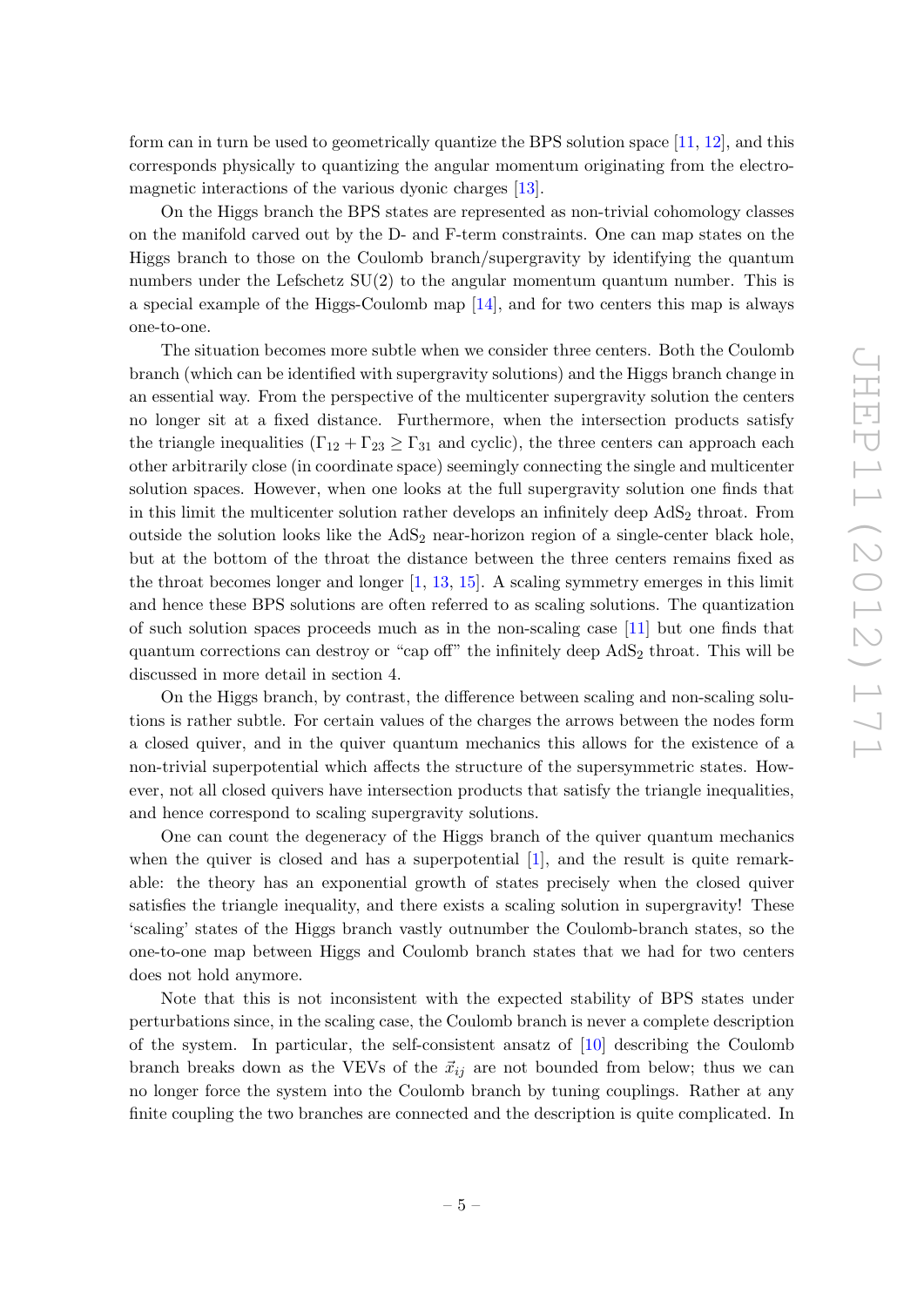this paper we circumvent this difficultly by working in an infinite coupling limit where the Coulomb branch decouples and the system is entirely characterized by the Higgs branch. Rather remarkably, as mentioned above, the Coulomb branch seems to re-emerge in this limit in terms of VEVs of particular operators in the Higgs branch. These operators map states on the Higgs branch to the Coulomb branch surjectively, mimicking the Higgs-Coulomb map of the non-scaling quivers.

These results lead to a number of interesting questions: what happens to the map between Higgs and Coulomb branch states when one goes from weak to stronger coupling? What is the nature of the extra Higgs branch states? Can they be identified? Do they have any analogue in supergravity? Is there any relation between the scaling point and the single center black hole? How generic is the exponential growth?

Clearly these questions are crucial for our understanding of black hole physics. If one could argue that these exponentially-growing states correspond to horizonless supergravity solutions or to more complicated horizonless stringy configurations, although so far no evidence for this has been found, this would indicate that a black-hole-like entropy can be obtained from fuzzballs, and would essentially establish that the fuzzball proposal applies to  $\mathcal{N} = 2$  BPS black holes. On the other hand, if the exponentially-growing states will not have any support on the Coulomb branch and cannot be captured by more complicated closed string degrees of freedom, they will all develop a horizon and become indistinguishable from the classical black hole.

In this paper we take several steps towards answering some of these questions by re-investigating the three-center scaling quiver.

#### <span id="page-7-0"></span>1.4 Summary and results

After shortly reviewing in section [2](#page-10-0) the general structure of quiver quantum mechanics, we specialize to a three-node quiver with a closed loop and generic superpotential in section [3.](#page-12-0) Following [\[1\]](#page-35-0) we review how the Higgs branch is a complete intersection manifold. We then apply the Lefschetz hyperplane theorem to compute its Betti-numbers, and hence the BPS spectrum. It turns out that the Higgs cohomology consists of states with non-vanishing Lefschetz SU(2) quantum numbers, which map bijectively to states on the Coulomb branch. However, in the middle cohomology there are additional classes, all in the trivial representation of SU(2), that have no counterpart on the Coulomb branch. We will refer to these states as pure-Higgs states. If one would want to add them to the Coulomb branch "by hand", their quantum numbers correspond to zero angular momentum, suggesting that they should indeed be related to the scaling point or to the single center black hole.

To proceed we compute a generating function for the supersymmetric index  $\Omega(a, b; c)$ of three center BPS states with intersection products  $a = \Gamma_{12}$ ,  $b = \Gamma_{23}$ , and  $c = \Gamma_{31}$ :

$$
Z_{\Omega} = \frac{xy(1 - xy)}{(1 + x)^2(1 + y)^2(1 - xy - xz - yz - 2xyz)} = \sum_{a,b,c=0}^{\infty} \Omega(a,b;c)x^a y^b z^c \tag{1.3}
$$

One of the key results of our investigation is that this function is not symmetric in the pairings  $a, b$  and c precisely because of the Higgs-branch states that map to the Coulomb

<span id="page-7-1"></span><sup>&</sup>lt;sup>1</sup>See  $[16-21]$  $[16-21]$  for reviews.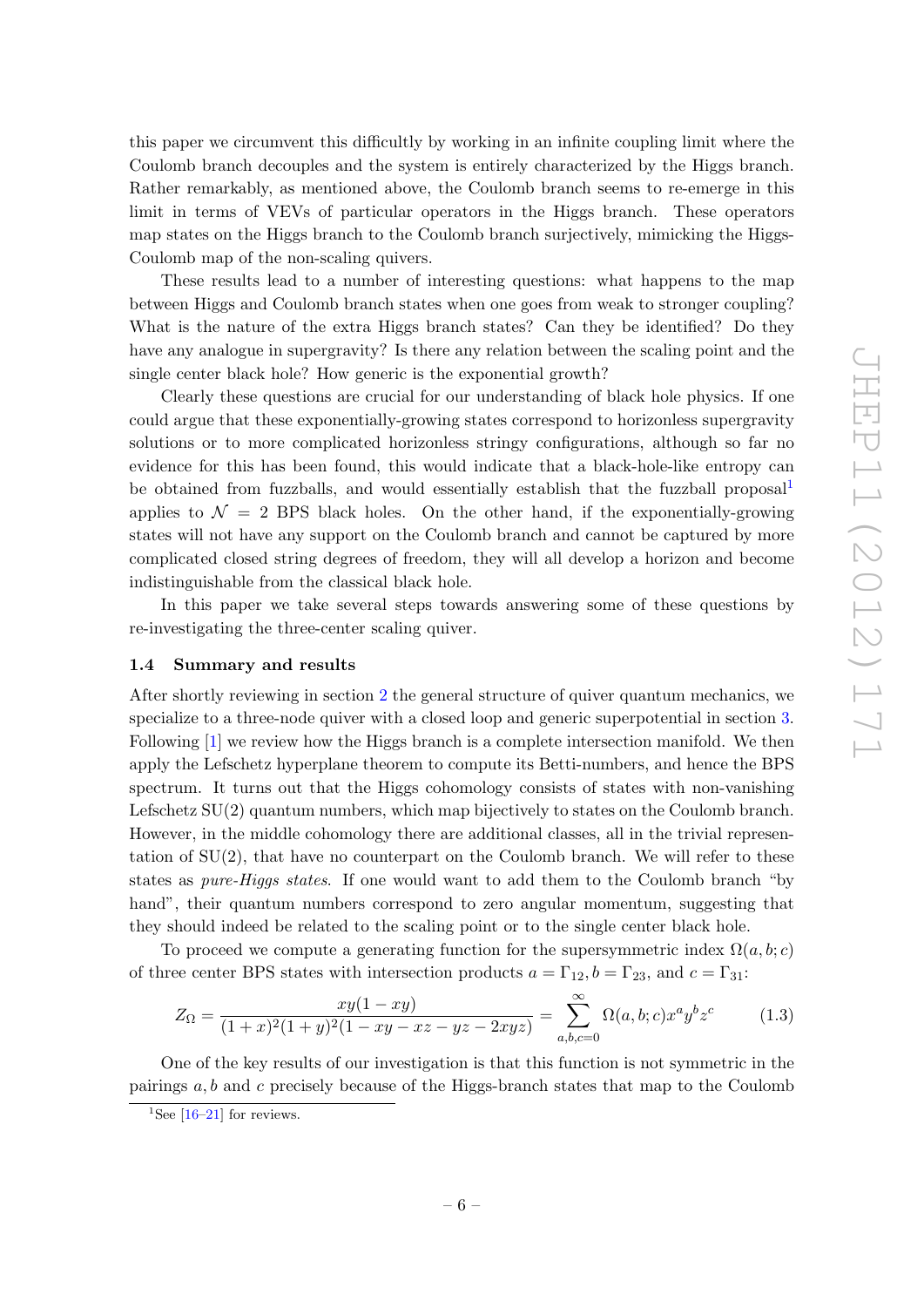branch! Indeed, we can compute the spectrum explicitly, and isolate the pure-Higgs states from those that have a Coulomb interpretation and count their number  $\beta(a, b, c)$  separately. Their generating function is

$$
Z_{\beta} = \frac{x^2 y^2 z^2}{(1 - xy)(1 - xz)(1 - yz)(1 - xy - yz - zx - 2xyz)}.
$$
 (1.4)

From this generating function we can learn a number of things.

- $\beta$  is non-vanishing iff  $a + b 2 > c$  and cyclic, and hence pure-Higgs states only exist when the Coulomb branch has a scaling point, and viceversa.
- for any  $a, b, c \gg 1$  that satisfy the triangle equations the number of states has an exponential growth, that we calculate precisely

$$
\beta(a, b, c) \sim \frac{2}{\pi} \sqrt{\frac{abc(ABC)^3}{(aA + bB + cC)^7} \frac{a^a b^b c^c}{A^A B^B C^C}} 2^{a+b+c}, \qquad (1.5)
$$

where  $A \equiv -a + b + c$ ,  $B \equiv a - b + c$ ,  $C \equiv a + b - c$ .

- $\bullet$  the generating function is symmetric in  $a, b, c$ , suggesting that different Higgs branches can share their pure-Higgs sector, but differ in the part that maps to the Coulomb branch. Furthermore this hints that these states are everywhere stable on the moduli space.
- the generating function is combinatoric, hinting at a simple interpretation in terms of brane/string constituents.

In section [4](#page-22-0) we discuss how the general notion of Higgs-Coulomb map of [\[14\]](#page-36-2) is realized in our system. This is a non-trivial extension of [\[14\]](#page-36-2) to multiple interacting mutuallynon-local branes, and the emergence of this map is more complicated. We demonstrate nonetheless how the Coulomb-branch degrees of freedom still emerge from operators on the Higgs branch, and that the Coulomb branch variables are still fermion bilinears and hence can not be fully treated as classical bosonic variables.

In particular, we use this intuition to explain why the scaling point is unreliable and conjecture that a similar mechanism is at work in the superconformal quantum mechanical setup of [\[2\]](#page-35-1). That the scaling point is unreliable had also been observed before from a pure gravitational point of view, when studying some puzzling aspects of scaling BPS solutions. One such puzzle was the discrepancy between having infinitely deep smooth throats and being in a solution dual to a CFT with a discrete spectrum [\[13,](#page-36-1) [15\]](#page-36-3), and the quantization of [\[11\]](#page-35-9) managed to address this by arguing that the throats will be capped. To accomplish this required the rather remarkable claim that a large macroscopically smooth spacetime is "destroyed" by quantum corrections [\[11,](#page-35-9) [13\]](#page-36-1), or more precisely that all throats beyond a certain depth do not have corresponding semi-classical BPS quantum states. This result relied on quantizing only the Coulomb-branch degrees of freedom, and on the fact that the phase space of these degrees of freedom becomes very restricted in the scaling region. We revisit this issue from a different perspective in section 4.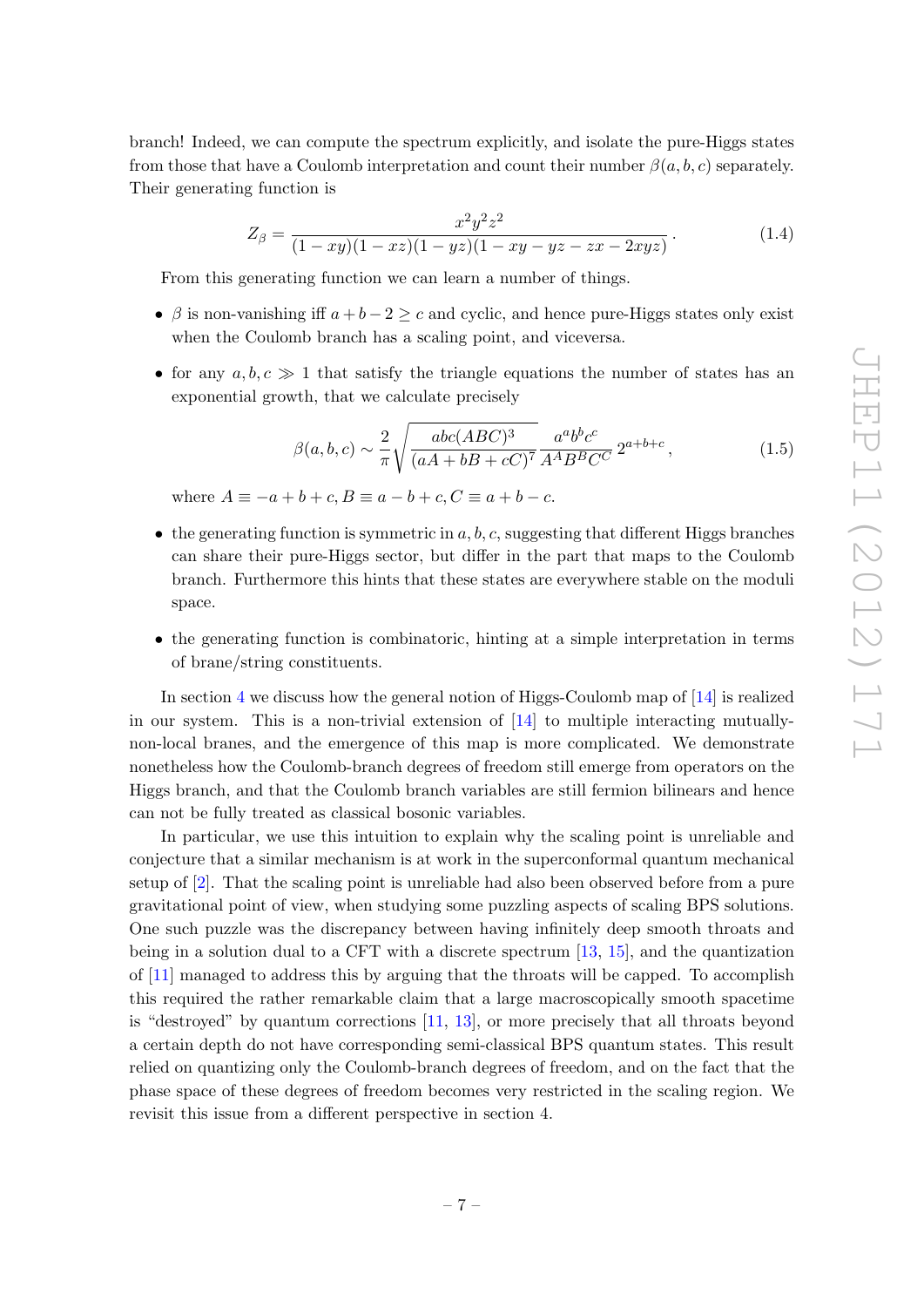# <span id="page-9-0"></span>1.5 Discussion and outlook

In this paper we have laid the groundwork for a more detailed understanding of the pure-Higgs states whose exact role in wall-crossing and black hole microstate counting remains unclear.

Many other interesting questions present themselves:

- Our discussion was limited to quivers with three nodes. It would be interesting to extend the Higgs-Coulomb map to quivers with more than three nodes with various combinations of bifundamental matter.
- As noted earlier the scaling point contains an  $AdS<sub>2</sub>$  factor suggesting the pure-Higgs states may indeed be the states of a putative dual  $CFT_1$ . These states would seem to capture the behavior of a certain set of multi- $AdS<sub>2</sub>$  throats inside an asymptotically  $AdS<sub>2</sub>$  region (reminiscent of  $[22]$ ). Clearly, it is difficult to make this precise, as the scaling point is unreliable and the  $AdS<sub>2</sub>$  decoupling limit is singular from the quiver point of view. Perhaps this is a general lesson for  $AdS<sub>2</sub>$  geometries that appear in string theory. Understanding this issue further may shed light on the construction of the BPS sector of a CFT<sub>1</sub> dual.
- As suggested above, the symmetric structure of the pure-Higgs partition function suggests that it does not decay across walls of marginal stability. This seems in accord with the result of [\[23\]](#page-36-7) on the equivalence of Higgs and Coulomb branch wall crossing. As pure-Higgs states are not present on the Coulomb branch<sup>[2](#page-9-1)</sup> the result of [\[23\]](#page-36-7) would also imply they cannot be involved in wall-crossing and should hence be stable on all of moduli space. This would be an additional argument to compare them to black hole microstates. It would be interesting to further study the role of the pure-Higgs states in the  $\mathcal{N}=2$  partition function.
- The combinatorial nature of the "pure Higgs" partition function strongly suggests some elegant combinatorial origin, perhaps related to fermionic degrees of freedom on strings stretched between the centers. Finding this combinatorial explanation will likely lead to a deeper understanding of these microstates and possibly also their strict  $AdS<sub>2</sub>$  limit, if such a thing exists.
- It is an interesting question whether the pure-Higgs branch states can be obtained from a Coulomb branch description of a different quiver with the same total charges. On the one hand, it is in principle possible to obtain substantial numbers of states from multi-centered configurations that are SU(2)-invariant. Such states are not present in three-centered quivers, but will generically be present as one increases the number of centers.<sup>[3](#page-9-2)</sup> On the other hand, these  $SU(2)$  singlets are however always

<span id="page-9-1"></span><sup>&</sup>lt;sup>2</sup>Note that what we call 'pure-Higgs' contributions are distinct from the 'scaling contributions' discussed in [\[12,](#page-36-0) [23,](#page-36-7) [24\]](#page-36-8), as those are actually the contributions that do map into the Coulomb branch.

<span id="page-9-2"></span><sup>&</sup>lt;sup>3</sup>One explicit example is the "pincer" solution of [\[15\]](#page-36-3). One can also examine these states by following attractor flow trees of non-scaling solutions, which allow one to keep track of their SU(2)-content.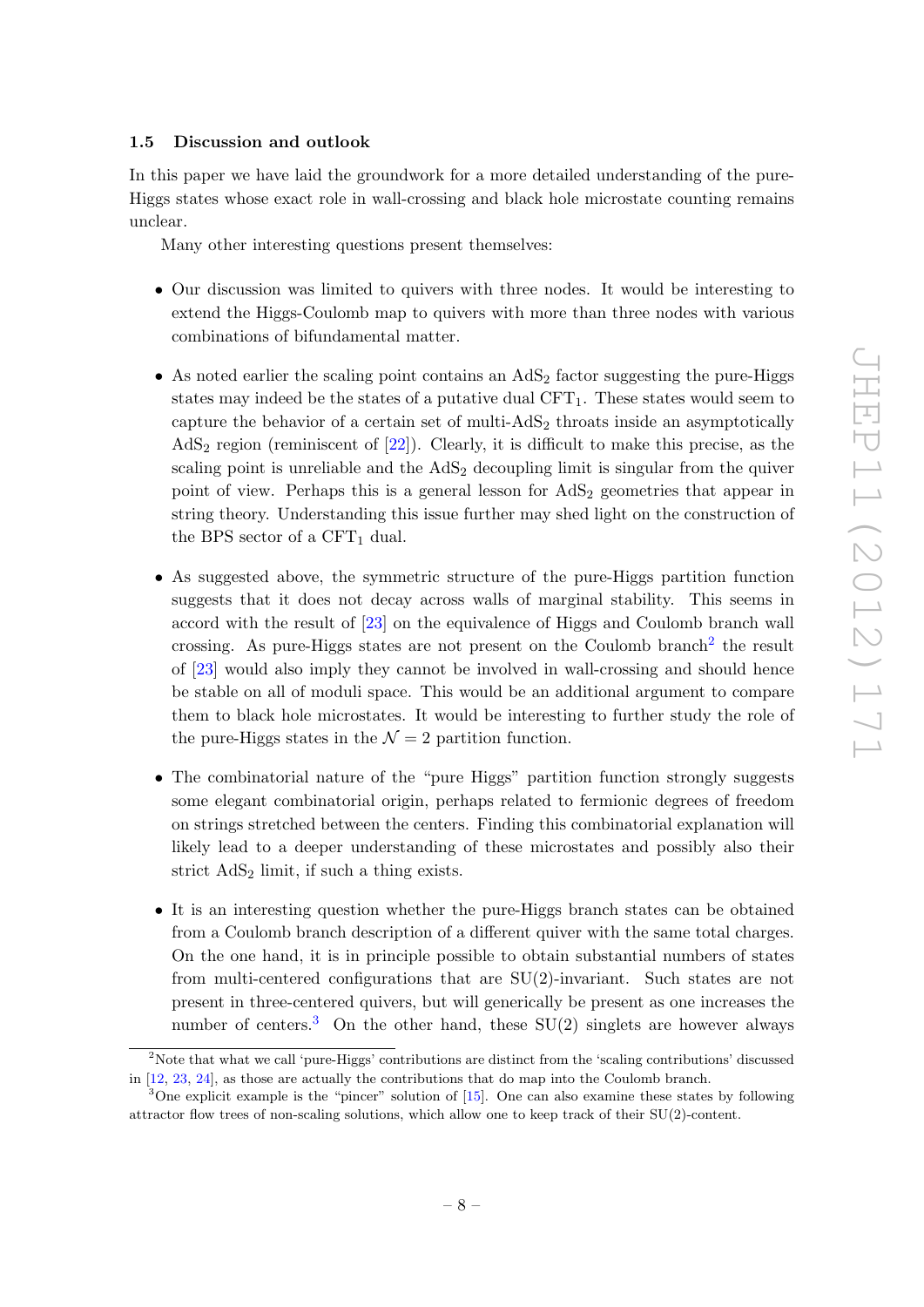accompanied by non- $SU(2)$  singlets, which have a rather similar degeneracy. Hence, if they represent the pure-Higgs states there will have to exist other families of Higgsbranch states with a similar (exponential) degeneracy but with a nontrivial angular momentum, and it is not clear whether such states exist.

- An important issue, that we discuss more thoroughly in section 4.5, is whether it is somehow possible to characterize the remaining states on the Higgs branch using closed string theory. This can be done for example by computing one-point functions in these states, and comparing the results to those of a single-center black hole. If they differ, then the pure Higgs states will most likely not have a horizon in the regime of parameters where supergravity is valid, and will therefore look more like fuzzballs than black holes. If not, then the one-point functions of the supergravity fields will be indistinguishable from those of a black hole, but it may be that one-point functions of massive string states or higher point functions of gravitational degrees of freedom will still be capable of probing detailed properties of the missing states. Sorting out these fascinating possibilities appears to be within calculational reach, and we plan to revisit this in the future.
- We would like to point out that also some more basic questions concerning scaling solutions remain. Since they fall outside of the split attractor flow conjecture  $[1, 6, 25]$  $[1, 6, 25]$  $[1, 6, 25]$  $[1, 6, 25]$ , one would like to find another simple, robust criteria to check for their existence. Recently this was done for two scaling non-interacting centers [\[26\]](#page-36-10), but an analogous result for interacting scaling centers is still lacking.
- Though this remains to be worked out in detail, it is tempting to conjecture that if the gravitational one-point function of the pure-Higgs states are the same as those of the single-center black hole, then most of the black hole microstates would not be accessible to gravitational observers. However, we are working in a particular duality frame and in four-dimensional supergravity, and since different duality frames and different supergravities have different gravitational observers, it is still conceivable that other gravitational observers can resolve these states.

# <span id="page-10-0"></span>2 Quiver quantum mechanics

In  $[10]$  the dimensional reduction to  $0+1$  dimensions of the low-energy theory living on intersecting D-branes in a Calabi-Yau  $X$ , was very explicitly shown to reproduce much of the physics of multicenter BPS configurations of the  $\mathcal{N}=2$  supergravity obtained from a compactification to four dimensions on the same Calabi-Yau. The Lagrangian for this theory can be read from a quiver diagram (such as figure [1.3\)](#page-5-0) which efficiently encodes the field content of the theory.

Every node in the quiver represents a brane of charge  $\Gamma_p \in H^{2n}(X)$  and there is a corresponding vector multiplet  $(\vec{x}_p, \lambda_p, D_p)$  whose bosonic component is the position of the D-brane in the three external spatial directions. If we allow for non-primitive charges  $\Gamma_p = m \Gamma'_p$  then each node will have an associated  $\mathrm{U}(m)$  gauge symmetry under which the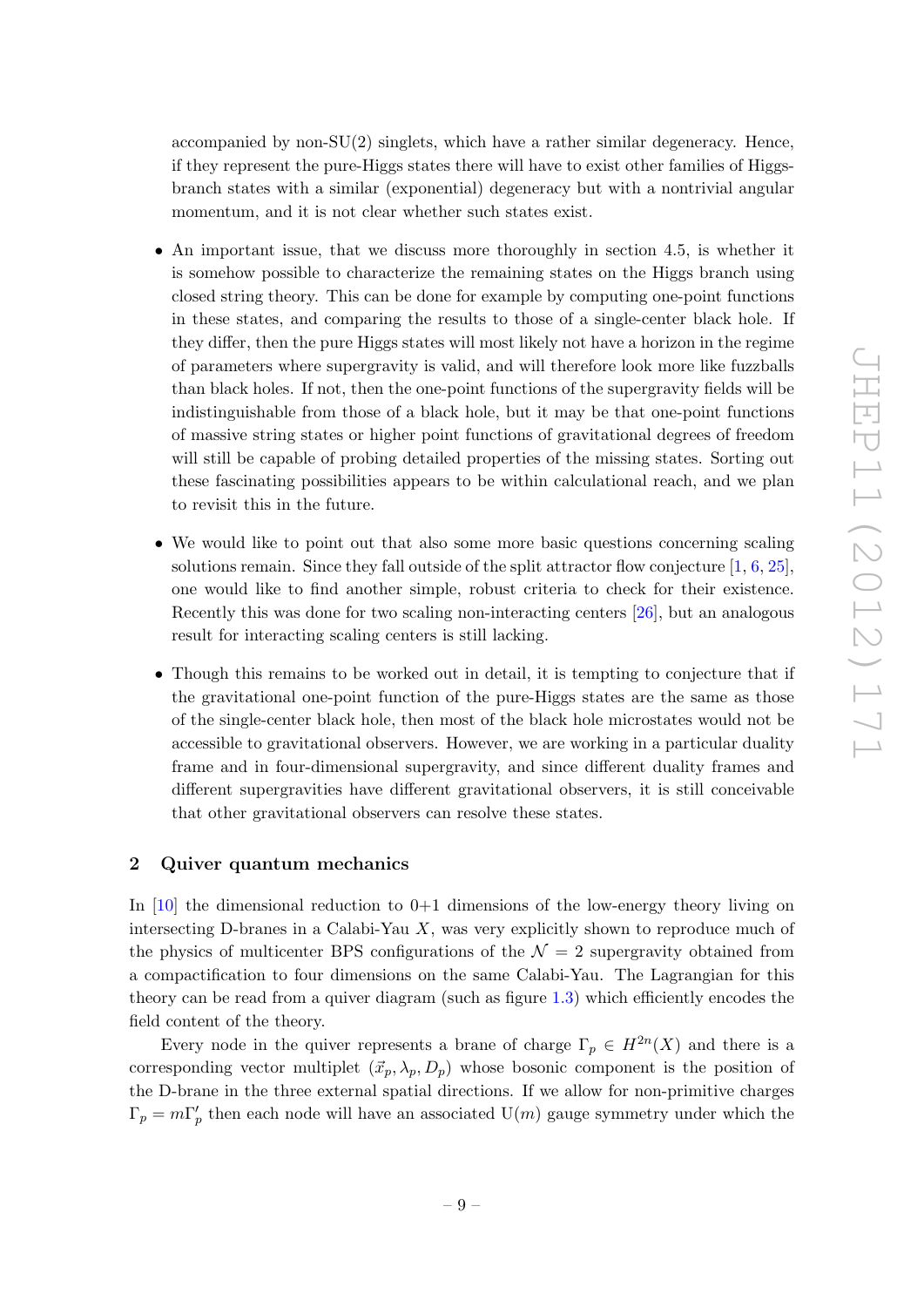vector multiplets will be adjoint-valued. In what follows we restrict however to primitive vectors so  $m = 1$  and the vector multiplets are uncharged.

Each pair of branes intersect  $\Gamma_{pq}$  times and each intersection gives rise to a hypermultiplet  $(\phi_{pq}^{\alpha}, \psi_{pq}^{\alpha}, F_{pq}^{\alpha})$  in the U(1)  $\times$  U(1) bifundamental which is represented in the quiver as an arrow pointing from node  $p$  to  $q$ . The Lagrangian of the combined system is fixed by supersymmetry and can be read off from the quiver [\[10,](#page-35-8) appendix C]

<span id="page-11-0"></span>
$$
\mathcal{L} = \sum_{p} \frac{m_p}{2} \left( \dot{x}_p^2 + D_p^2 + 2i\bar{\lambda}\dot{\lambda} \right) - \theta_p D_p + \sum_{q \to p} \left( |\dot{\phi}_{pq}|^2 + F_{pq}^2 + i\bar{\psi}_{pq} \dot{\psi}_{pq} \right) \n- \sum_{q \to p} \left[ (x_{pq}^2 + D_{pq}) \phi_{pq}^2 + \bar{\psi}_{pq} \sigma^i x_{pq}^i \psi_{pq} - i\sqrt{2} (\bar{\phi}_{pq} \lambda_{pq} \epsilon \psi_{pq} - \text{h.c.}) \right] \n+ \sum_{q \to p} \left( \frac{\partial W(\phi)}{\partial \phi_{pq}^a} F_{pq}^a + \text{h.c.} \right) + \left( \frac{\partial^2 W(\phi)}{\partial \phi_{pq}^{\alpha} \partial \phi_{pq}^{\beta}} \psi^{\alpha} \epsilon \psi^{\beta} + \text{h.c.} \right)
$$
\n(2.1)

where the notation  $q \to p$  implies a sum over the associated arrows. For hypermultiples we implicitly sum over "flavor" indices,  $\alpha = 1, \cdots, \Gamma_{pq}$ , so that  $|\phi_{pq}|^2 = \sum_{a=1}^{\Gamma_{pq}} \bar{\phi}_{pq}^{\alpha} \phi_{pq}^{\alpha}$  and for vector multiplet components we define relative differences as  $D_{pq} \equiv D_p - D_q$  and likewise for  $x_{pq}, \lambda_{pq}$ . We will not generally need many of the details of this Lagrangian but the microscopic origin of the parameters  $m_p$  and  $\theta_p$  play an important role so let us recall them. The mass  $m_p$  of the D-brane wrapping  $\Gamma_p$  is given by

<span id="page-11-2"></span>
$$
m_p = \frac{\sqrt{v} |Z(\Gamma_p)|}{g_s \ell_s}, \qquad Z(\Gamma) := \langle \Gamma, \Omega \rangle, \qquad \Omega := -\frac{e^{B+iJ}}{\sqrt{\frac{4}{3}J^3}}, \qquad v = \frac{2V_X}{\pi^2 \ell_s^6} \tag{2.2}
$$

where here  $B, J \in H^2(X)$  are the IIA moduli encoding the volume of CY cycles in units of  $\ell_s$  and  $V_X$  is the CY volume. The Fayet-Iliopoulos term  $\theta_p$  encodes the supersymmetry preserved by the brane with respect to the background so

<span id="page-11-3"></span>
$$
\theta_p = \text{Im}(e^{-i\alpha}Z(\Gamma_p))\tag{2.3}
$$

where  $e^{i\alpha} = Z(\Gamma)/|Z(\Gamma)|$  is the phase of the total charge  $\Gamma = \sum_p \Gamma_p$ . In fact it is this term which appears on the r.h.s. of  $(1.1)$  in another guise

<span id="page-11-1"></span>
$$
\theta_p = \frac{1}{2} \langle h, \Gamma_p \rangle \tag{2.4}
$$

We leave a discussion of the superpotential,  $W(\phi)$ , to the next section. For more details on these quantities and our conventions the reader may consult [\[4,](#page-35-3) [6,](#page-35-5) [10\]](#page-35-8).

The *classical* potential, after integrating out the auxiliary fields  $D_p$  and  $F_{pq}$ , is of the form

$$
V(\vec{x}_p, \phi_{pq}) = \sum_p \frac{1}{2m_p} \left( \theta_p + \sum_p s_{pq} |\phi_{pq}|^2 \right)^2 + \sum_{p < q} ||(\vec{x}_p - \vec{x}_q)^2| \phi_{pq}|^2 + \frac{1}{4} \left| \frac{\partial W}{\partial \phi_{pq}} \right|^2,
$$

where we have introduced the antisymmetric symbol  $s_{pq} = -s_{pq} = 1$  which is positive for  $q \rightarrow p$  and negative when  $p \rightarrow q$ .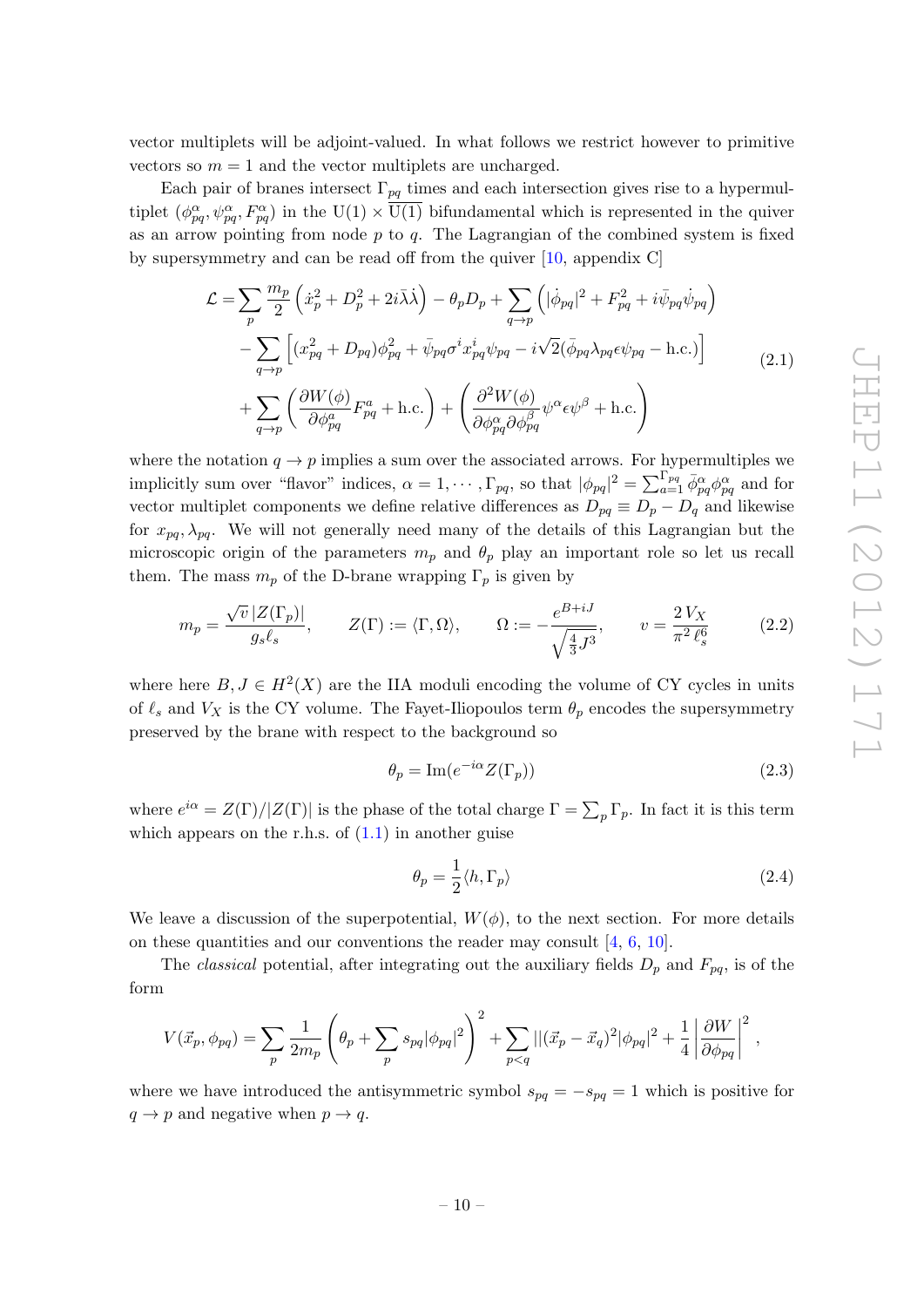The only supersymmetric minimum of this classical potential is the Higgs branch, corresponding to setting  $\vec{x}_{pq} = 0$  and

$$
\underbrace{\sum_{p} s_{pq} |\phi_{pq}|^2 = -\theta_p}_{\text{D-term}}, \qquad \underbrace{\frac{\partial W}{\partial \phi_{pq}} = 0}_{\text{F-term}} \tag{2.5}
$$

Quantum corrections, however, modify the potential allowing for the existence of a Coulomb branch parameterized by  $\langle \vec{x}_{pq} \rangle > 0$  when  $g_s > 0$  [\[10\]](#page-35-8). We will not repeat the derivation of this here but note only that the minima of this quantum corrected potential correspond to solutions to the so-called "integrability" equations [\(1.1\)](#page-4-1). Points in the Coulomb branch are thus in one-to-one correspondence to supergravity solutions and moreover the Coulomb branch is equivalent, as a symplectic manifold, to the supersymmetric phase space of the corresponding family of solutions to the  $\mathcal{N}=2$  supergravity theory.

# <span id="page-12-0"></span>3 Sorting out the Higgs branch

In this section we discuss the BPS states on the Higgs branch of the simplest non-trivial quiver with three nodes. This quiver was studied in detail in [\[1\]](#page-35-0), where it was shown that when the quiver has no closed loops, and hence a vanishing superpotential, the Higgs branch BPS spectrum is exactly equal to that of the Coulomb branch. More interestingly, [\[1\]](#page-35-0) showed that when the superpotential is non-trivial, the Higgs branch can contain exponentially more states than the Coulomb branch. In the first subsection we will give a short review of their characterization of the Higgs branch as a complete intersection manifold. We then continue by computing all the individual Betti numbers, that encode the number of BPS states. Using the connection between the Lefschetz SU(2) action on cohomology and the angular momentum in space-time we can then identify those states that have an equivalent on the Coulomb branch. By subtracting those we can then isolate the 'pure-Higgs' states, i.e. those that do not appear on the Coulomb branch. As we will show these states all have zero angular momentum and their degeneracies are encoded in a very interesting and beautiful generating function. Using the combinatorics of this generating function we show that such 'pure-Higgs' states are present if and only if the quantum-corrected intersection products,  $\Gamma_{12} - 2$ ,  $\Gamma_{23} - 2$  and  $\Gamma_{31} - 2$ , satisfy the triangle inequalities. Under the same condition the Coulomb branch contains a scaling point and this result is thus additional evidence that the scaling point contains more micro-states than are apparent from a naive supergravity analysis. Finally, using the generating function we compute the number of 'pure-Higgs' states for large charges, generalizing the result of [\[1\]](#page-35-0) to the whole scaling cone.

#### <span id="page-12-1"></span>3.1 The  $a b c$  of closed-loop three-quivers

To ease notation we denote the three intersection products respectively as  $a = \Gamma_{12}$ ,  $b = \Gamma_{23}$ and  $c = \Gamma_{31}$ . Since we assume the quiver to have a closed loop we can label the charges in such a way that all the intersection products are positive, i.e.  $a, b, c > 0$ . The quiver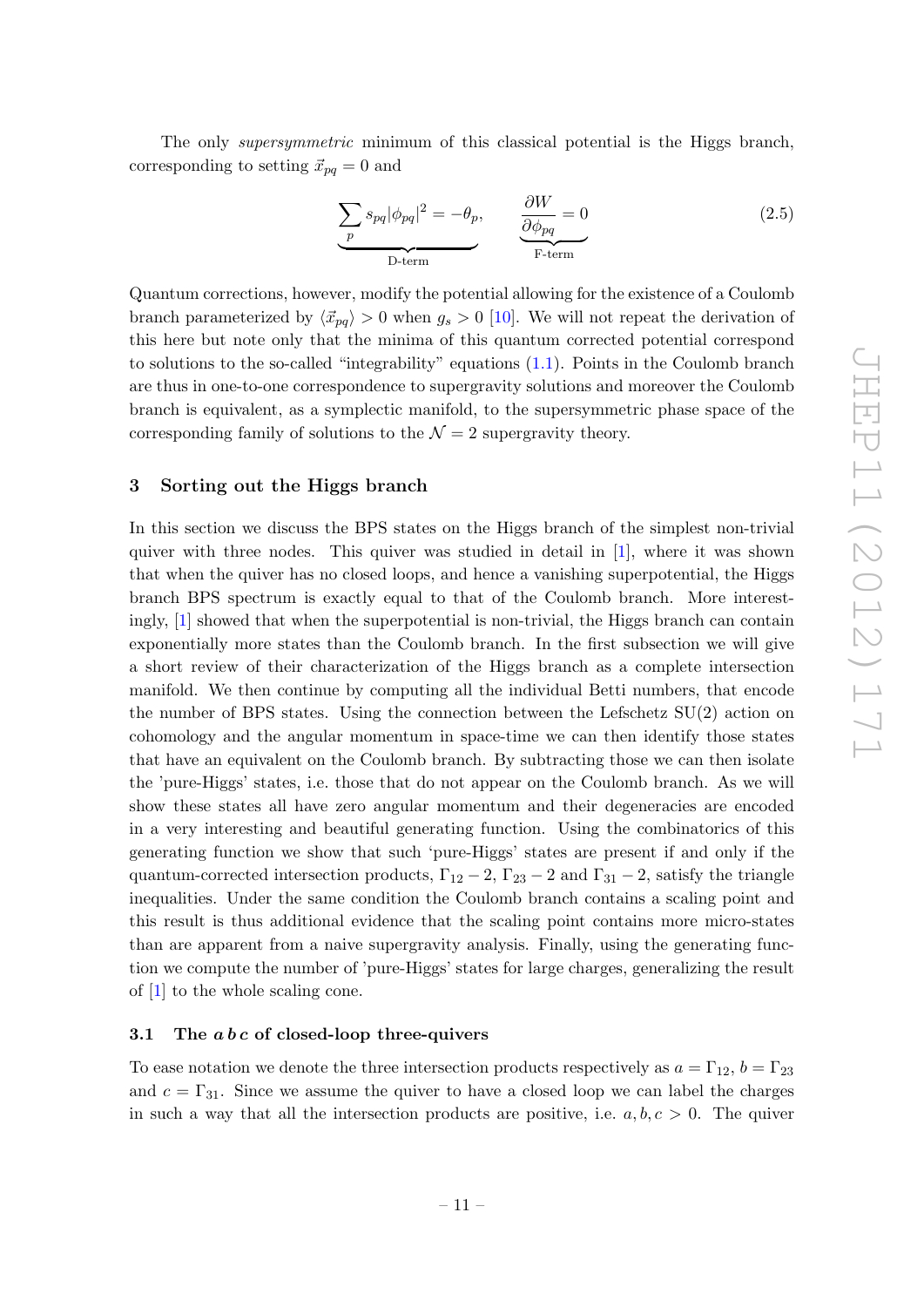quantum mechanics can then have a non-trivial gauge invariant superpotential, which can consistently be assumed to contain only cubic terms [\[1\]](#page-35-0):

$$
W = w_{\alpha\beta\gamma} \phi_{12}^{\alpha} \phi_{23}^{\beta} \phi_{31}^{\gamma}
$$
\n(3.1)

The D-term constraints

$$
|\phi_{12}|^2 - |\phi_{31}|^2 = -\theta_1, \, |\phi_{23}|^2 - |\phi_{12}|^2 = -\theta_2, \, |\phi_{31}|^2 - |\phi_{23}|^2 = -\theta_3 \tag{3.2}
$$

and the F-term constraints coming from this superpotential:

$$
w_{\alpha\beta\gamma}\phi_{23}^{\beta}\phi_{31}^{\gamma} = 0, w_{\alpha\beta\gamma}\phi_{12}^{\alpha}\phi_{31}^{\gamma} = 0 w_{\alpha\beta\gamma}\phi_{12}^{\alpha}\phi_{23}^{\beta} = 0
$$
\n(3.3)

define the Higgs branch. As was shown in [\[1\]](#page-35-0), for generic coefficients  $w_{\alpha\beta\gamma}$ , all the solutions of these equations fall into one of three branches, characterized by  $\phi_{12} = 0$ ,  $\phi_{23} = 0$  or  $\phi_{31} =$ 0 respectively. Which branch is selected depends on the sign of the FI-terms  $\theta_i$ . Without loss of generality one can make the choice  $\theta_1, \theta_2 < 0$ , such that the equations imply<sup>[4](#page-13-1)</sup>  $\phi_{31} = 0$ . The D-term equations then simply describe a  $\mathbb{CP}^{a-1} \times \mathbb{CP}^{b-1}$ . The remaining F-term constraint imposes an additional  $c$  quadratic equations on this manifold. In mathematical terms this means that the Higgs branch is a complete intersection manifold, that we will denote by  $\mathcal{M}^c_{ab}$ .

## <span id="page-13-0"></span>3.2 Computation of the cohomology

As is typical for quantum mechanics with extended supersymmetry, the BPS states on the Higgs branch are given by the elements of its cohomology. Since the Higgs branch of our interest  $\mathcal{M}_{ab}^c$  is a complete intersection manifold we can actually compute its Betti numbers using the following result.

Let Y be a complete intersection manifold, defined as the zero locus of  $k$  polynomials in a compact complex manifold  $X$  of complex dimension d. An iterative application of the Lefschetz hyperplane theorem implies that there exists a positive integer  $\beta \geq 0$  such that

$$
b^{i}(Y) = \begin{cases} b^{i}(X) & \text{when } i < d - k \\ b^{d-k}(X) + \beta & \text{when } i = d - k \\ b^{2k+i}(X) & \text{when } d - k < i \end{cases}
$$
 (3.4)

In words, this mathematical result states that every cohomology class of Y originates from a cohomology class of the ambient manifold  $X$ , except for the middle cohomology of  $Y$ , where there can be additional classes, not related to the cohomology of  $X$ .

For our Higgs branch we have that  $\mathcal{M}_{ab}^c = Y$  for  $X = \mathbb{CP}^{a-1} \times \mathbb{CP}^{b-1}$  and  $k = c$ , so it follows that

<span id="page-13-2"></span>
$$
b^{i}(\mathcal{M}_{ab}^{c}) = \begin{cases} b^{i} (\mathbb{CP}^{a-1} \times \mathbb{CP}^{b-1}) & \text{when } i < a+b-c-2\\ b^{a+b-2-c} (\mathbb{CP}^{a-1} \times \mathbb{CP}^{b-1}) + \beta(a, b; c) & \text{when } i = a+b-c-2\\ b^{2c+i} (\mathbb{CP}^{a-1} \times \mathbb{CP}^{b-1}) & \text{when } a+b-c-2 < i \end{cases} \tag{3.5}
$$

<span id="page-13-1"></span><sup>4</sup>Remember, by definition  $\theta_3 = -(\theta_1 + \theta_2)$ .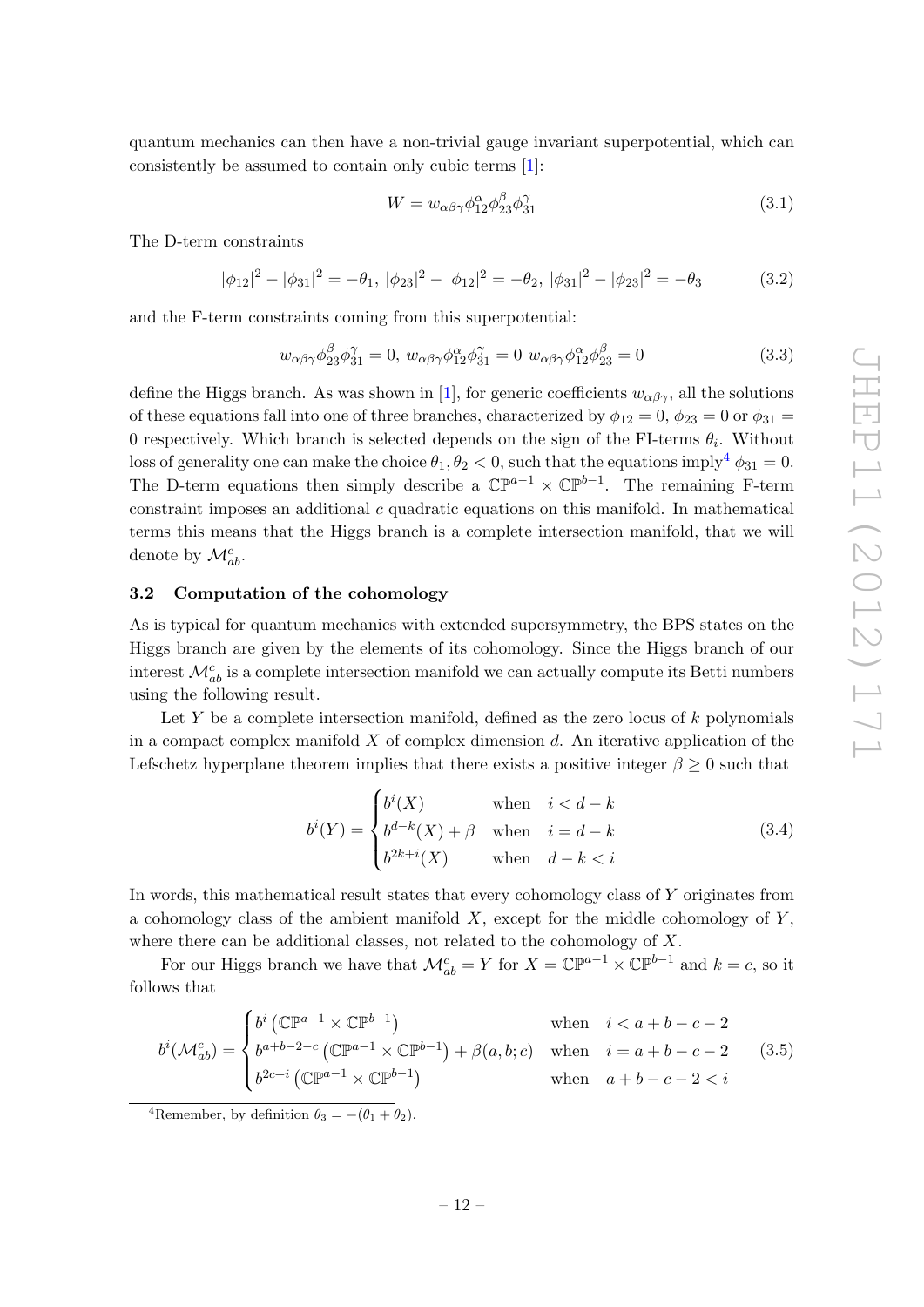

**Figure 2.** The cohomology of  $\mathbb{CP}^n$  as the spin  $\frac{n}{2}$  Lefschetz representation of SU(2).

The cohomology of  $\mathbb{CP}^{a-1} \times \mathbb{CP}^{b-1}$  is rather simple as we will review now. While doing so we will also point out how it decomposes under the Lefschetz representation of  $SU(2)$ , as this will be useful in the next subsection where we discuss the relation to states on the Coulomb branch. The Lefschetz representation on the cohomology  $H^*$  of a Kähler manifold of complex dimension d, is defined by identifying  $J_+ = \omega \wedge$ ,  $J_- = i(\omega, \cdot)$ ,  $J_z = \frac{\deg - d}{2}$  and hence  $|J| = \frac{n}{2}$  $\frac{n}{2}$ , where  $\omega$  is the Kähler form and deg is the degree of a class.

The first step is to recall the cohomology structure of  $\mathbb{CP}^n$ , whose only non-trivial cohomology classes are the Kähler form and its products:  $\omega, \omega^2 \dots, \omega^n$ . Hence, the odd cohomology groups are all zero-dimensional and the even cohomology groups have dimension one:

<span id="page-14-0"></span>
$$
b^{2i+1}(\mathbb{CP}^n) = 0 \qquad \qquad b^{2i}(\mathbb{CP}^n) = 1 \quad \text{(when} \quad i \le n)
$$

This is also the simplest example to illustrate the Lefschetz representation of  $SU(2)$ , as  $H^{\star}(\mathbb{CP}^n)$  corresponds to a single spin  $\frac{n}{2}$  representation. Indeed, the only states present are the  $n + 1$  states created by acting with the raising operator  $J_+ = \omega \wedge$  on the unique lowest angular momentum state  $1 \in H^0$ . We have illustrated this in figure [3.2.](#page-13-2)

The cohomology of  $\mathbb{CP}^n \times \mathbb{CP}^m$  is simply given by the tensor product. As familiar, the tensor product of a spin  $\frac{n}{2}$  and a spin  $\frac{m}{2}$  representation decomposes into a sum of irreducible spin  $\frac{|n-m|}{2}$  to  $\frac{n+m}{2}$  representations. From the point of view of cohomology this is realized as follows: we can generate new non-trivial classes by wedging with either  $\omega_1$  or  $\omega_2$ , but the raising operator of SU(2) is actually  $\omega \wedge = (\omega_1 + \omega_2) \wedge$ , so we will have different highest-weight states. A simple counting per degree (see for example figure [3.2\)](#page-14-0) gives the following Betti numbers (when  $n \leq m$ ):

$$
b^{2i+1} (\mathbb{CP}^n \times \mathbb{CP}^m) = 0
$$
  
\n
$$
b^{2i} (\mathbb{CP}^n \times \mathbb{CP}^m) = \begin{cases} i+1 & \text{when } i \le n-1 \\ n+1 & \text{when } n \le i \le m \\ m+n+1-i & \text{when } m+1 \le i \le n+m \end{cases}
$$
 (3.6)

Combining  $(3.5)$  and  $(3.6)$  gives us, up to the precise value of  $\beta$ , complete knowledge of the cohomology groups of the Higgs branch  $\mathcal{M}_{ab}^c$ . In the next two subsections we will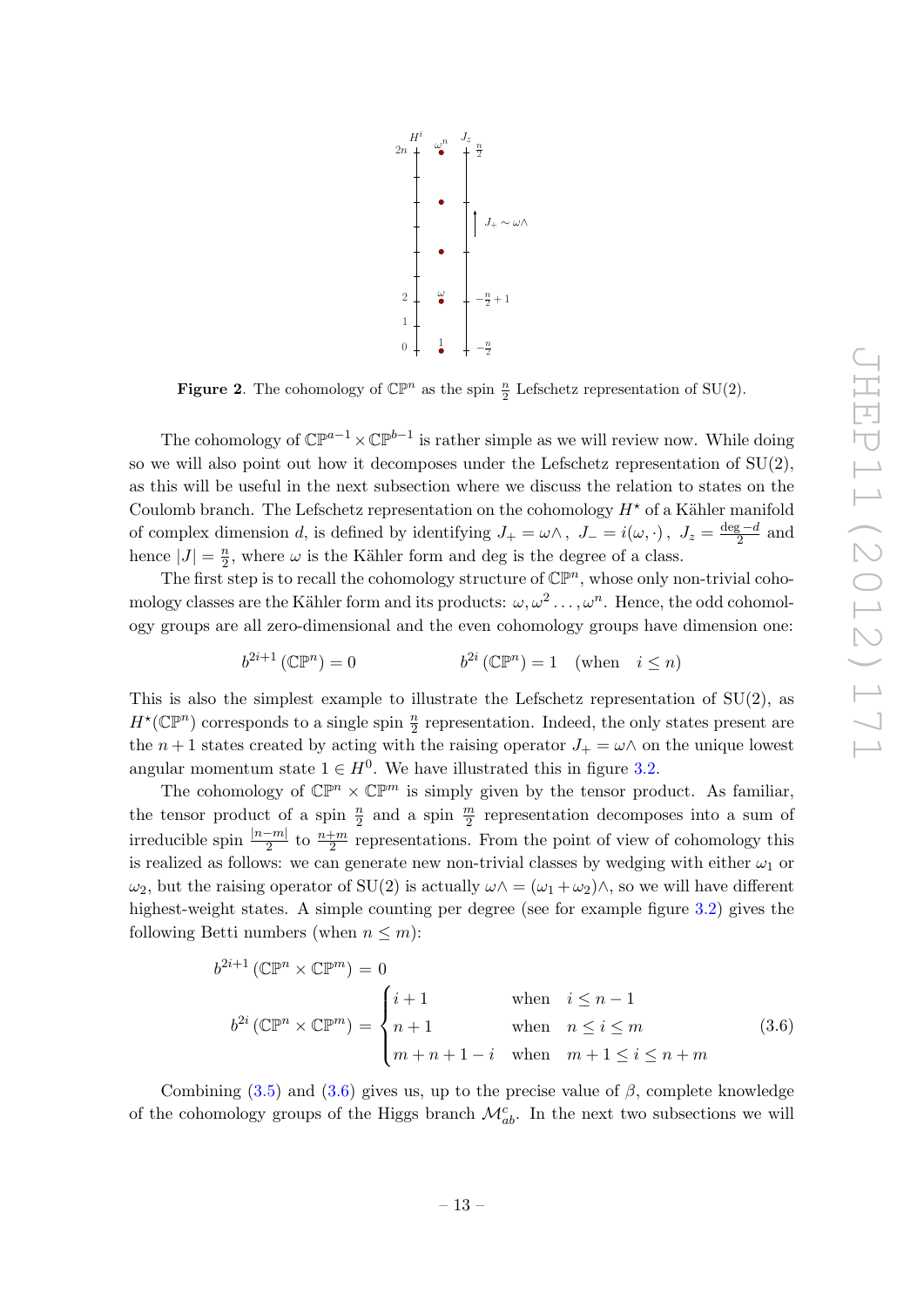

**Figure 3**. The cohomology of  $\mathbb{CP}^n \times \mathbb{CP}^m$  as the spin  $\frac{n}{2} \otimes \frac{m}{2} = \bigoplus_{j=|m-n|}^{m+n} \frac{j}{2}$  $\frac{J}{2}$  Lefschetz representation of SU(2). Note that as cohomology classes the (blue) dots on the right, organized vertically into irreducible  $SU(2)$  representations, are linear combinations of the (red) dots on the left that are simply powers of  $\omega_1$  and  $\omega_2$ .

further analyze this result: First, we will argue that those cohomology classes originating form classes on  $\mathbb{CP}^{a-1} \times \mathbb{CP}^{b-1}$  are in one to one correspondence to states on the Coulomb branch. Second, we will show when there are additional states, by computing  $\beta(a, b, c)$  and determining the conditions under which it is strictly positive. Third, we will give a precise estimate for this number when  $a, b$  and  $c$  are large.

#### <span id="page-15-0"></span>3.3 Emergence of the Coulomb branch

As shown in the previous subsection, the states on the Higgs branch  $\mathcal{M}_{ab}^c$  fall into two classes. First there are those that originate from the cohomology of  $\mathbb{CP}^{a-1} \times \mathbb{CP}^{b-1}$ , and secondly there are an additional  $\beta(a, b, c)$  states in the middle cohomology of  $\mathcal{M}_{ab}^c$ . It turns out that the first class can be identified with the states on the Coulomb branch, while the  $\beta(a, b, c)$  additional states have no such interpretation and will therefore be referred to as 'pure-Higgs' states.

To make this identification we will show that the cohomology classes originating from  $\mathbb{CP}^{a-1} \times \mathbb{CP}^{b-1}$  do not mix with the pure-Higgs states under the Lefschetz SU(2) and form an independent spin  $j_1 \otimes j_2$  representation, exactly as the states on the Coulomb branch. For the Coulomb branch this was shown in [\[11\]](#page-35-9), where  $j_1 = \frac{j_+ + j_- - 1}{2}$  and  $j_2 = \frac{j_+ - j_- - 1}{2}$ , with  $j_{+}/j_{-}$  the maximal/minimal *classical* size of the angular momentum realized on the Coulomb branch. Note that the total number of such states, that are either all fermionic or bosonic, is then  $N = j_+^2 - j_-^2$ . To obtain this result from the Higgs branch, it is easiest to consider four different combinatorial situations: bosonic/fermionic and scaling/non-scaling.

Since our whole discussion so far has been symmetric in a and b, we can choose  $a \ge b$ without loss of generality. A first difference between scaling and non-scaling quivers shows up in the Higgs branch, as it inherits its cohomology from  $\mathbb{CP}^{a-1} \times \mathbb{CP}^{b-1}$  up to a degree  $k = a+b-2-c$ . Since the growth of cohomology by degree undergoes a change at  $i = 2a-2$ for  $\mathbb{CP}^{a-1} \times \mathbb{CP}^{b-1}$ , see [\(3.6\)](#page-14-0), we need to distinguish between  $k \le 2a - 2$  and  $k > 2a - 2$ .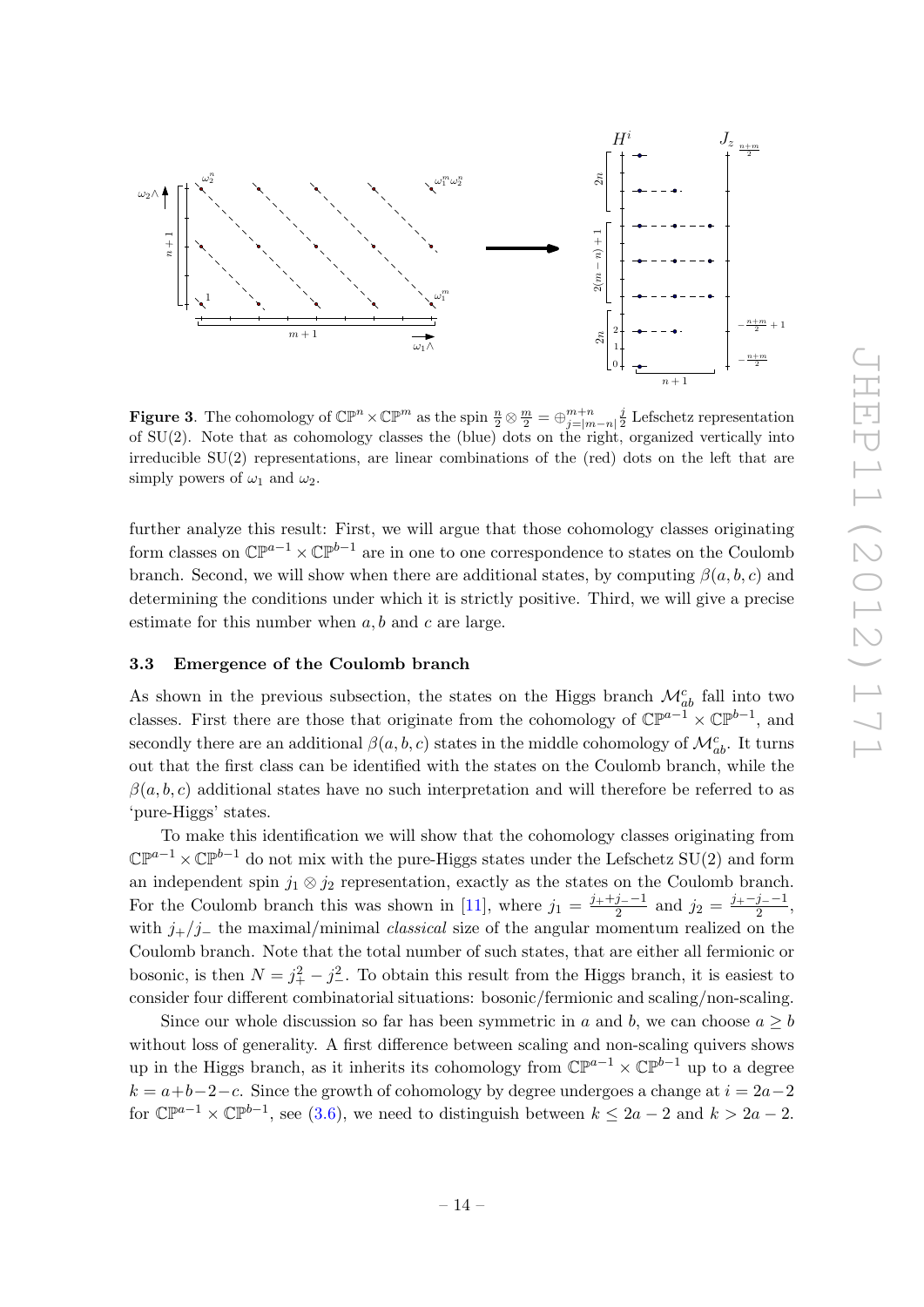This translates as  $b \le a + c$  and  $b > a + c$ , exactly the difference between the scaling and non-scaling regime. Furthermore, since the cohomology  $\mathbb{CP}^{a-1} \times \mathbb{CP}^{b-1}$  is non-vanishing only for even degree, we need to distinguish between  $k$  even or odd.

The different situations are depicted in figure [4,](#page-17-1) and summing up the total number of states gives:

•  $b \leq a + c$ ,  $a + b - c$  even

$$
N(a, b, c) = 2 \sum_{i=0}^{\frac{a+b-c}{2} - 2} (i+1) + \frac{a+b-c}{2} = \frac{(a+b-c)^2}{4}
$$
  
=  $j_+^2 - j_-^2$ , with  $j_+ = \frac{a+b-c}{2}$ ,  $j_- = 0$  (3.7)

•  $b \leq a+c$ ,  $a+b-c$  odd

$$
N(a,b,c) = 2 \sum_{i=0}^{\frac{a+b-c-1}{2} - 1} (i+1) = \frac{(a+b-c-1)(a+b-c+1)}{4}
$$
  
=  $j_+^2 - j_-^2$ , with  $j_+ = \frac{a+b-c}{2}$ ,  $j_- = \frac{1}{2}$  (3.8)

•  $b > a + c$ ,  $a + b - c$  even

$$
N(a, b, c) = 2\sum_{i=0}^{a-1} (i+1) + (b-a-c-2)a + a = a(b-c)
$$
  
=  $j_+^2 - j_-^2$ , with  $j_+ = \frac{a+b-c}{2}$ ,  $j_- = \frac{b-a-c}{2}$  (3.9)

•  $b > a + c$ ,  $a + b - c$  odd

$$
N(a, b, c) = 2\sum_{i=0}^{a-1} (i+1) + (b - a - c - 1)a = a(b - c)
$$
  
=  $j_+^2 - j_-^2$ , with  $j_+ = \frac{a+b-c}{2}$ ,  $j_- = \frac{b-a-c}{2}$  (3.10)

The cohomologies in these four situations match perfectly with the results obtained from the Coulomb branch  $[11]$ . Since they also match as  $SU(2)$  representations, we can map each state on the Higgs branch to its unique corresponding state on the Coulomb branch, that has the same  $SU(2)$  quantum numbers. From now on we will refer to these states as 'Coulomb states', and in summary, their degeneracy is

<span id="page-16-0"></span>
$$
N(a,b;c) = \begin{cases} 0 & \text{when } c > a+b-2 \\ \frac{(a+b-c)^2}{4} & \text{when } |a-b| \le c \le a+b-2, \ a+b+c \text{ even} \\ \frac{(a+b-c)^2-1}{4} & \text{when } |a-b| \le c \le a+b-2, \ a+b+c \text{ odd} \\ a(b-c) & \text{when } c < b-a, \ a < b \\ b(a-c) & \text{when } c < a-b, \ b < a \end{cases}
$$
(3.11)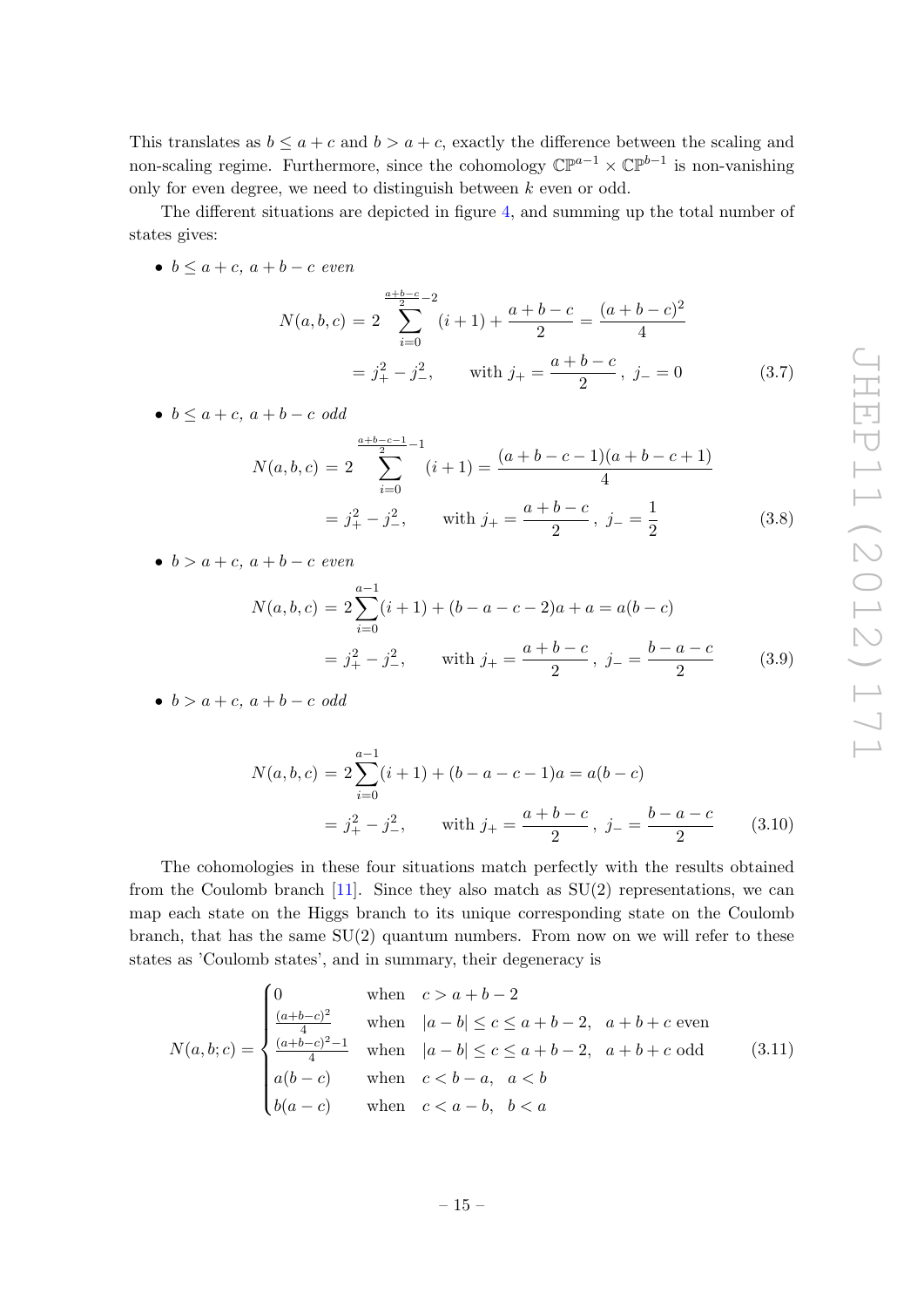

<span id="page-17-1"></span>**Figure 4.** This figure depicts the relation between the cohomology of  $\mathbb{CP}^{a-1} \times \mathbb{CP}^{b-1}$  and  $\mathcal{M}_{ab}^c$ , given by  $(3.5)$  and  $(3.6)$ . The combinatorics gives four different situations. The (red) crosses denote the possible 'pure-Higgs' states in the middle cohomology, that are discussed in section [3.4.](#page-17-0)

#### <span id="page-17-0"></span>3.4 Distillation of the pure-Higgs states

We now turn our gaze to the pure-Higgs states: the states on the Higgs branch which are not in one-to-one correspondence with states on the Coulomb branch. We know they are all elements of the middle cohomology, and so carry zero angular momentum from a space-time perspective. But up to now we have only shown that their degeneracy  $\beta(a, b, c)$ can be positive. Since apart from  $\beta$  all the Betti numbers are known, we can compute it from the Euler characteristic  $\chi$ .

Let us make this precise, and at the same time point out the relation of the different quantities to the supersymmetric index. The index of interest is the second helicity supertrace, which after factoring out the center of mass half-hypermultiplet is given by

$$
\Omega = \text{Tr}(-1)^{2J_z}.
$$
\n(3.12)

Under the identification of Lefschetz SU(2) with angular momentum, the z-component of the angular momentum is equal to half the difference between the degree of the form and the complex dimension of the manifold. This implies that

$$
\Omega = (-1)^{a+b+c} \chi \tag{3.13}
$$

As we we saw in the previous subsections, up to some contribution  $\beta$  at  $L_z = 0$ , all of the cohomology classes have even degree, so we have

$$
\Omega(a, b; c) = (-1)^{a+b+c} N(a, b; c) + \beta(a, b, c)
$$
\n(3.14)

<span id="page-17-2"></span>
$$
\beta(a, b, c) = (-1)^{a+b+c} (\chi(a, b; c) - N(a, b; c)) \tag{3.15}
$$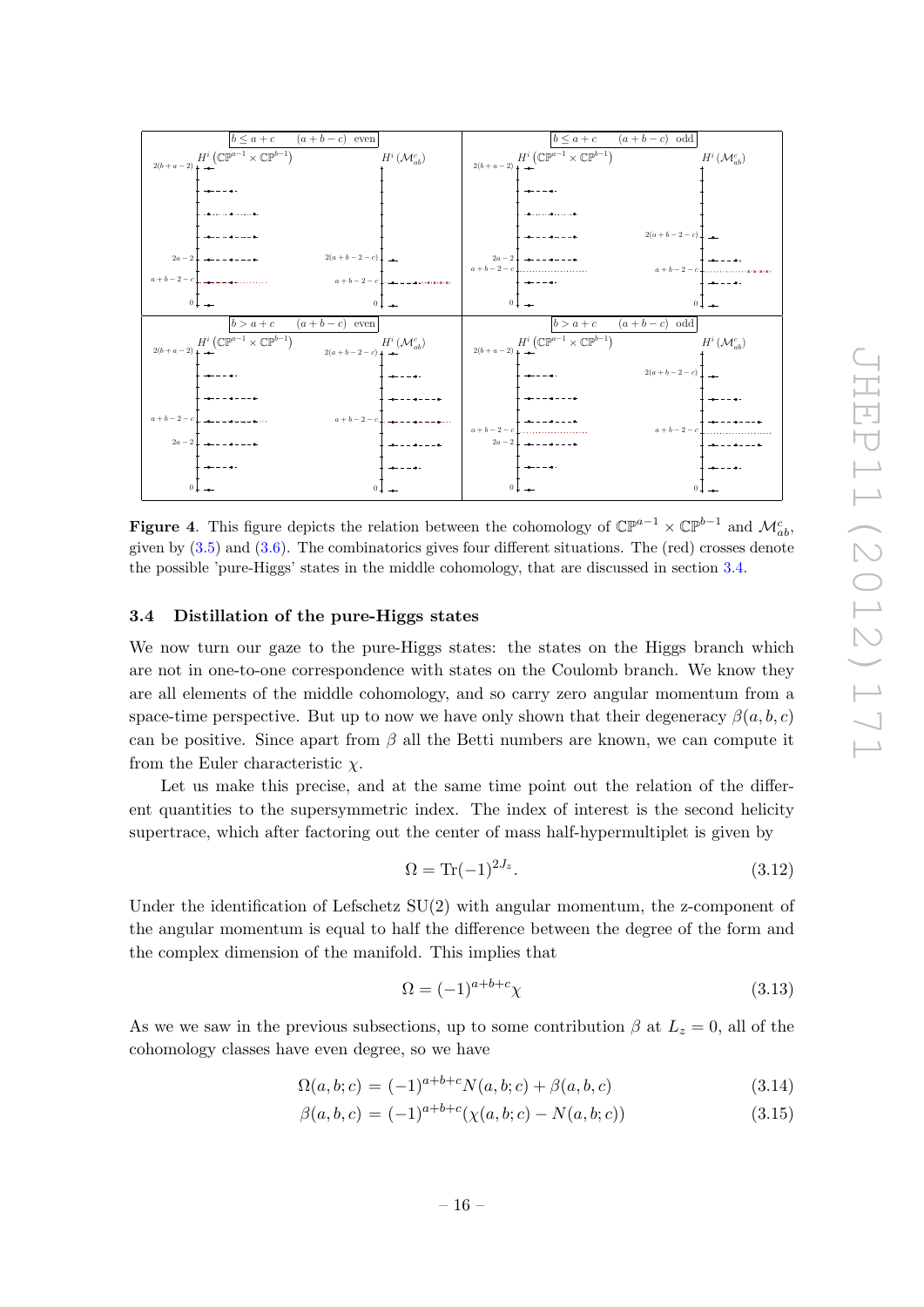We computed  $N(a, b; c)$  in the last subsection and because the Higgs branch  $\mathcal{M}_{ab}^c$  is a complete intersection manifold, there exist algebraic tools to compute its Euler characteristic. This was first done in [\[1\]](#page-35-0):

<span id="page-18-0"></span>
$$
\chi(a, b; c) = \chi \left( \mathcal{M}_{ab}^c \right) = \oint dJ_1 \oint dJ_2 \left( \frac{J_1}{1 + J_1} \right)^{-a} \left( \frac{J_2}{1 + J_2} \right)^{-b} \left( \frac{J_1 + J_2}{1 + J_1 + J_2} \right)^{c} \tag{3.16}
$$

So one, albeit rather obscure, form of  $\beta(a, b, c)$  is given by simply combining [\(3.11\)](#page-16-0), [\(3.16\)](#page-18-0) and [\(3.15\)](#page-17-2). However, a much nicer form that reveals some interesting properties of  $\beta$  can be obtained by computing it's generating function, as we will now show.

For a function  $f(a, b; c)$ , the generating function is defined as

$$
Z_f = \sum_{a,b,c=0}^{\infty} f(a,b;c)x^a y^b z^c,
$$
 (3.17)

and eq. [\(3.15\)](#page-17-2) implies that

<span id="page-18-1"></span>
$$
Z_{\beta}(x, y, z) = Z_{\chi}(-x, -y, -z) - Z_{N}(-x, -y, -z)
$$
\n(3.18)

Summing the Coulomb degeneracies [\(3.11\)](#page-16-0) gives

<span id="page-18-2"></span>
$$
Z_N = \frac{xy(1 - xy + (x + y - 2)xyz)}{(1 - x)^2(1 - y)^2(1 - xy)(1 - xz)(1 - yz)}
$$
(3.19)

To compute the generating function of the Euler characteristic [\(3.16\)](#page-18-0) it is convenient to perform a change of variables in the integral. By defining  $x = \frac{J_1}{1+x}$  $\frac{J_1}{1+J_1}$  and  $y = \frac{J_1}{1+s}$  $\frac{J_1}{1+J_1}$  it follows that

$$
\chi(a, b; c) = \oint dx \oint dy \frac{x^{-a}y^{-b} (y(1-x) + x(1-y))^c}{(1-x)^2(1-y)^2(1-xy)^c}
$$
(3.20)

By Cauchy's theorem these are simply the coefficients of the following meromorphic functions

$$
f_c(x,y) = \sum_{a,b=0}^{\infty} \chi(a,b;c)x^a y^b = \frac{xy}{(1-x)^2(1-y)^2(1-xy)^c}
$$
(3.21)

We can now perform the sum over c by hand using the formula  $\sum q^c z^c = \frac{1}{1-qz}$ , the result is

<span id="page-18-3"></span>
$$
Z_{\chi} = \frac{xy(1 - xy)}{(1 - x)^2(1 - y)^2(1 - xy - xz - yz + 2xyz)}
$$
(3.22)

Combining [\(3.18\)](#page-18-1), [\(3.19\)](#page-18-2) and [\(3.22\)](#page-18-3) one finds the generating function of pure-Higgs states:

<span id="page-18-4"></span>
$$
Z_{\beta} = \frac{x^2 y^2 z^2}{(1 - xy)(1 - xz)(1 - yz)(1 - xy - yz - zx - 2xyz)}
$$
(3.23)

This equation is the central result of this paper, and in the subsections we discuss some of the physics it implies.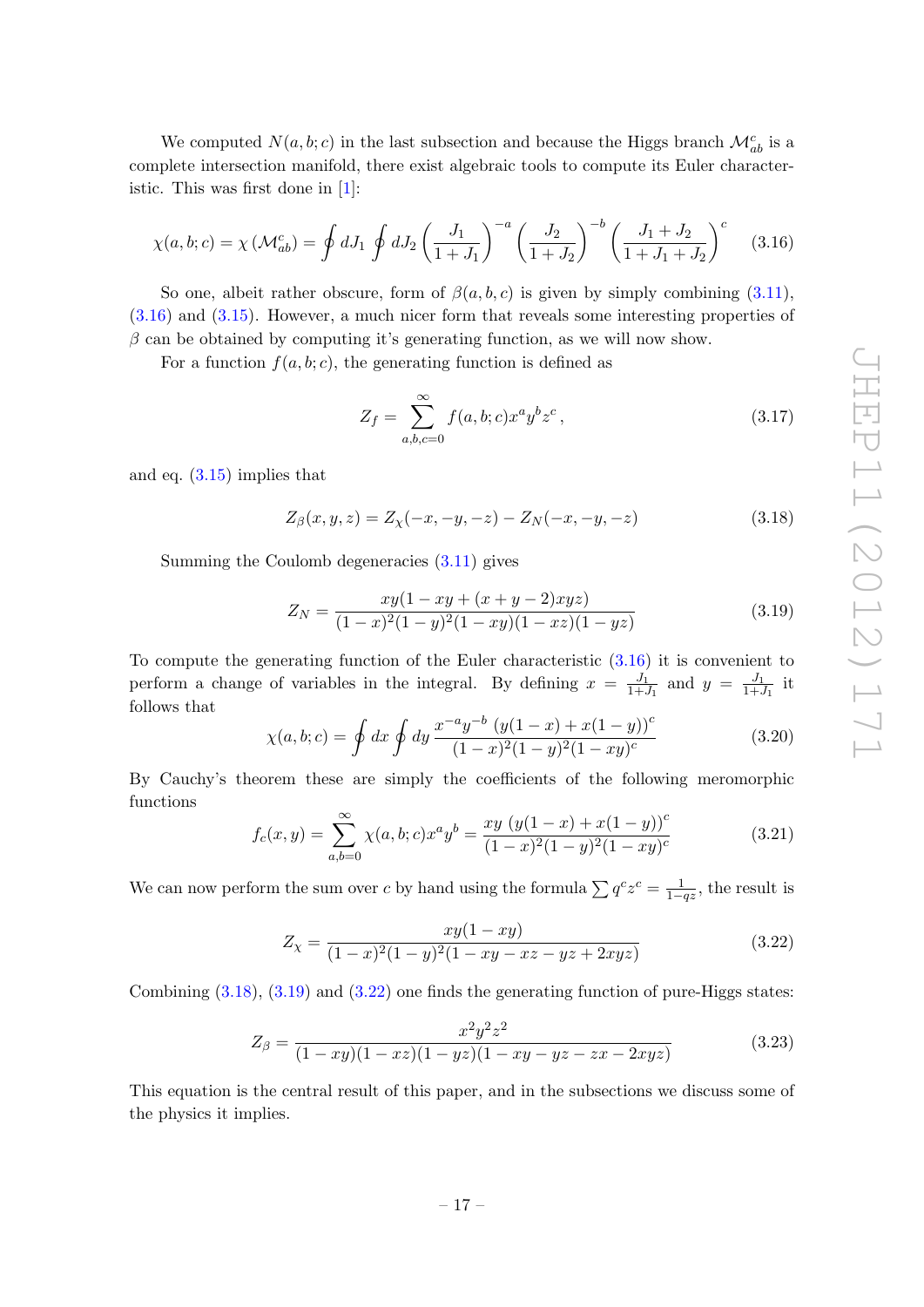## <span id="page-19-0"></span>3.5 Combinatorics of the pure-Higgs states

We obtained a closed form expression for  $\beta(a, b, c)$  through its generating function [\(3.23\)](#page-18-4) in the last subsection. Although we can now find its value for arbitrary values of  $(a, b, c)$ , by simply expanding the series up to sufficient order, this does not give much insight on the origin and physical interpretation of these states. In this subsection we will discuss a combinatoric interpretation of  $\beta$ , that will allow us to show that pure-Higgs states are present if and only if  $(a-2)$ ,  $(b-2)$  and  $(c-2)$  satisfy the triangle inequalities.

The first interesting property of  $\beta(a, b, c)$ , that can be inferred directly from its generating function, is that it is symmetric in  $a, b$  and  $c$ . This is a very non-trivial fact, since the Higgs branch  $\mathcal{M}_{ab}^c$ , its Euler characteristic<sup>[5](#page-19-1)</sup>  $\chi(a, b; c)$  and the Coulomb degeneracies  $N(a, b; c)$  are only symmetric in a and b. This anti-symmetry between a, b and c followed from a choice for the FI terms, as discussed in section [3.1.](#page-12-1) The fact that the symmetry is recovered for the pure-Higgs states, seems to be additional evidence that these states are associated with the scaling point, and belong equally to the three different branches of the vacuum manifold obtained by the different choices of FI terms.

The generating function  $(3.23)$  is made up of two non-trivial combinatorial<sup>[6](#page-19-2)</sup> factors:  $Z_{\beta} = x^2 y^2 z^2 Z_{\Delta} Z_D$  with

$$
Z_{\Delta} \equiv \frac{1}{(1 - xy)(1 - xz)(1 - yz)} \qquad Z_{D} \equiv \frac{1}{(1 - xy - yz - zx - 2xyz)} \qquad (3.24)
$$

As we show in appendix [A,](#page-30-0) the coefficients of the first factor can intuitively be thought of as a 'delta function on even triangles':

$$
\Delta(a, b, c) = \begin{cases} 1 & \text{when } a + b + c \text{ even, } a + b \ge c, \ b + c \ge a \text{ and } c + a \ge b \\ 0 & \text{otherwise} \end{cases}
$$
(3.25)

The second factor  $Z_D$  is a well known generating function in combinatorics [\[27\]](#page-36-11), its coefficients count the number of 3-derangements. More precisely  $D(a, b, c)$  is the number of derangements, i.e. permutations without fixed points, of the multi-set that contains a times 1, b times 2 and c times 3. As is shown in appendix  $A$ , from this combinatorial interpretation it follows that these coefficients vanish if and only if the triangle inequalities are violated:

$$
D(a, b, c) \neq 0 \Leftrightarrow a + b \geq c, \ b + c \geq a \text{ and } c + a \geq b \tag{3.26}
$$

Now note that the pure-Higgs degeneracies  $\beta$  are simple convolutions of these combinatoric numbers:

$$
\beta(a,b,c) = \sum_{m,n,p=0}^{a-2,b-2,c-2} D(n,m,p)\Delta(a-n-2,b-m-2,c-p-2)
$$
 (3.27)

<span id="page-19-1"></span> $5$ Note that in [\[1\]](#page-35-0) it ws observed that the Euler characteristic is almost symmetric, i.e. it can be written as  $\chi(a, b; c) = ab - f(a, b, c)$  with f symmetric in a, b and c. The function f is however only indirectly related to β. On can define  $g(a, b, c) = ab - N(a, b; c)$ , which is completely symmetric as well, and thus  $\beta = (-1)^{a+b+c} (g-f).$ 

<span id="page-19-2"></span> ${}^{6}$ A generating function is called combinatorial if all its coefficients are positive.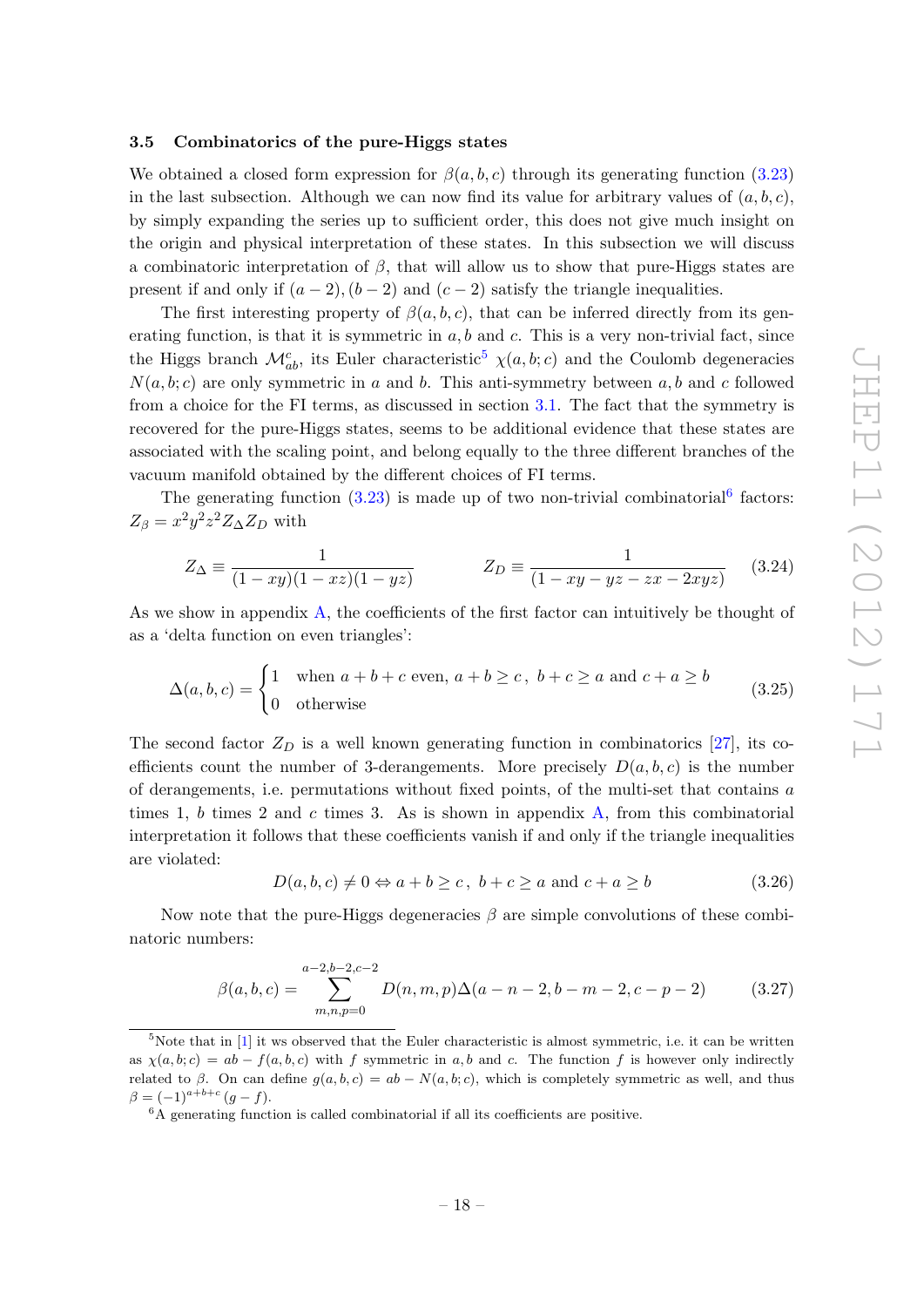First of all it follows from this formula that apart from Coulomb-states, additional pure-Higgs states are present on the Higgs branch if and only if the shifted intersection products  $(a-2)$ ,  $(b-2)$  and  $(c-2)$  satisfy the triangle inequalities:

$$
\beta(a, b, c) \neq 0
$$
  $\Leftrightarrow$   $a + b - 2 \ge c \ge 2$ ,  $b + c - 2 \ge a \ge 2$ , and  $c + a - 2 \ge b \ge 2$ . (3.28)

Finally it also gives us a first, somewhat involved combinatorial interpretation of these degeneracies. It turns out that  $\beta(a, b, c)$  counts all derangements of  $(a - 2 - m)$  numbers 1,  $(b-2-n)$  numbers 2 and  $(c-2-p)$  numbers 3 for all n, m and p with an even sum and satisfying the triangle inequalities. It would be most interesting to rederive this combinatorial result from a set of simple physical principles, something which we leave as a problem for future work.

#### <span id="page-20-0"></span>3.6 Growth of the pure-Higgs states

In the previous subsection we gave the general characterization of when pure-Higgs states are present. Here we will give an exact, rather simple expression for their number, in the limit of large charges. A first such asymptotic analysis (of the Euler characteristic) when  $a = b = c \gg 1$  was made in [\[1\]](#page-35-0), by using the well-studied asymptotic behavior of Legendre polynomials. Since we have calculated the explicit partition function for the number of pure-Higgs states [\(3.23\)](#page-18-4) we can use some mathematical results on the asymptotics of meromorphic generating functions to extract the large-charge behavior. Our result reproduces that of  $[1]$  and generalizes it to cover the whole cone of possible  $a, b, c$ , as long as they are of the same order.

Generating functions are powerful tools in analyzing sequences. For example, the asymptotics of the sequence are encoded in the behavior of the generating function near its poles. We will use the mathematical framework developed in [\[28,](#page-36-12) [29\]](#page-36-13), that makes this relation precise for meromorphic generating functions of multiple variables. Consider a multivariable sequence  $a_r$ ,  $r = (r_1, \ldots, r_d)$  and its generating function  $Z(x) = \sum_r a_r x^r$ , with  $x^r = (x_1^{r_1}, \ldots, x_d^{r_d})$ . If we can write  $Z = \frac{G}{H}$  $\frac{G}{H}$ , with G non-vanishing and holomorphic near a smooth, strictly minimal,<sup>[7](#page-20-1)</sup> simple zero  $x_{\star}$  of the holomorphic function H, then [\[28,](#page-36-12) [29\]](#page-36-13) show that as  $|r| \to \infty$  the sequence has the asymptotics<sup>[8](#page-20-2)</sup>

<span id="page-20-4"></span>
$$
a_r \sim \left(\frac{N(r)}{2\pi}\right)^{\frac{d-1}{2}} \frac{G}{\sqrt{\left(\det DDH\right) (DDH)^{ij} D_i H D_j H}} \Big|_{x=x_\star(r)} x_\star(r)^{-r} \tag{3.29}
$$

An important role is played by the differential operator  $D_i = \frac{\delta}{\partial \log n}$  $\frac{\partial}{\partial \log x_i}$ . It is for example used in the definition of the 'Hessian' matrix  $(DDH)_{ij} = D_i D_j H$  and its inverse  $(DDH)^{ij} =$  $(DDH)^{-1}_{ij}$ . The relation between the direction of r and the corresponding pole  $x_{\star}(r)$ , together with the normalization factor  $N(r)$ , are found as the solution to the algebraic equations:

<span id="page-20-3"></span>
$$
D_i H(x_\star(r)) = -N(r)r_i \quad \text{and} \quad H(x_\star(r)) = 0 \tag{3.30}
$$

<span id="page-20-1"></span><sup>&</sup>lt;sup>7</sup>For the definition of what the condition to be strictly minimal implies see  $[28, 29]$  $[28, 29]$ .

<span id="page-20-2"></span><sup>&</sup>lt;sup>8</sup>We rewrote the result of theorem 3.5 of [\[28\]](#page-36-12) in a coordinate covariant form, as detailed in appendix [B.](#page-32-0)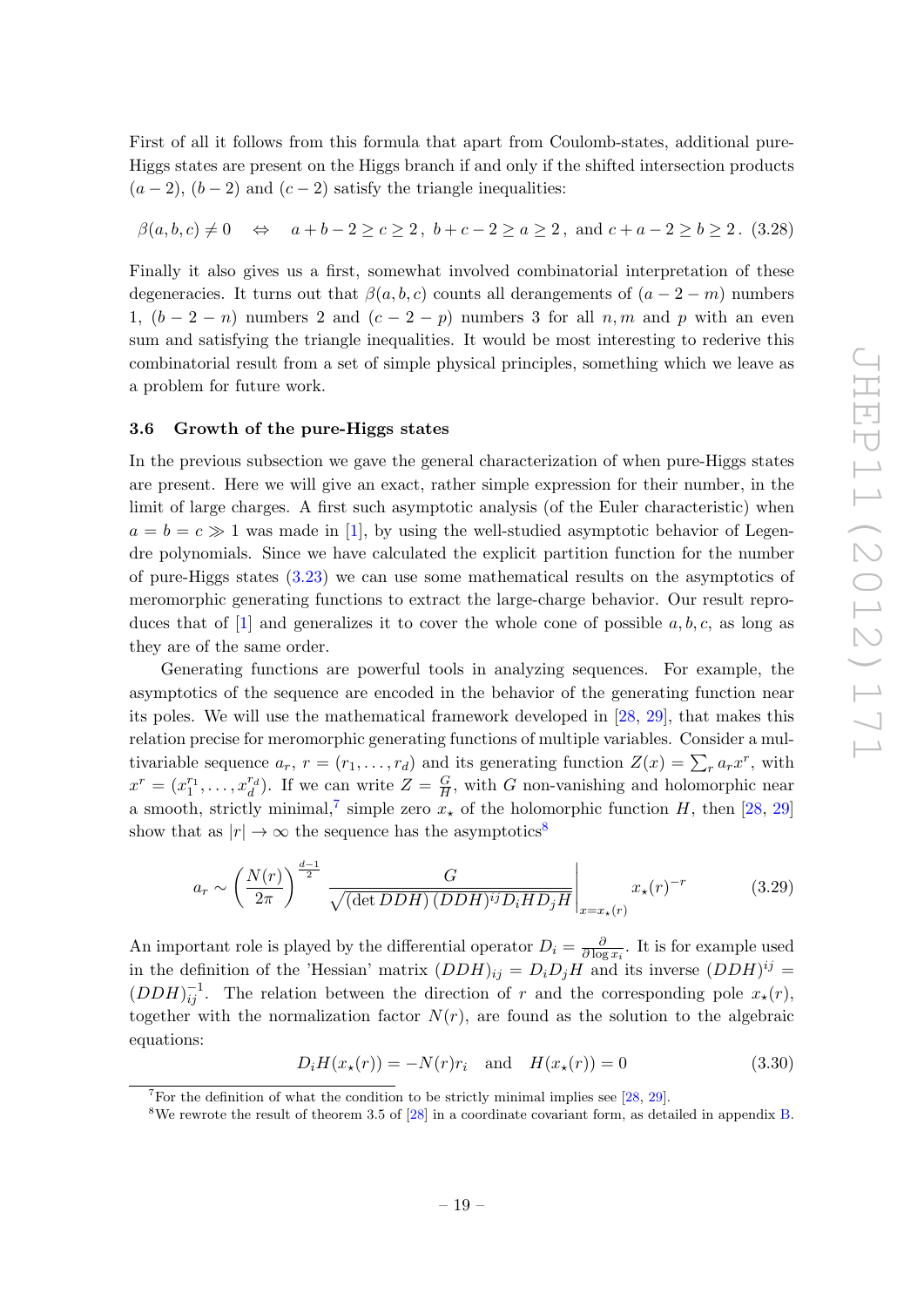Let us now apply this technology to the generating function of pure-Higgs states  $(3.23)$ :

$$
Z_{\beta} = \frac{x^2 y^2 z^2}{(1 - xy)(1 - yz)(1 - zx)(1 - xy - yz - zx - 2xyz)}
$$
(3.31)

We can take  $G = \frac{x^2 y^2 z^2}{(1 - xy)(1 - yz)}$  $\frac{x-y}{(1-xy)(1-yz)(1-zx)}$  and  $H = 1 - xy - yz - zx - 2xyz$ . The relation between the zeros of  $H$  and the asymptotic direction in abc-space can then be found by solving  $(3.30)$ :

$$
x_{\star} = \frac{BC}{2aA} \tag{3.32}
$$

$$
y_{\star} = \frac{CA}{2bB} \tag{3.33}
$$

$$
z_{\star} = \frac{AB}{2cC} \tag{3.34}
$$

$$
N = \frac{aA + bB + cC}{4abc} \tag{3.35}
$$

where for convenience we introduced the three 'triangle functions'

$$
A \equiv -a + b + c, \quad B \equiv a - b + c, \quad C \equiv a + b - c \tag{3.36}
$$

Note first that the conditions for the poles to lie in the first quadrant are equivalent to the triangle inequalities for  $a, b, c: A \geq 0, B \geq 0, C \geq 0$ . This is in perfect agreement with the fact that only when these inequalities are satisfied a non-zero degeneracy exists, as we showed in the previous subsection. This also justifies our assumption of analyticity of G near the zeros of  $H$ :

$$
G(x_{\star}, y_{\star}, z_{\star}) = \frac{A^2 B^2 C^2}{(aA + bB + cC)^3}
$$
\n(3.37)

What remains is to compute the nontrivial factor

$$
(\det DDH) (DDH)^{ij} D_i HD_j H \big|_{x_\star} = 2x_\star^2 y_\star^2 z_\star^2 \left( y_\star z_\star (2x_\star^2 + 2x_\star + 2 + y_\star + z_\star) + z_\star x_\star (2y_\star^2 + 2y_\star + 2 + z_\star + x_\star) + x_\star y_\star (2z_\star^2 + 2z_\star + 2 + x_\star + y_\star) \right)
$$
  
= 
$$
\frac{ABC(aA + bB + cC)}{256 a^3 b^3 c^3} \tag{3.38}
$$

One now has all the ingredients to put together formula [\(3.29\)](#page-20-4) to find the number of large-charge pure-Higgs states. For  $a, b, c \gg 1$ 

$$
\beta(a, b, c) \sim \frac{2}{\pi} \sqrt{\frac{abc(ABC)^3}{(aA + bB + cC)^7} \frac{a^a b^b c^c}{A^A B^B C^C}} 2^{a+b+c}
$$
\n(3.39)

and hence the number of pure-Higgs states grows exponentially with the charges when all intersection products are large and satisfy the triangle inequalities. This can be shown explicitly: First note that

$$
\beta(\lambda a, \lambda b, \lambda c) \sim \frac{2}{\pi} \sqrt{\frac{abc(ABC)^3}{(aA + bB + cC)^7}} \frac{1}{\lambda} \left(\frac{(2a)^a (2b)^b (2c)^c}{A^A B^B C^C}\right)^{\lambda}
$$
(3.40)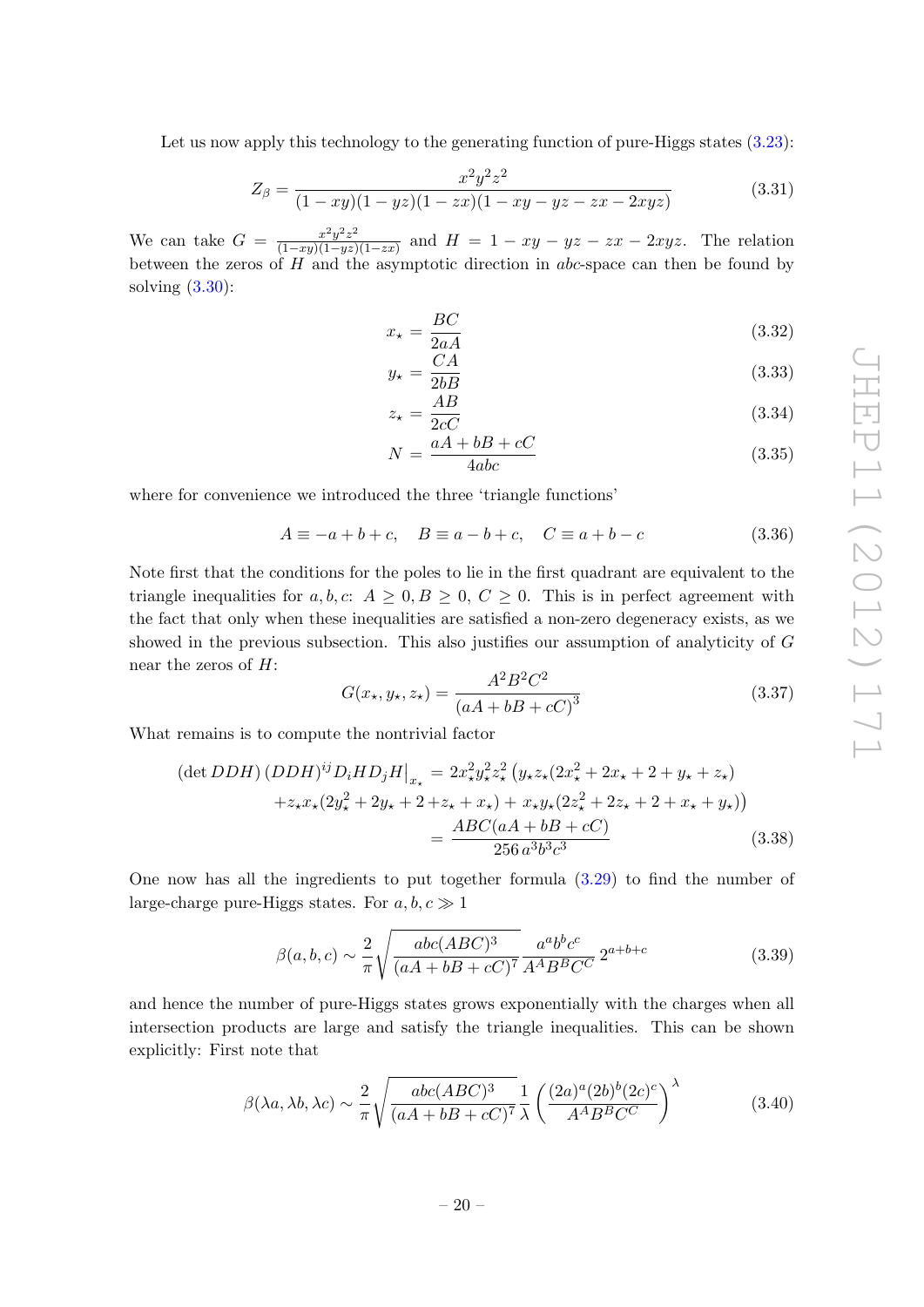Since  $(A + B)(A + C) \ge A^2$  and cyclic, it follows that

$$
a \log 2a + b \log 2b + c \log 2c = \frac{A}{2} \log(A + C)(A + B) + \frac{B}{2} \log(B + C)(A + B) + \frac{C}{2} \log(A + C)(C + B) \ge A \log A + B \log B + C \log C
$$

This implies that  $\frac{(2a)^a(2b)^b(2c)^c}{A^A B^B C^C} \ge 1$  in the scaling regime and so  $\beta$  grows exponentially in the scale  $\lambda$ .

Finally in the limit of equal intersection products,  $a = b = c$ , we reproduce the result of [\[1\]](#page-35-0):

$$
\beta(a, a, a) \sim \frac{2}{3^{7/2}\pi} \frac{2^{3a}}{a} \,. \tag{3.41}
$$

# <span id="page-22-0"></span>4 The Higgs-Coulomb map and a decoupling limit

Let us consider again the Lagrangian for the quiver quantum mechanics  $(2.1)$ . In this section it will be convenient to switch to a canonical field theory convention in which the kinetic terms appear as

$$
\mathcal{L} = \frac{1}{g_{\rm YM}^2} (\dot{X}^2 + D^2 + 2i\bar{\lambda}\dot{\lambda}) + |\dot{\phi}|^2 + \dots
$$
 (4.1)

In these convention  $[g_{\text{YM}}^2] = 3$ ,  $([X] = 1, [\lambda] = 3/2, [D] = 2)$ ,  $([\phi] = -1/2, [\psi] = 0)$ ,  $[\theta] = -1$ .

This Lagrangian has two distinct IR limits  $g_{YM}^2 \to \infty$ , distinguished by the way in which the fields are rescaled as the IR limit is taken (see  $[30, 31]$  $[30, 31]$  for the 1+1 dimensional case). The two limits are:

- IR Coulomb-branch limit. In this limit  $\hat{X} = X/g_{\text{YM}}$  is kept fixed as  $g_{\text{YM}}^2 \to \infty$ . This IR limit truncates the Hilbert to states that are asymptotically far on the Coulomb branch. On such states one obtains a flat metric for  $X$ , with small corrections that come from integrating out the chiral multiplets at a mass scale  $\hat{X}g_{\text{YM}}$ .
- IR Higgs-branch limit. In this limit all fields are held fixed as  $g_{\text{YM}}^2 \to \infty$ . The kinetic term for the vector multiplet fields goes to zero, and they become auxiliary variables. The only dynamical fields are the chiral multiplets. After solving for the auxiliary vector fields in terms of the chiral fields we obtain a non-linear sigma model on the Higgs branch.

The way that we scale the FI parameter in the different limits is more subtle and we discuss it in appendix [C.](#page-33-0)

Since  $X$  is scaled radically differently, the Higgs branch is disconnected from the wave functions captured by the first limit. In the Higgs-branch limit, which is our main focus, the vector multiplet fields are simply specific operators on the Higgs branch. To the extent that the dynamics of some of the states on the Higgs branch can be described in terms of the dynamics of these operators, we can think of these states as moving on a Coulomb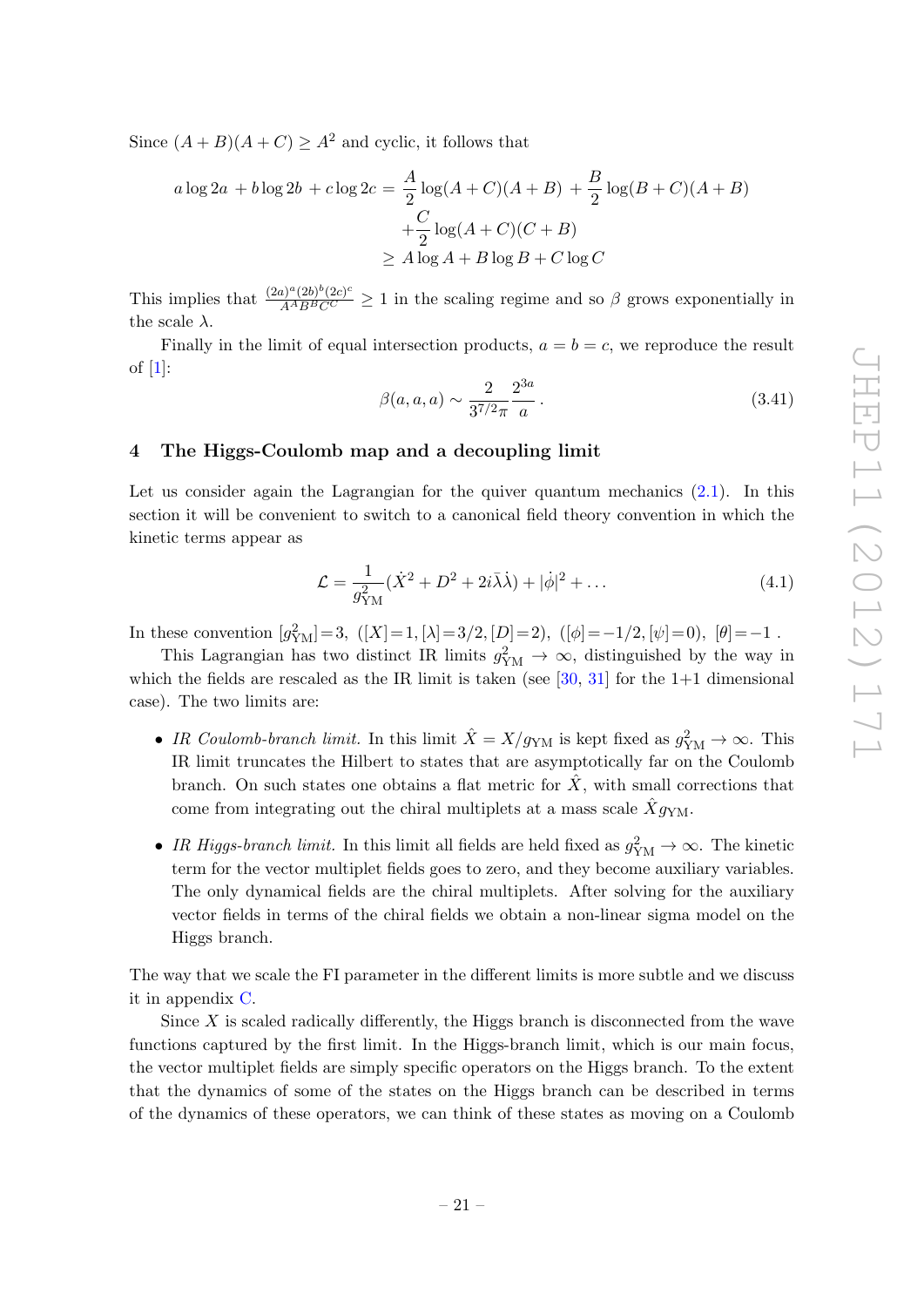branch-like throat that emanates from the Higgs branch, and we can refer to this loosely as a Higgs-Coulomb equivalence. These are exactly the non-middle-cohomology states described above. The simplest context in which this was carried out in detail, in quantum mechanics, is the sigma model on the ADHM moduli space [\[14\]](#page-36-2).<sup>[9](#page-23-0)</sup>

As an aside, the black holes that we are discussing here can be enumerated using the  $(0,4)$  CFT of [\[3\]](#page-35-2). Note that the latter is not obtained in any simple way from a linear sigma model, which is our starting point here. Nevertheless, there are singular points in the the moduli space of M5 branes on a CY in which it the M5 brane can decompose into several ones, where a Higgs-Coulomb equivalence of the type that we are discussing might exist. The basic objects that we are using to build the Higgs-Coulomb equivalence — the  $SU(2)$ symmetry generators via the Lefschetz action — are also there in the MSW model, where they are part of an  $SU(2)_R$  current algebra. Constructing a Higgs-Coulomb equivalence for the MSW string would be a generalization of the D1-D5 system to lower SUSY, just as the quiver that we are discussing here is a generalization to lower SUSY of the D0-D4 system.

After taking  $g_{\text{YM}}^2 \to \infty$ , one obtains the following equations from varying the Lagrangian with respect to the vector multiplet auxiliary fields

<span id="page-23-1"></span>
$$
\theta_p + \sum_{q \to p} s_{pq} |\phi_{pq}|^2 = 0, \qquad \sum_{q \to p} 2x_{pq}^i |\phi_{pq}|^2 + s_{pq} \bar{\psi}_{pq} \sigma^i \psi_{pq} = 0, \qquad \sum_{q \to p} s_{pq} \bar{\phi}_{pq} \epsilon \psi_{pq} = 0.
$$
 (4.2)

Moreover in this limit  $D$  becomes a Lagrangian multiplier exactly enforcing the D-term constraint. For more details of this limit see appendix [C.](#page-33-0) We must be careful, however, in taking the limit of  $[14]$  as it is essentially a decoupling limit and from  $[4]$  it is clear that such limits may cause multicenter solutions to decay. In appendix  $C$  we show that it is possible to take this limit in a way that preserves some multicentered states and indeed this corresponds precisely to the  $AdS_3 \times S^2$  decoupling limit of [\[4\]](#page-35-3). An important consequence of this limit is that  $\theta_p$  in [\(4.2\)](#page-23-1) is non-zero iff the center has D6 charge  $(p_p^0 \neq 0)$ .

The key point is that in this limit the field that usually parameterize the Coulombbranch,  $x_{pq}^i$ , is not set to zero; rather its equation of motion implies that, schematically,

<span id="page-23-2"></span>
$$
x_{pq}^i = \frac{\bar{\psi}_{pq}\sigma^i\psi_{pq}}{2|\phi_{pq}|^2} \tag{4.3}
$$

which can now be interpreted as an operator relation defining an operator  $\hat{x}_{pq}$  on the Higgs branch. We will see that the VEVs of this new operator parameterize a space that is essentially the Coulomb branch. Thus, in this limit, the Coulomb branch emerges from a change of basis in the Higgs branch  $[14]$ . In fact  $(4.3)$  is precisely the change of basis that maps the Lefchetz action in the Higgs branch to the angular momentum operator in spacetime.

As we explain below, the full story is somewhat more complicated; in particular eq. [\(4.3\)](#page-23-2) is somewhat non-trivial to derive for more than two centers. Technicalities aside, however, the two-center problem appears to capture the essential physics of the map so let us begin by reviewing it.

<span id="page-23-0"></span><sup>&</sup>lt;sup>9</sup>A discussion of the two branches in 1+1 dimensional  $(0,4)$  and  $(4,4)$  GLSM models appears in [\[30,](#page-36-14) [31\]](#page-36-15) and in a partition function in [\[32\]](#page-37-0).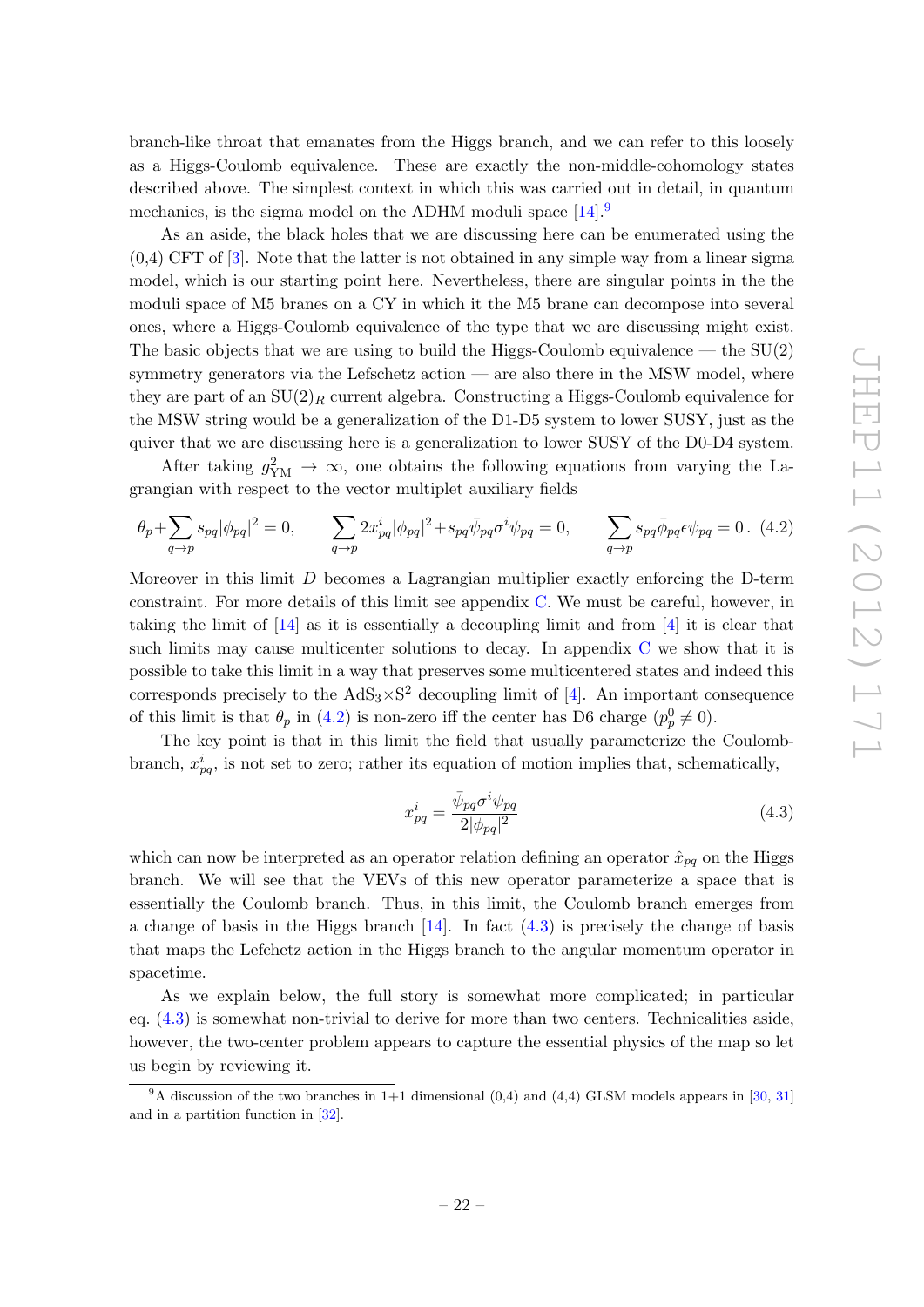#### <span id="page-24-0"></span>4.1 Two centers

For two centers  $pq = 12$ , the sum in the first equation of  $(4.2)$  has only one term and therefore [\(4.3\)](#page-23-2) holds immediately. This operator relation becomes much more natural if we rephrase it in terms of the angular momentum operator on the Coulomb branch. Recall from [\[7,](#page-35-10) [11\]](#page-35-9) that the latter is given by

$$
\hat{J}_c^i = \frac{1}{2} \sum_{p < q} \frac{\Gamma_{pq} x_{pq}^i}{|x_{pq}|} \tag{4.4}
$$

with the subscript  $c$  emphasizing that this is a Coulomb branch angular momentum. For two centers equations [\(1.1\)](#page-4-1) and [\(2.4\)](#page-11-1) imply that  $x_{12} = \Gamma_{12}/2\theta_1$  so

$$
\hat{J}_c^i = \theta_1 x_{12}^i = -\theta_1 s_{12} \frac{\bar{\psi} \sigma^i \psi}{2|\phi|^2} = \frac{1}{2} \bar{\psi} \sigma^i \psi \tag{4.5}
$$

where we have dropped the  $pq$  labels on the hypermultiplets (we only have two centers) and in the second and third equality we have imposed the  $D_p$  and  $x_p^i$  e.o.m. (the first and second equation of  $(4.2)$ .

To understand the nature of this operator recall that  $\psi_A$ ,  $\bar{\psi}^A$  (A = 1, 2) are two-component fermions with non-vanishing commutation relations<sup>[10](#page-24-1)</sup>

$$
\{\bar{\psi}^{1\,\alpha},\psi_1^{\beta}\} = \delta^{\alpha\beta}, \qquad \{\bar{\psi}^{2\,\alpha},\psi_2^{\beta}\} = \delta^{\alpha\beta}.
$$
 (4.6)

These commutation relations and the supersymmetry variations in [\[10\]](#page-35-8) are consistent with the identification of  $\psi$  as (holomorphic) differentials and derivatives on the target space of the theory

$$
\bar{\psi}^{1\bar{\alpha}} \to d\bar{\phi}^{\bar{\alpha}}, \qquad \psi_1^{\alpha} \to g^{\alpha\bar{\beta}} \frac{\partial}{\partial d\bar{\phi}^{\bar{\beta}}}, \qquad \bar{\psi}^{2\bar{\alpha}} \to g^{\bar{\alpha}\beta} \frac{\partial}{\partial d\phi^{\beta}}, \qquad \psi_2^{\alpha} \to d\phi^{\alpha}, \tag{4.7}
$$

from which we see that  $\hat{J}_c^i$  is nothing else but the Lefschetz action on  $\mathbb{C}^{\Gamma_{12}}$  (the target space of the  $\phi^{\alpha}$ )

$$
\hat{J}_c^3 = \frac{1}{2} \left( d\bar{\phi}^{\bar{\alpha}} \wedge \frac{\partial}{\partial d\bar{\phi}^{\bar{\alpha}}} + d\phi^{\alpha} \wedge \frac{\partial}{\partial d\phi^{\alpha}} - \Gamma_{12} \right),
$$
  
\n
$$
\hat{J}_c^+ = g_{\bar{\alpha}\alpha} d\bar{\phi}^{\bar{\alpha}} \wedge d\phi^{\alpha},
$$
  
\n
$$
\hat{J}_c^- = g^{\bar{\alpha}\alpha} \frac{\partial^2}{\partial d\bar{\phi}^{\bar{\alpha}} \partial d\phi^{\alpha}}
$$
\n(4.8)

with  $\hat{J}_c^{\pm}$  adding/removing a power of the symplectic form and  $\hat{J}_c^3$  giving  $(p+q-\Gamma_{12})/2$ when acting on an element of  $H^{p,q}(\mathbb{C}^{\Gamma_{12}})$ .

We have not yet imposed the last e.o.m. in  $(4.2)$ , which comes from the variation with respect to  $\lambda$ . This equation projects the  $\psi$  to the tangent bundle of the  $\mathbb{CP}^{\Gamma_{12}-1}$  which comes from imposing the D-term constraints on  $\phi_{12}$ 

$$
- s_{12} |\phi_{12}|^2 = \theta_1. \tag{4.9}
$$

<span id="page-24-1"></span><sup>&</sup>lt;sup>10</sup>See [\[10,](#page-35-8) appendix A] for fermion conventions. In [\[10\]](#page-35-8) Greek letters  $\alpha, \beta$  are used for fermionic indices whereas here they denote flavor indices  $\alpha = 1, \dots, \Gamma_{pq}$  and we use upper-case Latin characters for fermionic indices.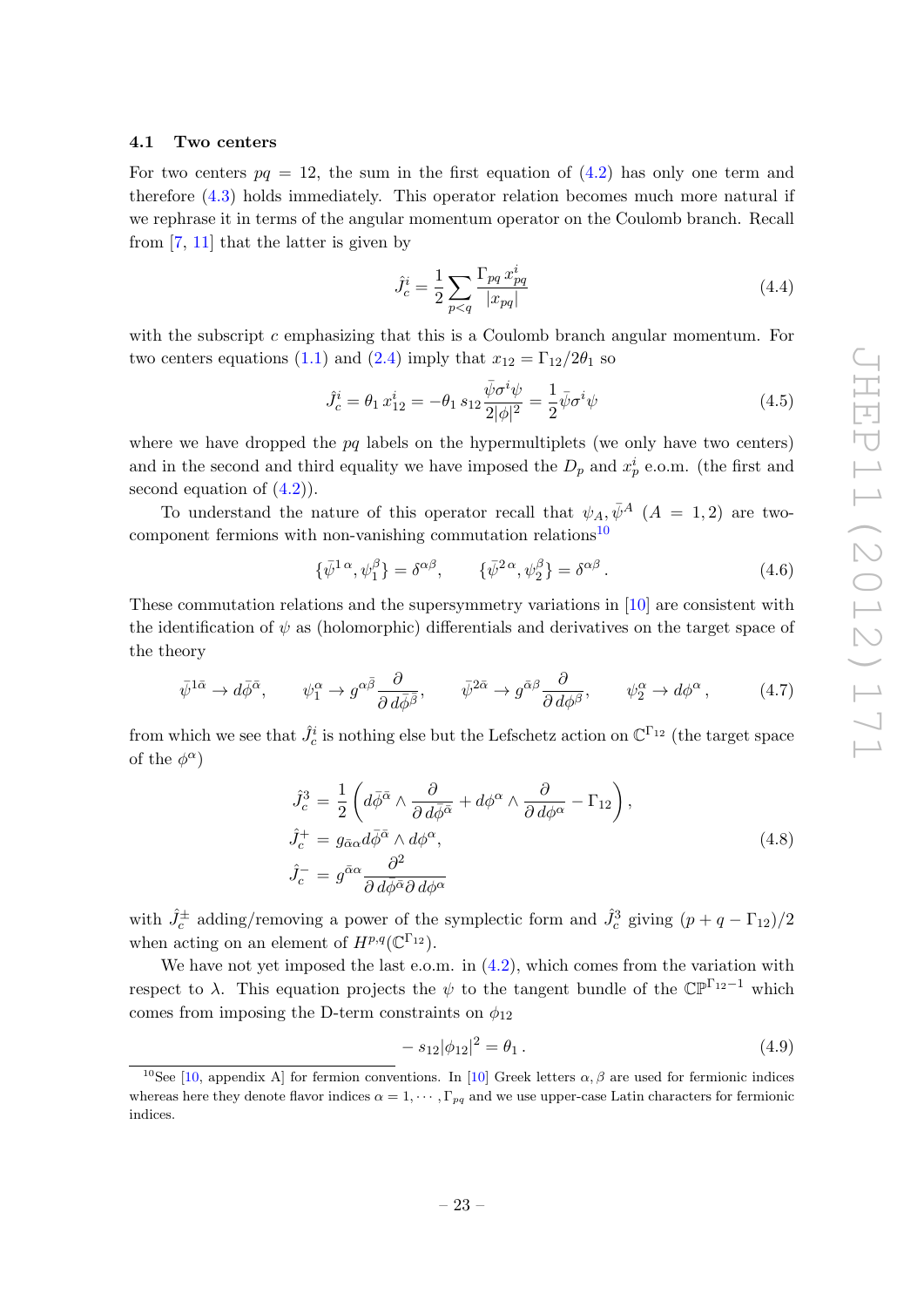This space is the vacuum moduli space of the Higgs branch and this projection will also pull back  $\hat{J}_c$  above to give the Lefshetz action on the cohomology of  $\mathbb{CP}^{\Gamma_{12}-1}$ .

Thus we see explicitly that the operator relation [\(4.3\)](#page-23-2) maps the spacetime angular momentum operator (whose eigenvalues characterize the two-center states) to the Higgsbranch Lefschetz operator. The two-center Coulomb branch vacuum manifold is an  $S<sup>2</sup>$  and  $\hat{J}_c^i$  is just the quantization of this sphere. From the point of view of this quantization the two-sphere re-emerges in the classical,  $\Gamma_{12} \rightarrow \infty$ , limit.

This map between Higgs- and Coulomb-branch states extends to three centers, but, as we will see, its structure is far less trivial: the overall Lefschetz action will still map to the total spacetime angular momentum, but we will also find operators that measure the positions of individual centers.

#### <span id="page-25-0"></span>4.2 Three centers

In order to solve the  $x$  equations of motion for three centers we first use translational invariance to fix  $x_3 = 0$  and then solve

$$
\begin{pmatrix}\n\phi_{12}^2 + \phi_{31}^2 & -\phi_{12}^2 & -\phi_{31}^2 \\
-\phi_{12}^2 & \phi_{12}^2 + \phi_{23}^2 & -\phi_{23}^2 \\
-\phi_{31}^2 & -\phi_{23}^2 & \phi_{23}^2 + \phi_{31}^2\n\end{pmatrix}\n\begin{pmatrix}\nx_1^i \\
x_2^i \\
0\n\end{pmatrix} = -\begin{pmatrix}\ns_{12}b^i{}_{12} - s_{31}b^i{}_{31} \\
s_{23}b^i{}_{23} - s_{12}b^i{}_{12} \\
s_{31}b^i{}_{31} - s_{23}b^i{}_{23}\n\end{pmatrix}
$$
\n(4.10)

with

$$
b_{pq}^i \equiv \frac{\bar{\psi}_{pq}\sigma^i\psi_{pq}}{2} \,. \tag{4.11}
$$

The solution for  $x_1^i, x_2^i$  is

$$
x_1^i = -\frac{s_{23}\phi_{12}^2 b^i{}_{23} - s_{31}\phi_{12}^2 b^i{}_{31} + s_{12}\phi_{23}^2 b^i{}_{12} - s_{31}\phi_{23}^2 b^i{}_{31}}{\phi_{12}^2 \phi_{23}^2 + \phi_{31}^2 \phi_{23}^2 + \phi_{12}^2 \phi_{31}^2}
$$
\n
$$
x_2^i = -\frac{s_{23}\phi_{12}^2 b^i{}_{23} - s_{31}\phi_{12}^2 b^i{}_{31} - s_{12}\phi_{31}^2 b^i{}_{12} + s_{23}\phi_{31}^2 b^i{}_{23}}{\phi_{12}^2 \phi_{23}^2 + \phi_{31}^2 \phi_{23}^2 + \phi_{12}^2 \phi_{31}^2}.
$$
\n(4.12)

While this expression is clearly much more complicated than for two centers, we will see it simplifies significantly when the quiver is closed and there is a superpotential.

As we have explained in section [3.1,](#page-12-1) when the quiver is closed the superpotential  $W(\phi) \neq 0$  and moreover is effectively cubic [\[1\]](#page-35-0). Generic solutions to this superpotential then must have  $\phi_{pq}^{\alpha} = 0$  for one of the hypermultiplets; the choice of which hypermultiplet vanishes is dictated by the sign of the FI term and, in keeping with section, [3.1](#page-12-1) we will take  $\phi_{31} = 0$ . Moreover, since in a closed quiver the graph is directed the  $s_{pq}$  have the same sign, which we take  $s_{12} = s_{23} = s_{31} = -1$ .

This yields

$$
x_{12}^i = \frac{b^i_{12}}{\phi_{12}^2}, \qquad x_{23}^i = \frac{b^i_{23}}{\phi_{23}^2}, \qquad x_{31}^i = -\frac{b^i_{12}}{\phi_{12}^2} - \frac{b^i_{23}}{\phi_{23}^2}.
$$
 (4.13)

For this choice the D-term conditions also reduce to:

$$
\phi_{12}^2 = \theta_1, \qquad \phi_{23}^2 = -\theta_3 \tag{4.14}
$$

and hence the spacetime positions reduce to simple operators

<span id="page-25-1"></span>
$$
x_1^i = \frac{\bar{\psi}_{12}\sigma^i\psi_{12}}{2\theta_1} - \frac{\bar{\psi}_{23}\sigma^i\psi_{23}}{2\theta_3}, \qquad x_2^i = -\frac{\bar{\psi}_{23}\sigma^i\psi_{23}}{2\theta_3}
$$
(4.15)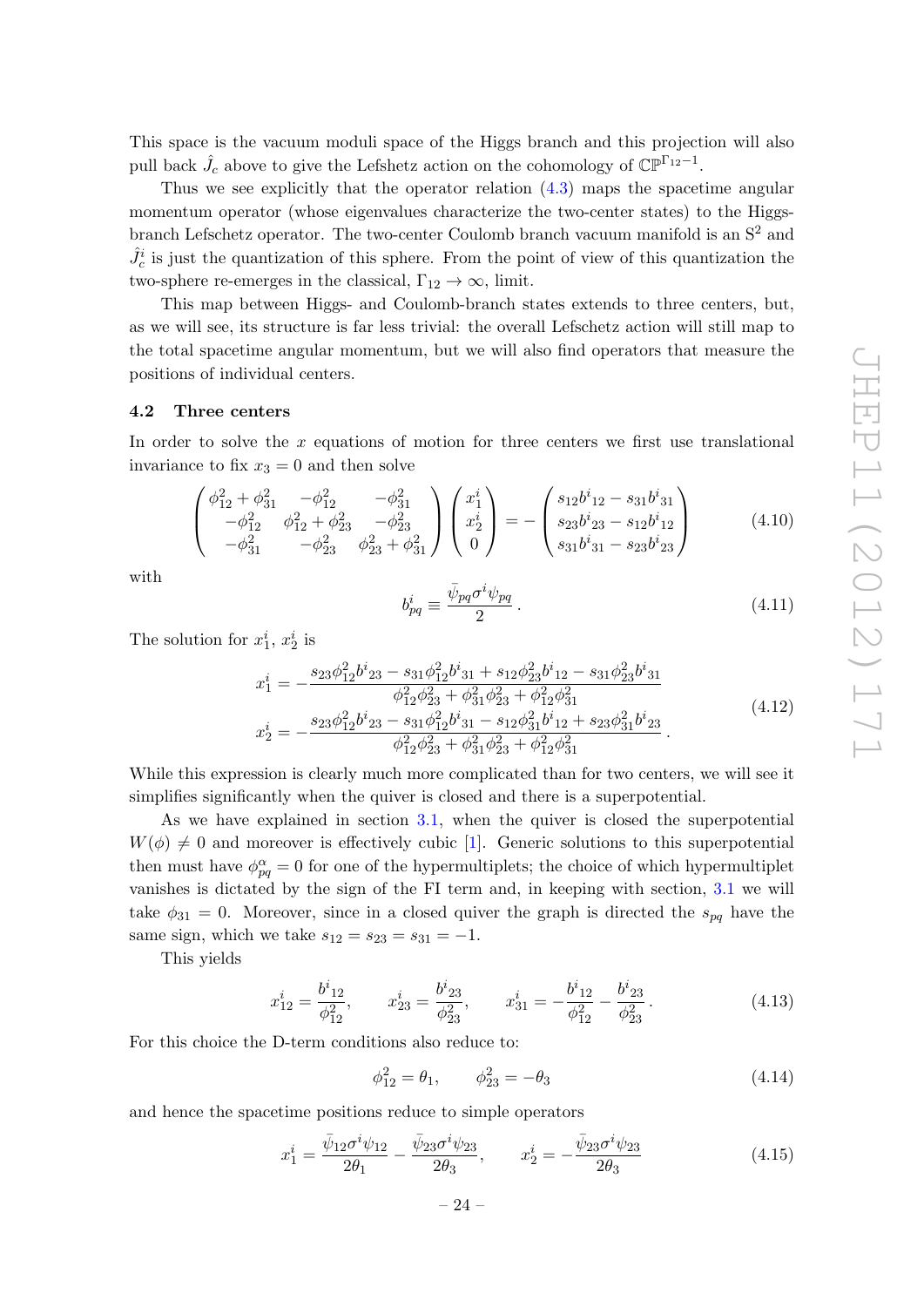and the total angular momentum is just the Lefschetz operator on on  $\mathbb{C}^a \times \mathbb{C}^b$ 

<span id="page-26-1"></span>
$$
\hat{J}_c^i = \frac{1}{2} \left( \frac{\Gamma_{12}}{x_{12}} x_{12}^i + \frac{\Gamma_{23}}{x_{23}} x_{23}^i + \frac{\Gamma_{31}}{x_{31}} x_{31}^i \right) = \frac{\bar{\psi}_{12} \sigma^i \psi_{12}}{2} + \frac{\bar{\psi}_{23} \sigma^i \psi_{23}}{2} \tag{4.16}
$$

where we've used the fact that  $x_{31}^i = -x_{23}^i - x_{12}^i$  and also used the constraints [\(1.1\)](#page-4-1) combined with  $(2.4)$  to eliminate the  $\theta$ 's.

We see therefore that for three centers the Coulomb branch is only non-trivially reproduced once we've imposed both the D- and F-term constraints. Moreover, as is clear from the discussion in section [3](#page-12-0) the "pure Higgs" states all map to zero-angular-momentum states on the Coulomb branch. While it is not evident from  $(4.15)-(4.16)$  $(4.15)-(4.16)$  we know from an independent analysis of the three-center Coulomb branch [\[11,](#page-35-9) [13\]](#page-36-1) that the only point in the three-center solution space with zero angular momentum is the scaling point when all  $\vec{x}_p = 0$ . This is the only way to set [\(4.16\)](#page-26-1) to zero while satisfying the constraints [\(1.1\)](#page-4-1).

## <span id="page-26-0"></span>4.3 Some comments on Higgs branch corrections to the multi-center dynamics

In the limit that the centers are close to each other, gravity develops a long  $AdS_2$  throat. The associated conformal symmetry is manifested in the effective Lagrangian of the centers. We would like to see if can say something about the reliability of this throat from the construction above. I.e., we would like to see if the physics of the Higgs branch, and the Higgs-Coulomb map, can introduce any effects that will cut off the throat. There are two sources for such corrections, both of which break the approximate conformal invariance near  $x \to 0$ .

- 1. The X's are not real bosonic variables rather they are fermion bilinears. The dynamics in the effective action cannot be trusted when the wavelength of the quantum wave packet in the  $X = \bar{\psi} \sigma \psi / \phi^2$  goes below  $1/\theta$ . In this case, if we wrote the full dynamics, at  $|\phi^2| = \theta$ , we would see the quantization or granularity of X as a fermion bi-linear. In the effective action, this effect is driven by the term which is linear in the time derivative, which was used in [\[11\]](#page-35-9) to argue that the throat should be cut off at a minimal value of the angular momentum, and  $x$ . The identification of the position as a composite fermion operators indicates that this is true even beyond the low energy limit.
- 2. Recall that we have been using a linear sigma model description of the Higgs branch, obtained from the quiver quantum mechanics. Although the latter is a complete and self contained quantum model, it is only part of the full quantum mechanics of the black hole. This for example can be deduced from the fact that, although it counts an exponentially large number of states, it does not repreoduce the entire entropy in this charge sector. The full "Higgs branch", i.e., the full quantum mechanics of the black hole in this charge sector, is presumably the moduli space of branes wrapping cycles in the CY, with the appropriate charges. This conjecture is natural given the MSW counting of the entropy of these black holes. The linear sigma model that we used is therefore only an effective model in a specific regime of this larger quantum mechanical system and the presence of the latter necessarily implies corrections to the former.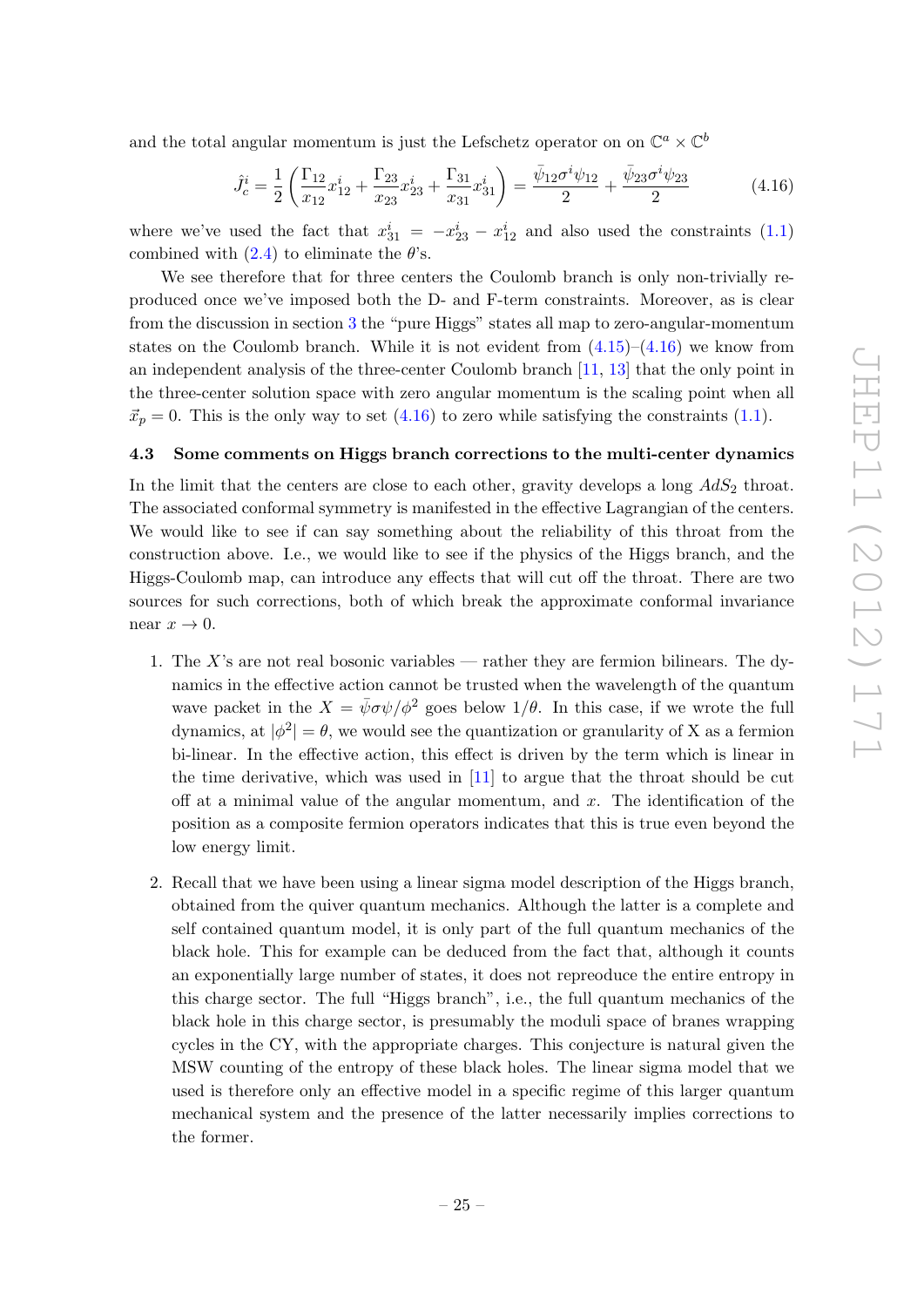To go beyond the quiver quantum mechanics, we need to go to finite energies and to larger values of the fields, perhaps crossing some potential barriers or lifiting to a  $1+1$  field theory (for a discussion of related ideas see [\[33\]](#page-37-1)). This implies that there exists a scale  $\mu \gg \sqrt{\theta}$ , with dimension -1/2, such that when the chiral fields reach  $\phi \sim \mu$  (which is again the regime  $X \sim \mu^{-2} \ll 1/\theta$ , we need to use the fuller description of the BH in the MSW CFT. Since the Coulomb branch is embedded in the Higgs branch, we therefore expect that the dependence on  $X$  in the effective Coulomb branch will get modified around  $X \sim 1/\mu^2$ . The corrections to the Lagrangian appear as powers of  $\phi^2/\mu^2$ , which translate into an expansion in  $1/(X^2\mu^2)$ . This point can be made more precise for the D0-D4 system, to which we turn in the next subsection

#### <span id="page-27-0"></span>4.4 The Higgs-Coulomb equivalence for a compact D0-D4 system

As we mentioned before, the D0-D4 system is a good testing ground for the ideas discussed in this paper. The theory has 8 supercharges, and hence we expect that by analyzing it we will also be able to shed some light directly on the conformal symmetry found in [\[2\]](#page-35-1), and, more interestingly, on its violation in the throat.

In the language of four-dimensional  $\mathcal{N} = 2$  multiplets, the low-energy theory of  $N_0$  D0 branes and  $N_4$  D4 branes has a vector multiplet  $(X, \rho, D)$  in the adjoint of SU( $N_0$ ), and hypermultiplets  $(Q, \psi)$  charged in the fundamental of both  $SU(N_0)$  and the global  $SU(N_4)$ symmetry. The metric on the D0 moduli space (for a single brane, for simplicity), can be obtained by integrating out the D0-D4 string, and is [\[34\]](#page-37-2):

$$
\left(1 + \frac{g_s N_4 l_s^3}{r^3}\right) (\partial X)^2 \tag{4.17}
$$

where  $r^2 = |X^i|^2$ . This is a one-loop result, but if one assumes SO(5) symmetry, and some other mild assumptions one can show that the metric is actually not renormalized further [\[35\]](#page-37-3). As usual, to go to the near-horizon region we "drop the 1". At  $r \to 0$  a new non compact space opens up, with the same scaling symmetry as in the black holes quivers discussed above

$$
t \to \lambda t, \ X, \to \lambda^{-1} X, \ \rho \to \lambda^{-3/2} \rho, \ D \to \lambda^{-2} D \tag{4.18}
$$

When the D4 brane is non-compact this conformal symmetry is exact, and not just an artifact of the moduli space approximation. Indeed, taking the limit  $g_{\text{YM}}^2 \to \infty$ , which puts the system on the Higgs branch, is the same as neglecting the 1 in the Coulomb branch metric. The kinetic terms for the vector multiplet vanish in this limit, and it is easy to see that (when  $\theta = 0$ ) this theory has a scaling symmetry:

 $Q \to \lambda^{1/2} Q, \ \psi \to \psi, \ F \to \lambda^{-1/2} F$ (4.19)

This is, of course, compatible with the relation  $X = \bar{\psi}\psi/Q^2$ .

If we have a  $\theta$  term in the Lagrangian, it becomes irrelevant when one is in the throat, and disappears as  $\lambda \to 0$ . As argued above this is similar to the scaling limit, in which the  $\theta$  also become irrelevant in the bubble equations as the  $x_{ij}$ 's are going to zero. The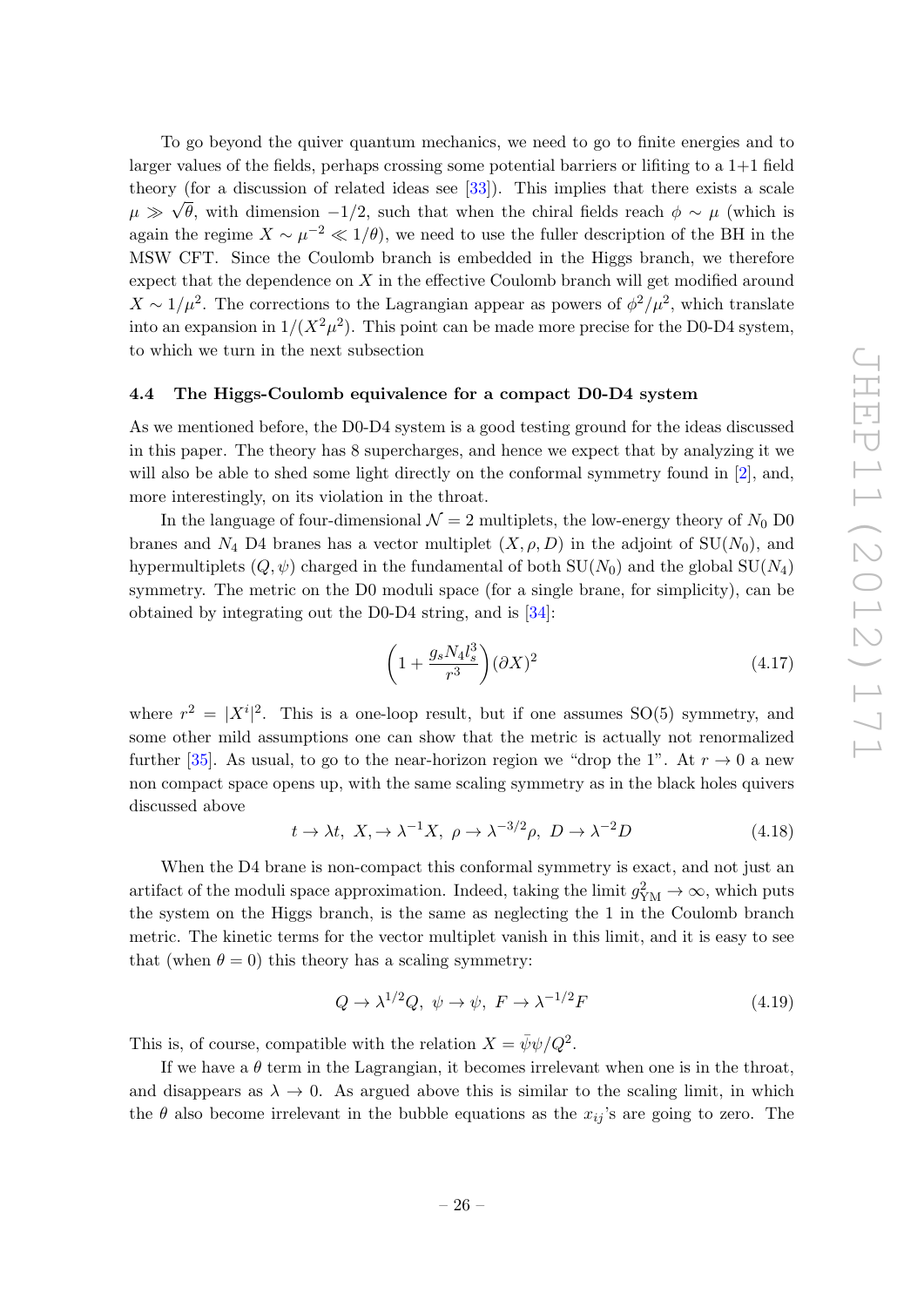similarity is not a coincidence — we will shortly put the  $D0-D4$  on a 6 torus to obtain a 4D model.

The map  $X = \bar{\psi}\psi/Q^2$  has the following qualitative interpretation: Within the moduli space of instantons there are singular points in which the gauge symmetry is enhanced. Physically, at these points some of the instantons shrink. When an instanton shrinks inside a D4 brane, it can leave the D4 brane as a D0 brane, which implies that the Coulomb branch is attached to the Higgs branch at the shrinking point. For example, when  $N_0 = 1$ and  $N_4 = 2$  the Higgs branch is  $\mathbb{R}^4_{\text{center of mass}} \times \mathbb{R}^4/\mathbb{Z}_2$ , and  $Q^2$  is the distance from the singularity. The near-Higgs Coulomb branch is a description of the Higgs branch degrees of freedom near these singularities, and since  $\bar{\psi}\psi$  is quantized, then  $X \sim 1/Q^2$ . The smaller Q is, and the closer we are to the singularity, the more strongly coupled the description in terms of the Higgs branch variables becomes. At the same time, the Coulomb-branch description in terms of  $X$  improves as  $X$  becomes large. Conversely, when  $X$  becomes small we are pushed to larger values of Q. In this regime the Higgs-branch variables are weakly coupled, whereas the X variables are strongly coupled, indicating the limit of validity of "Coulomb-branch" description in terms of  $X$  at small values in the full action.

When the D4-brane is compact, the moduli space of instantons is compact as well. We will denote the size of the radii of the  $T^4$  by L (all radii are roughly the same). The 1+1 dimensional analogue of this quantum mechanics is the D1-D5 system, which is a sigma model on a deformation of  $(T^4)^{N_0 N_4}/S_{N_0 N_4}$ .

Quantum Mechanics on this space has no obvious conformal symmetry. However, the points at which the manifold develops a singularity are locally the same as in the noncompact case, because they are associated with zero size instantons, for which the global structure of the  $T^4$  is irrelevant. This is similar to the statement that the local singularities in  $T^4/Z_2$  are the same as in  $R^4/Z_2$ . There is therefore an approximate conformal symmetry in the vicinity of these points. The symmetry is broken at large value of Q and becomes more exact at small values of Q. Translating to the Coulomb branch variables, the conformal symmetry is a better approximation at large values of  $X$ , and breaks down for small values of  $X$ . It is easy to evaluate the scale where this happens: If the size of the compact manifold of the Q's is characterized by a scale,  $\zeta$ , which has dimension  $-1/2$ , then the cut-off in the Coulomb-branch description is at  $X < \zeta^{-2}$ .

The rest of the discussion is as before — one can write a model which takes these effects into account, but one can also obtain it using scaling arguments. The corrections to the effective action should disappear in the limit  $\zeta \to \infty$  which means that they give an expansion in  $1/\zeta$ . Compared to the conformal terms, the terms in this expansion would have additional powers of  $1/(X\zeta^2)$ . Hence, these terms blow up at  $X \to 0$ .

A related situation happens in the conformal quantum mechanics for five-dimensional black holes, described in [\[2\]](#page-35-1). The dynamics on the moduli space is a conformal quantum mechanics, with 8 supercharges, but with a slightly different kinetic term. When the centers approach each other the kinetic term behaves like

$$
\mathcal{L} \sim \frac{(\dot{U})^2}{U^4} \,. \tag{4.20}
$$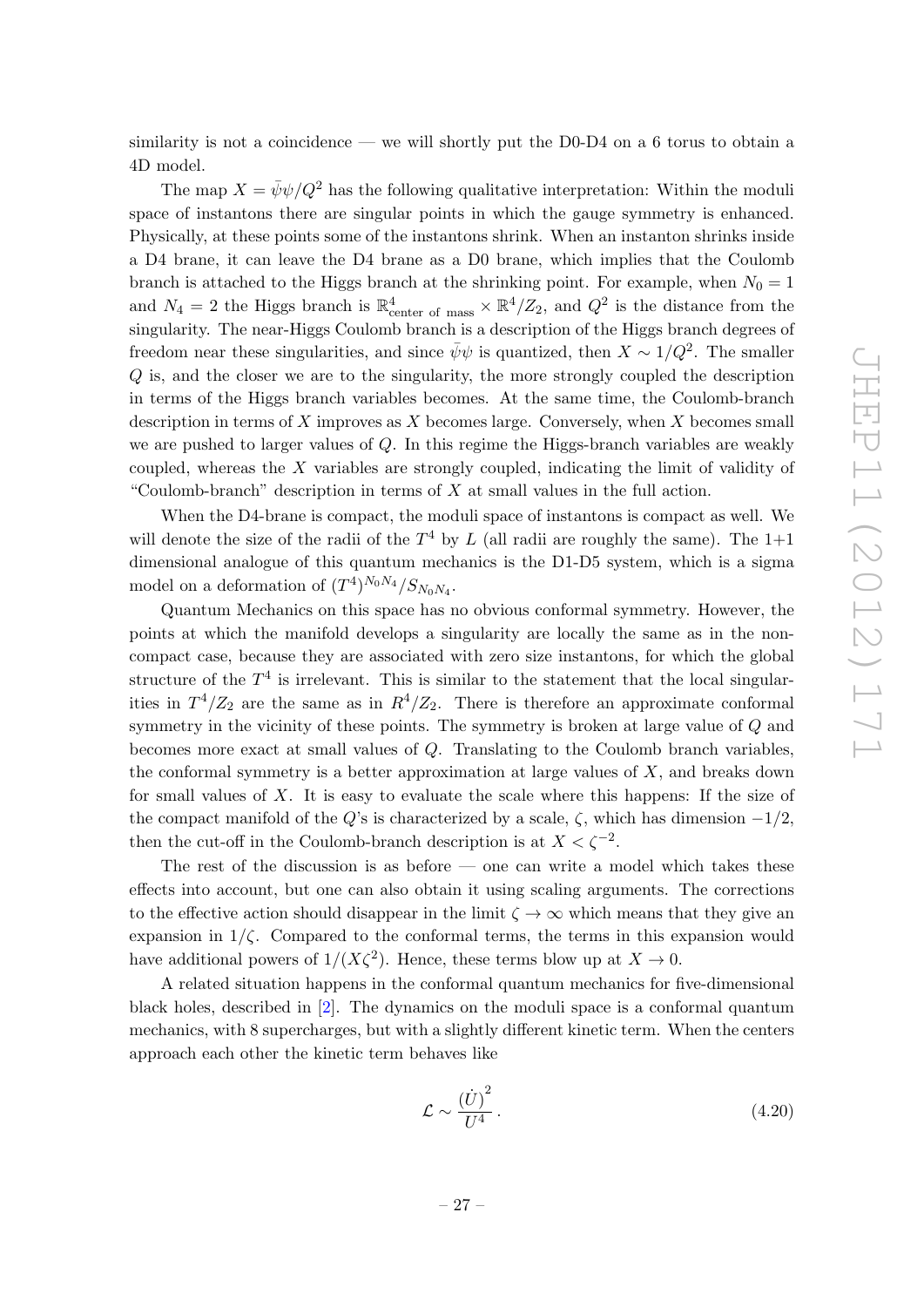The conformal symmetry here is not of the same form as the scaling symmetry we encountered in four dimensions. Indeed, this model is described by intersecting M2 branes wrapping 2 cycles in the CY, for which there is no quiver model because the theory on the M2 branes is not an ordinary gauge theory. The main branch of this moduli space is when all the M2 branes are connected, but there are points of degeneration where a single connected M2 can split into distinct components. The geometric part of the moduli space of M2 wrapping cycles in a CY is the same as the moduli space of D2 branes wrapping the CY (there could be additional moduli upon compactification) and is still compact. The latter is dual (for simple enough manifolds) to the D0-D4 moduli space, on another CY. Hence, we expect that the D0-D4 argument above can be applied to this system as well, indicating that the throat will be cut off at some small value of X.

There is yet another way to argue that Coulomb branch is capped off. When the moduli space is compact there is a finite gap between the extremal states (encoded in the cohomology) and the first excited states. The gap goes to zero when the volume of the internal space becomes non-compact, and for the D0-D4 or the M2-M2 systems this volume will be determined by the string theory/M theory moduli. In black hole language, the absence of this gap at the quantum level means that the entropy of the black hole is infinite. For example, we can take  $g_s$  to zero, keeping the volume of the compactification fixed in string units. This rescales the dimension  $(-1/2) \zeta$  by  $g_s^{-1/2}$  for, say, the D0-D4 strings. At the same time  $M_p \to \infty$  and the entropy in any fixed-charge sector of the theory (which has a black hole) diverges. The conformal symmetry comes at a costly price — only when black holes in the theory have a continuum of states and infinite entropy can they accommodate a conformal symmetry. Any finite  $M_p$  makes the black holes studied in [\[2\]](#page-35-1) have a finite number of states and hence they can no longer accommodate a conformal symmetry.

# <span id="page-29-0"></span>4.5 How do the pure Higgs branch states look in supergravity?

Given that the pure Higgs branch states live in the kernel of our Higgs-Coulomb map, it is interesting to ask how they look in the regime of parameters where supergravity is a valid description of the physics. Since they have zero angular momentum, and since the only three-center solution with zero angular momentum lives at the scaling point, one possibility is that the pure Higgs states will develop a horizon and will map to the single-center black hole. However, one can also build solutions that have zero angular momentum away from the scaling point<sup>[11](#page-29-1)</sup> and hence have a finite throat and no horizon; a Higgs state might also map into such a configuration.

One can try to distinguish between the two possibilities by the following heuristic argument: Suppose we want to probe the pure Higgs states with gravity modes and find how much information can be obtained. If one restricts for simplicity to modes of the metric, they couple to the action on the cluster of branes by terms prescribed by the DBI action. Suppose we label the position of the cluster of branes by  $X = 0$ , where X are the vector multiplet fields in the quiver. We can expand the gravity fields in derivatives around  $X = 0$ , which gives an expansion in spherical harmonics around the point where the quiver

<span id="page-29-1"></span> $11$ One example is the "pincer" solution of [\[15\]](#page-36-3).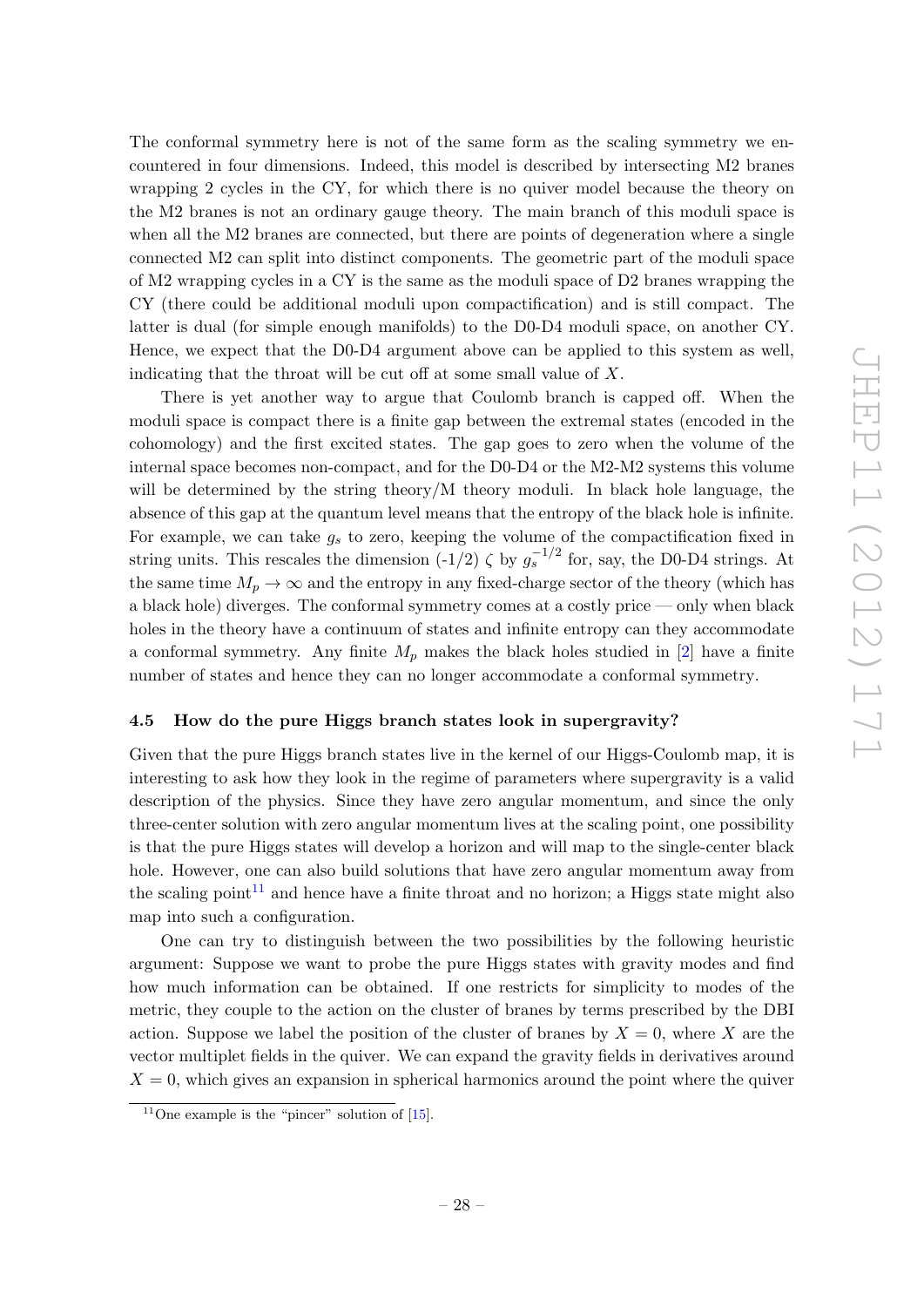sits, and see to which operators in the quiver they couple. In the near horizon limit when the coupling becomes large, this corresponds to probing a state on the Higgs branch with different modes of the gravitational field.

Consider computing a 1-pt function of such fields from the quiver perspective. The time-time component of the metric,  $g_{00}$ , couples to the quiver energy which is determined by the BPS condition. On the other hand, the components  $g_{0\mu}$  and any derivative of  $g_{\mu\nu}$ couple to powers of  $X^{\mu}$ . The operator that we are evaluating, from the Higgs branch point of view, is therefore some power of  $X^{\mu}$ .

There are now two possibilities: if one computes the expectation values of all such polynomials in a pure-Higgs cohomology state and some of them are nonzero this suggests that the state will correspond to a finite-size zero-angular-momentum configuration and hence will not have a horizon. If on the other hand all these operators have zero expectation values in the pure Higgs states, then the quadrupole, octopole, etc. moments of solutions corresponding to these states are all zero, and hence these states will be indistinguishable from a black hole, at least as far as gravity one-point functions are concerned. This calculation promises to shed light on this fascinating issue, and we leave it to future exploration.

# Acknowledgments

The authors are grateful for interesting and stimulating discussions with F. Denef, M. Douglas, G. Moore, P. Paule, R. Pemantle, J. Simon, and M. Wilson. They also would like to thank the organizers of the "The supersymmetric, the extremal and the ugly" workshop at CEA Saclay, where some of this work was presented and reanimated. SE and DVdB are grateful for the hospitality of the Simons Workshop in Mathematics and Physics 2010 where some of this work took place. MB, JdB and SE would like to thank the Santa Barbara KITP for hospitality and support during the completion of this work via the NSF grant PHY11-25915. The work of IB is supported in part by the ANR grant 08-JCJC-0001-0 and by the ERC Starting Independent Researcher Grant 240210 — String-QCD-BH. The work of MB is supported by the ISF center of excellence program, by the Minerva foundation, by the BSF and by GIF. The work of SE is supported primarily by the Netherlands Organization for Scientific Research (NWO) under a Rubicon grant and also partially by the ERC Starting Independent Researcher Grant 240210 — String-QCD-BH. DVdB is supported by a TUBITAK 2216-research fellowship. This work is part of the research programme of the Foundation for Fundamental Research on Matter (FOM), which is part of the Netherlands Organization for Scientific Research (NWO).

## <span id="page-30-0"></span>A Two simple combinatorial computations

In this appendix we show two small technical results on the combinatorial coefficients appearing in the pure-Higgs generating function.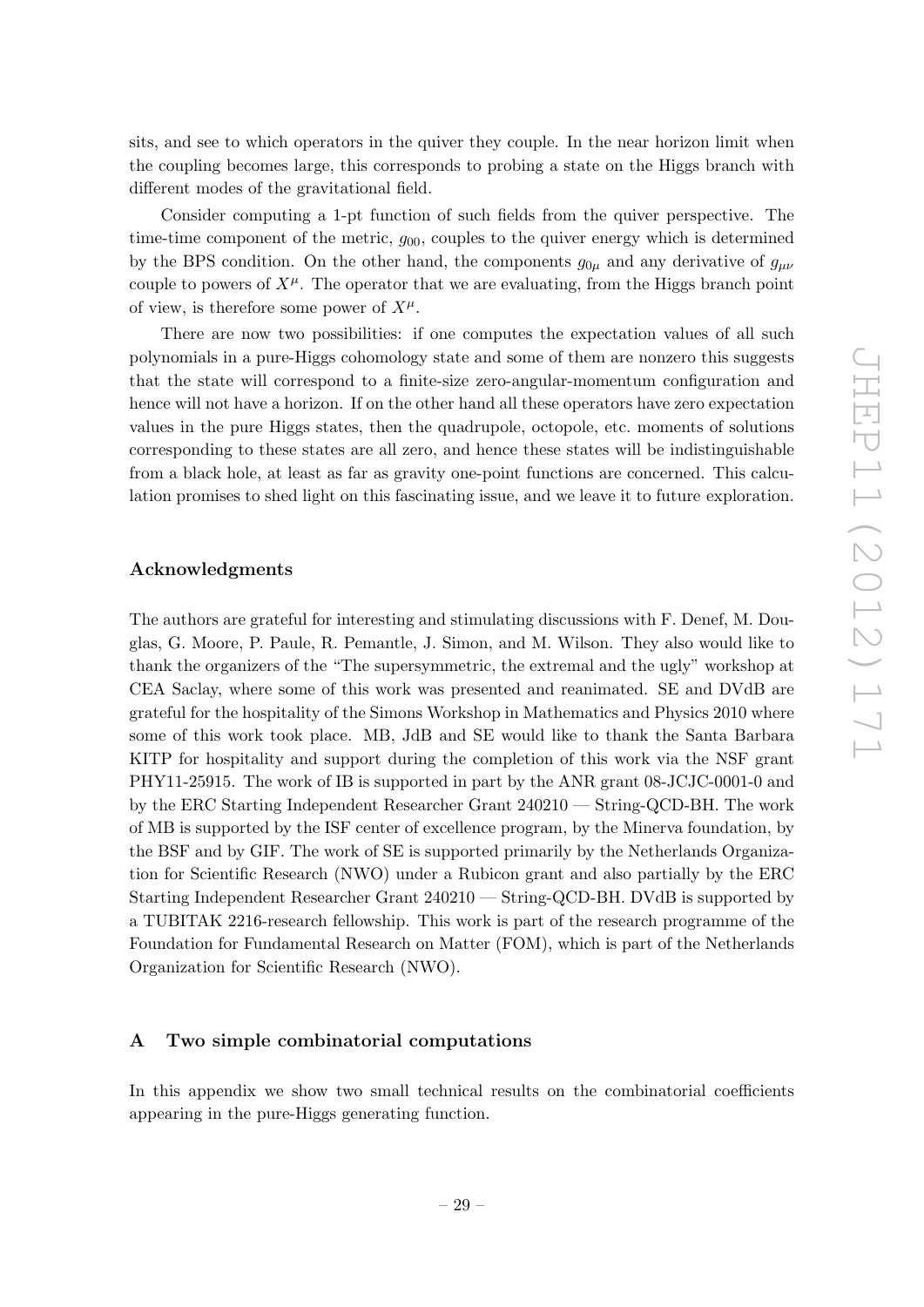# <span id="page-31-0"></span>A.1  $\Delta(a, b, c)$  as a delta-function

We will compute the coefficients  $\Delta(a, b, c)$  of the generating function

$$
Z_{\Delta} = \frac{1}{(1 - xy)(1 - yz)(1 - zx)}
$$
(A.1)

First note that

$$
\frac{1}{1-xy} = \sum_{a,b} \delta(a-b)x^a y^b \tag{A.2}
$$

The coefficients  $\Delta$  are thus simply a double convolution of such delta functions, one finds

$$
\Delta(a, b, c) = \sum_{m, p=0}^{a, c} \delta(m + p - b)\delta(a - m - c + p)
$$
 (A.3)

This is zero unless there exist  $m, p$  such that  $0 \le m \le a, 0 \le p \le c, b = m + p$  and  $a + b - c = 2m$ . One can check that this condition is equivalent to a, b, c satisfying the triangle inequalities and  $a + b + c$  even. In summary

$$
\Delta(a, b, c) = \begin{cases} 1 & \text{when } a + b + c \text{ even, } a + b \ge c, \ b + c \ge a \text{ and } c + a \ge b \\ 0 & \text{otherwise} \end{cases}
$$
(A.4)

#### <span id="page-31-1"></span>A.2 3-derangements and triangle inequalities

Here we will show that the number of 3-derangements  $D(a, b, c)$ , i.e. the number of permutations without fixed points of the multi-set that contains  $a$  times 1,  $b$  times 2 and  $c$  times 3, is non-vanishing if and only if  $a, b$  and c satisfy the triangle inequalities:

$$
D(a, b, c) \neq 0 \Leftrightarrow a + b \geq c, \ b + c \geq a \text{ and } c + a \geq b \tag{A.5}
$$

• First we show that if the three triangle inequalities are satisfied there always exists at least one derangement. By symmetry we can assume that  $a \leq b \leq c$ , and so the only non trivial inequality is  $a + b \geq c$ . On can then check then that the following permutation has no fixed points and is hence a derangement:

$$
(\underbrace{1, \ldots, 1}_{a \text{ times}}, \underbrace{2, \ldots, 2}_{b \text{ times}}, \underbrace{3, \ldots, 3}_{c \text{ times}}) \mapsto (\underbrace{3, \ldots, 3}_{c \text{ times}}, \underbrace{1, \ldots, 1}_{a \text{ times}}, \underbrace{2, \ldots, 2}_{b \text{ times}})
$$
(A.6)

• It is also easy to show that there are no derangements if the triangle inequalities are violated. Since derangements by definition don't allow fixed points we need to move all the a numbers 1 to another position, previously occupied by a 2 or 3. There are  $b + c$  such positions, so this is only possible if  $a \leq b + c$ . By symmetry the other two triangle inqualities follow.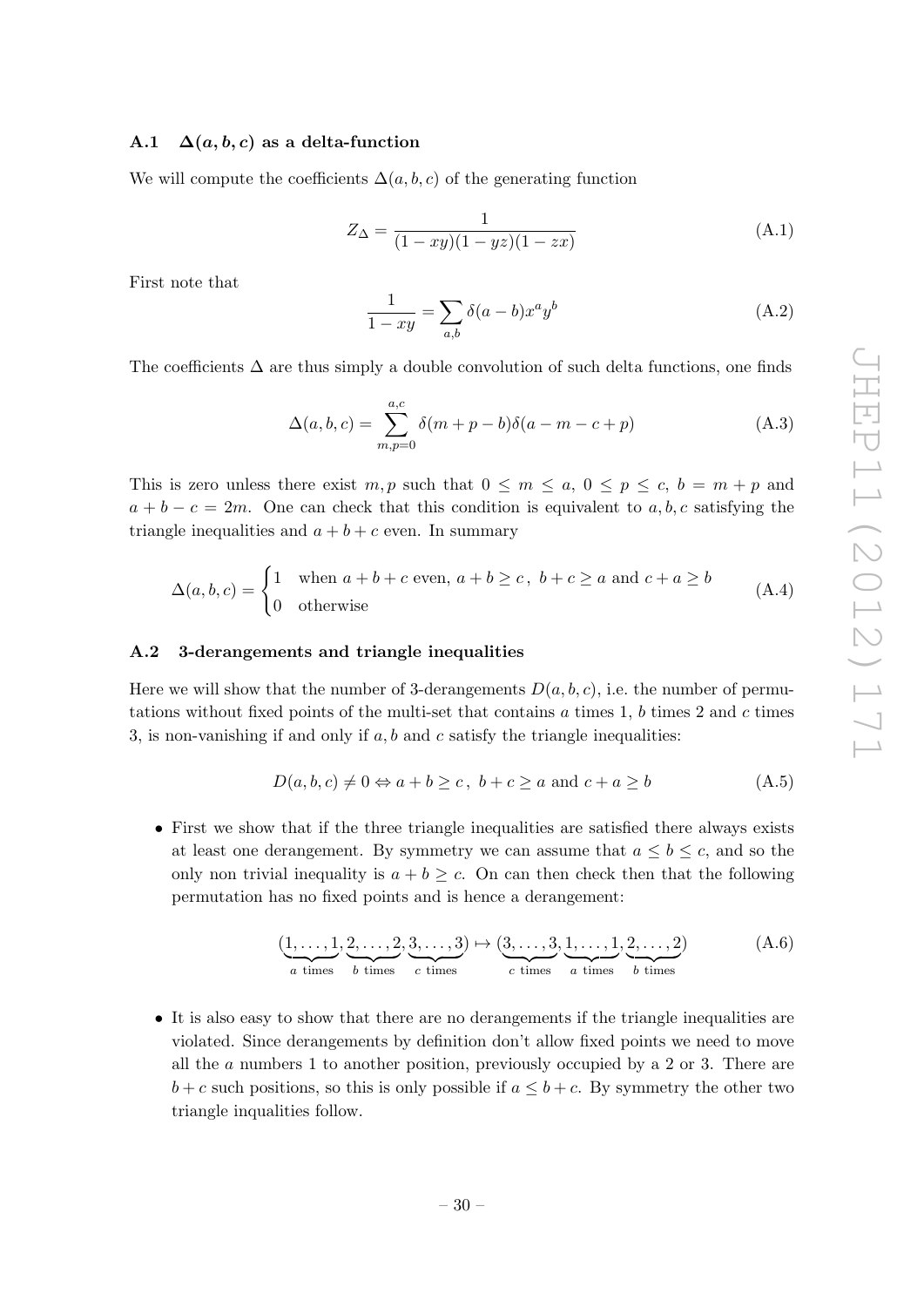## <span id="page-32-0"></span>B A covariant formula for the asymptotics of multivariate sequences

In this appendix we document the algebraic manipulations that allow to write the result of Theorem 3.5 in [\[28\]](#page-36-12) on the asymptotics of certain multivariate sequences in a covariant form.

In [\[28\]](#page-36-12) the following formula for the asymptotics of a multivariate sequence with generating function of the form  $Z = \frac{G}{H}$  $\frac{G}{H}$  is derived (under certain conditions):

<span id="page-32-1"></span>
$$
a_r \sim (2\pi r_0)^{\frac{1-d}{2}} \frac{G}{D_0 H \sqrt{\mathcal{H}}} x^{-r} \bigg|_{x=x_\star(r)}
$$
(B.1)

Here the following notation is implied  $x = (x_0, \ldots, x_n), r = (r_0, \ldots, r_n), n = d - 1$ . In this appendix we will use the following index notation:  $i, j = 0, \ldots, n$  and  $a, b = 1, \ldots, n$ . Furthermore

$$
D_i = \frac{\partial}{\partial \log x_i}, \quad \mathcal{H} = \det D_a D_b \log g, \qquad H(g(x_1, \dots, z_n), x_1, \dots, z_n) = 0 \quad (B.2)
$$

Note that the formula [\(B.1\)](#page-32-1) should be evaluated at  $x = x_{\star}(r)$ , defined as the solution to the equations

<span id="page-32-3"></span>
$$
r_0 D_i H(x_\star(r)) = r_i D_0 H(x_\star(r)) \quad \text{and} \quad H(x_\star(r)) = 0 \tag{B.3}
$$

The formula [\(B.1\)](#page-32-1) is a beautiful and powerful mathematical result, but is in this form not manifestly coordinate invariant, as the coordinate  $x_0$  plays a special role. We will show in this appendix how one can rewrite the formula in the following manifestly coordinate covariant form:

<span id="page-32-2"></span>
$$
a_r \sim \left(\frac{N(r)}{2\pi}\right)^{\frac{d-1}{2}} \frac{G}{\sqrt{(\det DDH)(DDH)^{ij}D_iHD_jH}} x^{-r} \Big|_{x=x_*(r)}
$$
(B.4)

In this formulation both  $x_{\star}(r)$  and  $N(r)$  are found by simultaniously solving the  $(d+1)$ algebraic equations

<span id="page-32-4"></span>
$$
D_i H(x_\star(r)) = -N(r)r_i \quad \text{and} \quad H(x_\star(r)) = 0 \tag{B.5}
$$

Furthermore we used the compact notation

$$
(DDH)^{ij}D_iHD_jH = \sum_{i,j=0}^{n} (DDH)^{-1}_{ij}D_iHD_jH
$$
 (B.6)

To relate the forms  $(B.1)$  and  $(B.4)$  first note that the conditions  $(B.3)$  and  $(B.5)$  are equivalent as we can take  $D_0H = -N(r)r_0$  as the definition of N, furthermore note that also by definition  $x_{\star 0} = g$ . The new form [\(B.4\)](#page-32-2) then follows from the following identity

<span id="page-32-5"></span>
$$
\det (DD \log g)|_{x_0=g} = (-D_0 H)^{-n-2} (\det DDH) (DDH)^{ij} D_i HD_j H|_{x_0=g}
$$
 (B.7)

This identity can be obtained through some simple, but somewhat tedious algebra. A first step is to rewrite derivatives of g in terms of derivatives of  $H$ . Note that since by definition  $H(g, x_1, \ldots, x_n)$  is identically zero it follows that also

$$
D_{a_1} \dots D_{a_k} H(g(x_1, \dots, x_n), x_1, \dots, x_n) = 0.
$$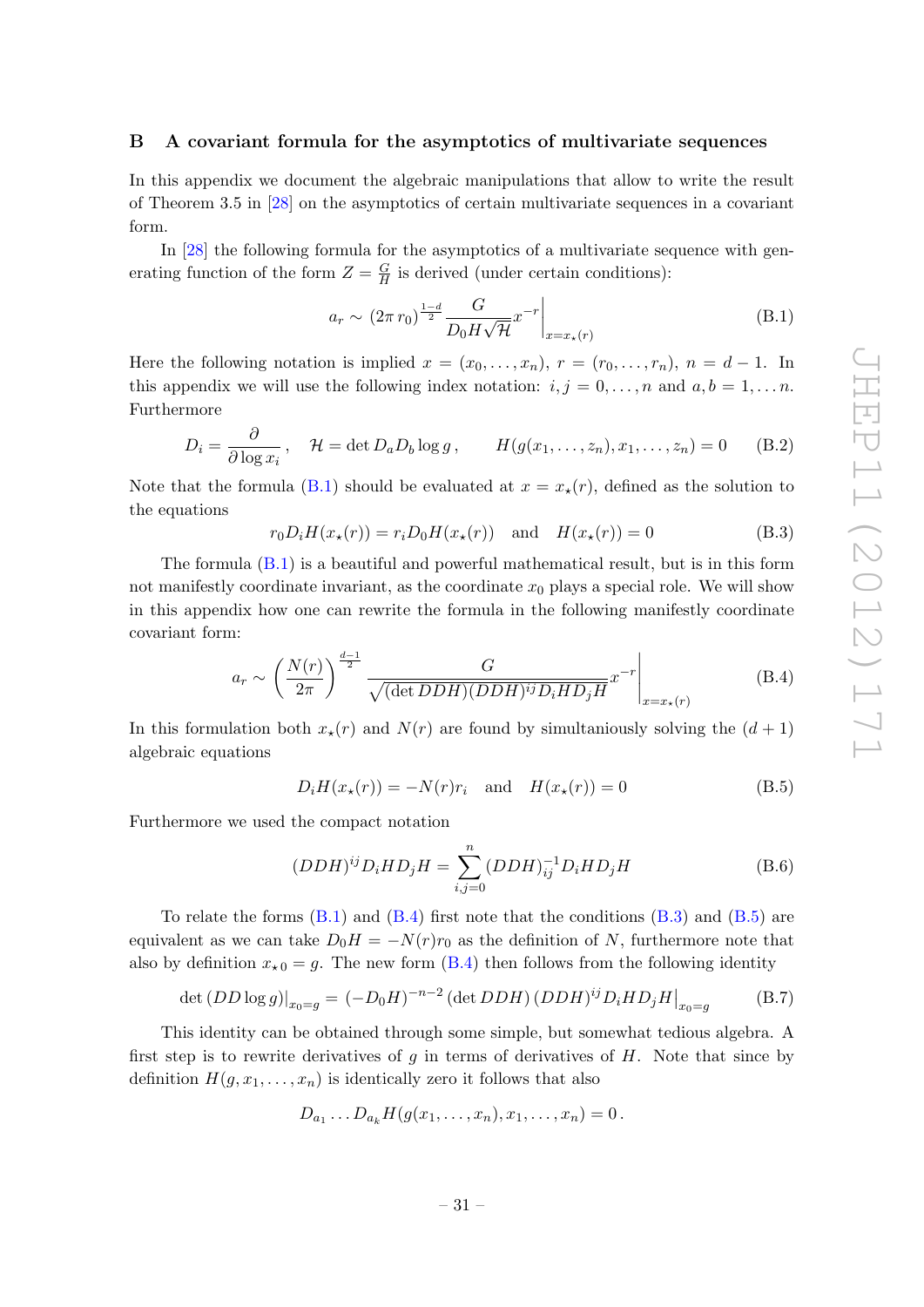Using this and the modified chain rule  $D_i(f \circ h) = D_i f \partial_i h$  one can derive that

$$
D_a g = \frac{-D_a H}{\partial_0 H}\Big|_{x_0 = g}
$$
  
\n
$$
D_a D_b g = \frac{-1}{\partial_0 H} \left( D_a D_b H - \frac{D_0 D_a H D_b H}{D_0 H} - \frac{D_0 D_b H D_a H}{D_0 H} - \frac{D_a H D_b H}{D_0 H} + \frac{D_0 D_0 H D_a H D_b H}{D_0 H D_0 H} \right)\Big|_{x_0 = g}
$$
(B.8)

Furthermore using that

$$
D_a D_b \log g = \left(\frac{1}{g} D_a D_b g - \frac{1}{g^2} D_a g D_b g\right)
$$
(B.9)

one finds that

$$
D_a D_b \log g = \frac{-1}{D_0 H} \left( D_a D_b H - \frac{D_0 D_a H D_b H}{D_0 H} - \frac{D_0 D_b H D_a H}{D_0 H} + \frac{D_0 D_0 H D_a H D_b H}{D_0 H D_0 H} \right)\Big|_{x_0 = g}
$$

The crucial step is to observe that this can be written as a product

$$
D_a D_b \log g = \frac{-1}{(D_0 H)^3} V_{ai} D_i D_j H V_{jb}^\mathsf{T}
$$
 (B.10)

by introducing the  $n \times (n + 1)$  matrix

$$
V_{ab} = D_0 H \delta_{ab} , \qquad V_{a0} = -D_a H . \tag{B.11}
$$

On can now apply the Cauchy-Binet formula for the determinant of the product of nonsquare matrices to find

$$
\det(DD \log g) = (-D_0 H)^{-3n} \sum_{i,j=0}^{n} \det V^{(i)} \det V^{(j)} \det(DDH^{(ij)})
$$
(B.12)

Here  $V^{(i)}$  is the  $n \times n$  matrix obtained by removing the *i*'th column from the  $n \times (n+1)$ matrix V, while  $DDH^{(ij)}$  is the  $n \times n$  matrix obtained by removing both the *i*'th row and j'th column from the  $(n + 1) \times (n + 1)$  matrix *DDH*. The identity [\(B.7\)](#page-32-5) then follows by observing that

$$
\det V^{(i)} = (-1)^i (-D_0 H)^{n-1} D_i H \tag{B.13}
$$

$$
\det(DDH^{(ij)}) = (-1)^{i+j} (\operatorname{cofactor}_{ij} DDH) = (-1)^{i+j} (\det DDH) (DDH)_{ij}^{-1} (B.14)
$$

# <span id="page-33-0"></span>C The decoupling limit

The decoupling limit described in section 4 and [\[14\]](#page-36-2) sends  $g_{\text{YM}}^2 \to \infty$  while simultaneously taking an IR limit of the theory. We will do something similar here but will phrase it in the language of  $[4]$  and eq.  $(2.1)$ , so we can more carefully track its effect on the CY moduli (which were not so important in [\[14\]](#page-36-2)).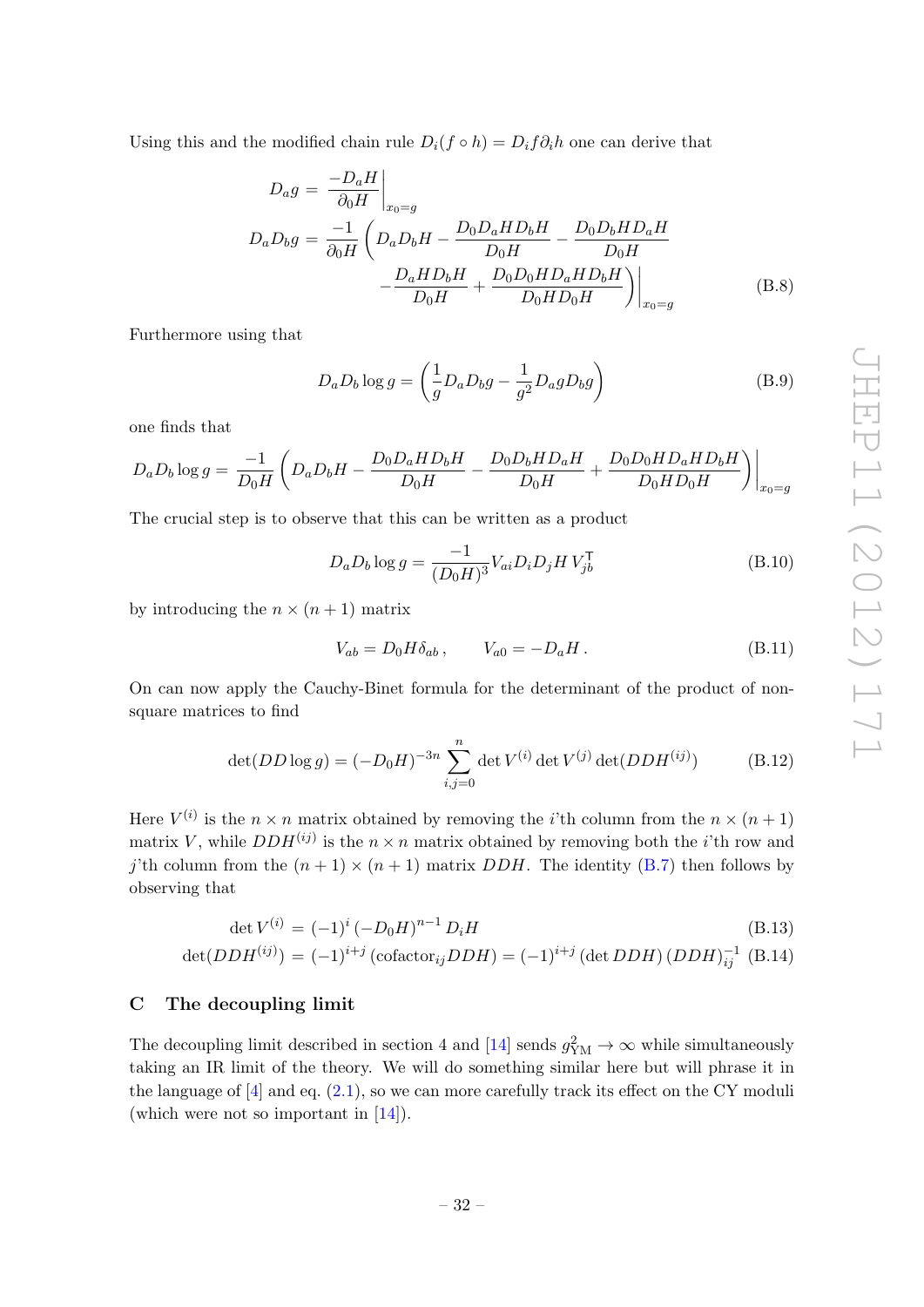The limit in [\[4\]](#page-35-3) involves fixing the mass of stretched M2-branes and hence we introduce  $R$ , the length of the M-theory circle, and lift all quantities to 11-dimensions (see [\[4,](#page-35-3) appendix A] for conventions and details). In the decoupling limit we send,  $\ell_{11}$ , the Plank length in 11-dimensions to zero while fixing the mass of M2's wrapping on  $x^{11}$  and the volume<sup>[12](#page-34-0)</sup> of the CY in Plank units

$$
M_{\rm M2} \sim \frac{xR}{\ell_{11}^3}, \qquad \tilde{V}_M = \frac{V_M}{\ell_{11}^6} \tag{C.1}
$$

from which it follows that  $J_M \sim \tilde{V}_M^{1/3}$ , the Kahler moduli normalized in Plank units, are fixed. As in  $[4]$  we will take  $R$  to be fixed in some arbitrary units implying that

$$
x \sim \ell_{11}^3 \to 0, \qquad J_{\text{IIA}} \sim \left(\frac{R}{\ell_{11}}\right) J_M \to \infty \tag{C.2}
$$

where  $J_{\text{IIA}}$  are the IIA moduli measuring volumes in string units,  $J_{\text{IIA}}\ell_s^2 = J_M\ell_{11}^2$  (from which the above follows via  $R\ell_s^2 \sim \ell_{11}^3$ ). As explained in [\[4\]](#page-35-3) this is a near-horizon limit that also decompactifies to five-dimensions (as  $R/\ell_{11} \rightarrow \infty$ ).

To understand how this limit affects the Higgs branch let us consider its effects on  $Z(\Gamma)$ , the central charge associated with a center, which appears in [\(2.2\)](#page-11-2)–[\(2.3\)](#page-11-3). The J in  $(2.2)$  is in fact  $J_{\text{IIA}}$  so schematically

<span id="page-34-1"></span>
$$
Z(\Gamma) \sim p^0 \left(\frac{R}{\ell_{11}}\right)^{3/2} + q^A \left(\frac{R}{\ell_{11}}\right)^{1/2} + q_A \left(\frac{R}{\ell_{11}}\right)^{-1/2} + q_0 \left(\frac{R}{\ell_{11}}\right)^{-3/2} \tag{C.3}
$$

where we've only exhibited the scaling of each component of the charge.

As we are interested in taking an IR limit let us reintroduce factors of  $\ell_s$  in [\(2.1\)](#page-11-0) to correctly exhibit the dimensionality of the couplings (for brevity we have dropped the center subscripts,  $p, q$ , but one could equivalently think of this as the center-of-mass Lagrangian for two centers [\[10\]](#page-35-8))

$$
\mathcal{L} = \frac{m}{2} \left( \dot{x}^2 + D^2 + 2i\bar{\lambda}\dot{\lambda} \right) - \frac{\theta D}{\ell_s} + \frac{1}{\ell_s^2} \left[ \left( \frac{x^2}{\ell_s^2} + D \right) \phi^2 + \bar{\psi} \sigma^i x^i \psi - i\sqrt{2} (\bar{\phi} \lambda \epsilon \psi - \text{h.c.}) \right]
$$

Here we focus only on terms containing vector multiplet components as the other terms will not play any role. Note that unlike in section 4, x, D and  $\lambda$  have non-standard dimensions due to their non-standard kinetic term, while  $\theta$  is dimensionless by  $(2.3)$ .

Let us now take the limit of [\[4\]](#page-35-3) by rescaling all the components of the vector multiplet by  $\ell_{11}^{-3}$  (e.g.  $\tilde{x}^i = x^i / \ell_{11}^3$  and likewise for  $\tilde{D}, \tilde{\lambda}$ )

$$
\mathcal{L} = \frac{m\ell_{11}^6}{2} \left( \dot{\tilde{x}}^2 + \tilde{D}^2 + 2i\tilde{\tilde{\lambda}} \dot{\tilde{\lambda}} \right) - \frac{\ell_{11}^3 \theta \tilde{D}}{\ell_s} + R \left[ \left( R\tilde{x}^2 + \tilde{D} \right) \phi^2 + \bar{\psi} \sigma^i \tilde{x}^i \psi - i \sqrt{2} (\bar{\phi} \tilde{\lambda} \epsilon \psi - \text{h.c.}) \right]
$$

where we have used the fact that  $R\ell_s^2 \sim \ell_{11}^2$ . Combining [\(C.3\)](#page-34-1) with [\(2.2\)](#page-11-2)–[\(2.3\)](#page-11-3) we find

$$
m \,\ell_{11}^6 = \frac{\sqrt{v} \, Z(\Gamma) \,\ell_{11}^6}{R} \sim \ell_{11}^6 \left(\frac{R}{\ell_{11}}\right)^{d/2} \tag{C.4}
$$

<span id="page-34-0"></span><sup>&</sup>lt;sup>12</sup>Here we use  $V_M$  for the volume measured by the 11-d metric but this is not so important as we follow the conventions of [\[4\]](#page-35-3) where the IIA volume is set equal to the M-theory volume asymptotically.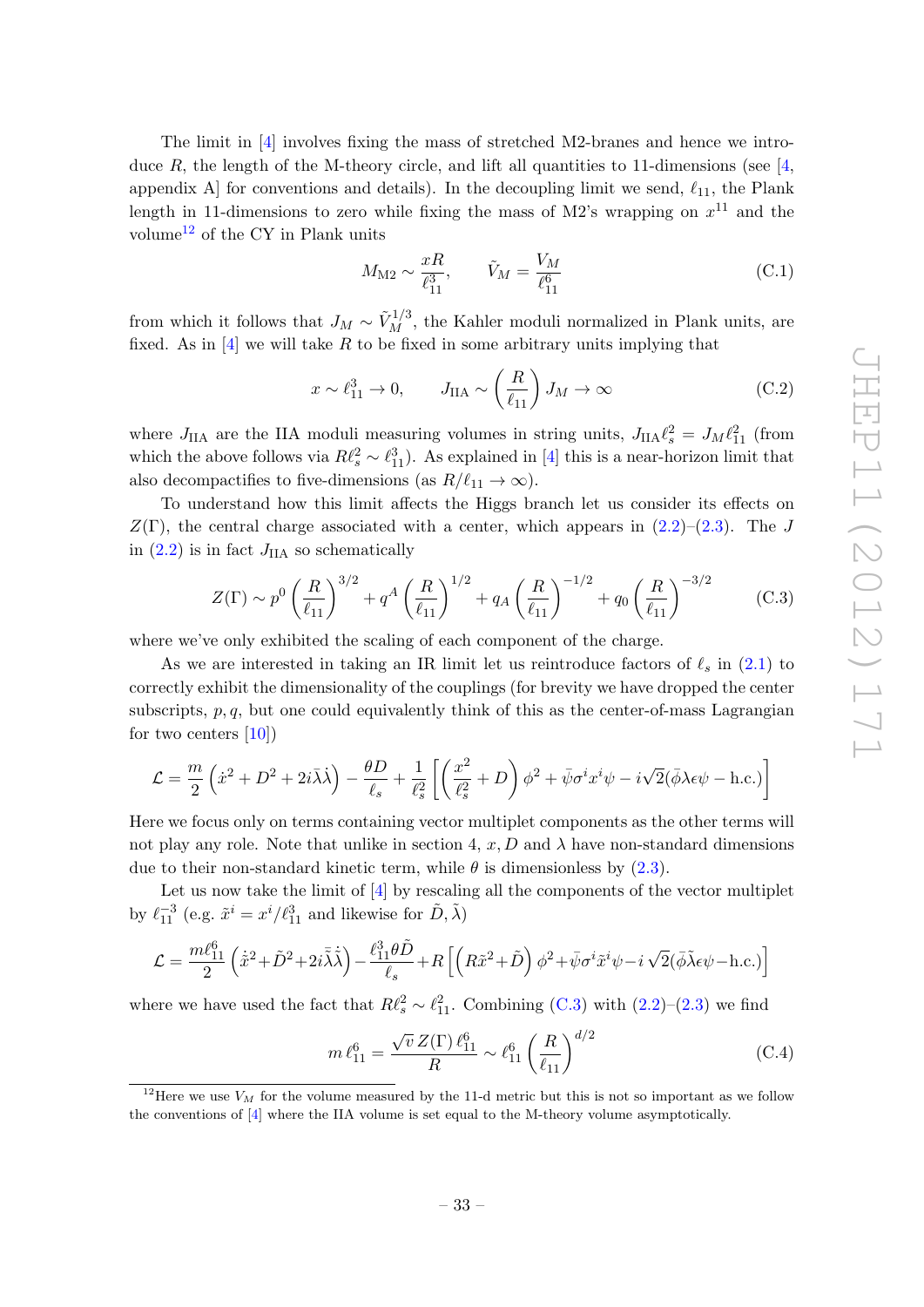where d is the highest degree of the charge  $\Gamma$  (i.e. the dimension of the associated brane: 0, 2, 4, or 6). Thus in the limit  $\ell_{11} \to 0$  we see that  $m \to 0$  and the kinetic terms for the vector multiplets vanish. The scaling of the FI term also depends on the charge of the center Γ

<span id="page-35-11"></span>
$$
\frac{\ell_{11}^3 \theta_p}{\ell_s} = \sqrt{R \ell_{11}^3} \operatorname{Im} (e^{-i\alpha} Z(\Gamma_p)) \sim p^0 R^2 + \mathcal{O}(\ell_{11})
$$
 (C.5)

with the constant piece proportional to the D6 charge  $p^0$ . So exactly as in [\[4\]](#page-35-3) the FI term (which maps to the constants in the integrability equations  $(1.1)$ ) survives only if a given center carries D6-charge.

Note that the limit we have taken is actually an M-theory limit as we are forced to take the M-theory radius to infinity in Plank units  $R/\ell_{11} \rightarrow \infty$ . Thus the associated nearhorizon region is  $AdS_3 \times S^2$ . If we instead wished to stay in IIA we would have to take  $\ell_{11} \rightarrow 0$  keeping  $R/\ell_{11}$  fixed but this would send  $R \rightarrow 0$  (i.e.  $\ell_s \rightarrow 0$  but keeping  $g_s$  finite). As evident from  $(C.5)$  this would also send the FI term to zero as  $R^2$ .

Open Access. This article is distributed under the terms of the Creative Commons Attribution License which permits any use, distribution and reproduction in any medium, provided the original author(s) and source are credited.

# References

- <span id="page-35-0"></span>[1] F. Denef and G.W. Moore, Split states, entropy enigmas, holes and halos, JHEP 11 [\(2011\)](http://dx.doi.org/10.1007/JHEP11(2011)129) [129](http://dx.doi.org/10.1007/JHEP11(2011)129) [[hep-th/0702146](http://arxiv.org/abs/hep-th/0702146)] [IN[SPIRE](http://inspirehep.net/search?p=find+EPRINT+hep-th/0702146)].
- <span id="page-35-1"></span>[2] J. Michelson and A. Strominger, Superconformal multiblack hole quantum mechanics, [JHEP](http://dx.doi.org/10.1088/1126-6708/1999/09/005) 09 [\(1999\) 005](http://dx.doi.org/10.1088/1126-6708/1999/09/005) [[hep-th/9908044](http://arxiv.org/abs/hep-th/9908044)] [IN[SPIRE](http://inspirehep.net/search?p=find+EPRINT+hep-th/9908044)].
- <span id="page-35-2"></span>[3] J.M. Maldacena, A. Strominger and E. Witten, Black hole entropy in M-theory, [JHEP](http://dx.doi.org/10.1088/1126-6708/1997/12/002) 12 [\(1997\) 002](http://dx.doi.org/10.1088/1126-6708/1997/12/002) [[hep-th/9711053](http://arxiv.org/abs/hep-th/9711053)] [IN[SPIRE](http://inspirehep.net/search?p=find+EPRINT+hep-th/9711053)].
- <span id="page-35-3"></span>[4] J. de Boer, F. Denef, S. El-Showk, I. Messamah and D. Van den Bleeken, Black hole bound states in  $AdS_3 \times S^2$ , JHEP 11 [\(2008\) 050](http://dx.doi.org/10.1088/1126-6708/2008/11/050) [[arXiv:0802.2257](http://arxiv.org/abs/0802.2257)] [IN[SPIRE](http://inspirehep.net/search?p=find+EPRINT+arXiv:0802.2257)].
- <span id="page-35-4"></span>[5] I. Bena, B.D. Chowdhury, J. de Boer, S. El-Showk and M. Shigemori, Moulting black holes, JHEP 03 [\(2012\) 094](http://dx.doi.org/10.1007/JHEP03(2012)094) [[arXiv:1108.0411](http://arxiv.org/abs/1108.0411)] [IN[SPIRE](http://inspirehep.net/search?p=find+EPRINT+arXiv:1108.0411)].
- <span id="page-35-5"></span>[6] F. Denef, Supergravity flows and D-brane stability, JHEP 08 [\(2000\) 050](http://dx.doi.org/10.1088/1126-6708/2000/08/050) [[hep-th/0005049](http://arxiv.org/abs/hep-th/0005049)] [IN[SPIRE](http://inspirehep.net/search?p=find+EPRINT+hep-th/0005049)].
- <span id="page-35-10"></span>[7] P. Berglund, E.G. Gimon and T.S. Levi, Supergravity microstates for BPS black holes and black rings, JHEP 06 [\(2006\) 007](http://dx.doi.org/10.1088/1126-6708/2006/06/007) [[hep-th/0505167](http://arxiv.org/abs/hep-th/0505167)] [IN[SPIRE](http://inspirehep.net/search?p=find+EPRINT+hep-th/0505167)].
- <span id="page-35-6"></span>[8] I. Bena and N.P. Warner, Bubbling supertubes and foaming black holes, [Phys. Rev.](http://dx.doi.org/10.1103/PhysRevD.74.066001) D 74 [\(2006\) 066001](http://dx.doi.org/10.1103/PhysRevD.74.066001) [[hep-th/0505166](http://arxiv.org/abs/hep-th/0505166)] [IN[SPIRE](http://inspirehep.net/search?p=find+EPRINT+hep-th/0505166)].
- <span id="page-35-7"></span>[9] B. Pioline, Four ways across the wall, [J. Phys. Conf. Ser.](http://dx.doi.org/10.1088/1742-6596/346/1/012017) 346 (2012) 012017 [[arXiv:1103.0261](http://arxiv.org/abs/1103.0261)] [IN[SPIRE](http://inspirehep.net/search?p=find+EPRINT+arXiv:1103.0261)].
- <span id="page-35-8"></span>[10] F. Denef, Quantum quivers and Hall/hole halos, JHEP 10 [\(2002\) 023](http://dx.doi.org/10.1088/1126-6708/2002/10/023) [[hep-th/0206072](http://arxiv.org/abs/hep-th/0206072)] [IN[SPIRE](http://inspirehep.net/search?p=find+EPRINT+hep-th/0206072)].
- <span id="page-35-9"></span>[11] J. de Boer, S. El-Showk, I. Messamah and D. Van den Bleeken, *Quantizing*  $N = 2$ multicenter solutions, JHEP  $05$  [\(2009\) 002](http://dx.doi.org/10.1088/1126-6708/2009/05/002)  $\text{arXiv:}0807.4556$  [IN[SPIRE](http://inspirehep.net/search?p=find+EPRINT+arXiv:0807.4556)].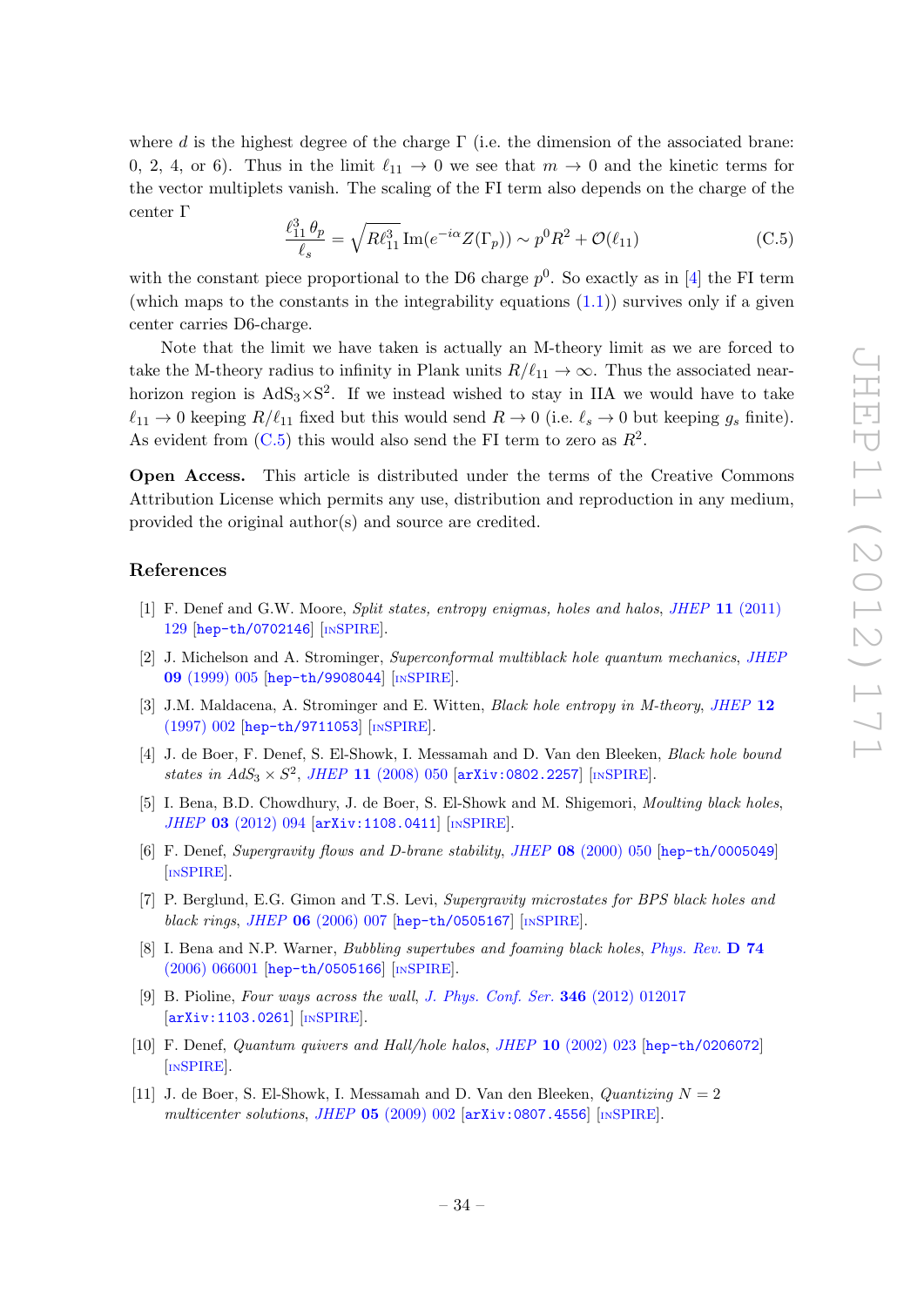- <span id="page-36-0"></span>[12] J. Manschot, B. Pioline and A. Sen, Wall crossing from Boltzmann black hole halos, [JHEP](http://dx.doi.org/10.1007/JHEP07(2011)059) 07 [\(2011\) 059](http://dx.doi.org/10.1007/JHEP07(2011)059) [[arXiv:1011.1258](http://arxiv.org/abs/1011.1258)] [IN[SPIRE](http://inspirehep.net/search?p=find+EPRINT+arXiv:1011.1258)].
- <span id="page-36-1"></span>[13] I. Bena, C.-W. Wang and N.P. Warner, Plumbing the abyss: black ring microstates, [JHEP](http://dx.doi.org/10.1088/1126-6708/2008/07/019) 07 [\(2008\) 019](http://dx.doi.org/10.1088/1126-6708/2008/07/019) [[arXiv:0706.3786](http://arxiv.org/abs/0706.3786)] [IN[SPIRE](http://inspirehep.net/search?p=find+EPRINT+arXiv:0706.3786)].
- <span id="page-36-2"></span>[14] M. Berkooz and H.L. Verlinde, *Matrix theory, AdS/CFT and Higgs-Coulomb equivalence*, JHEP 11 [\(1999\) 037](http://dx.doi.org/10.1088/1126-6708/1999/11/037) [[hep-th/9907100](http://arxiv.org/abs/hep-th/9907100)] [IN[SPIRE](http://inspirehep.net/search?p=find+EPRINT+hep-th/9907100)].
- <span id="page-36-3"></span>[15] I. Bena, C.-W. Wang and N.P. Warner, Mergers and typical black hole microstates, [JHEP](http://dx.doi.org/10.1088/1126-6708/2006/11/042) 11 [\(2006\) 042](http://dx.doi.org/10.1088/1126-6708/2006/11/042) [[hep-th/0608217](http://arxiv.org/abs/hep-th/0608217)] [IN[SPIRE](http://inspirehep.net/search?p=find+EPRINT+hep-th/0608217)].
- <span id="page-36-4"></span>[16] S.D. Mathur, The fuzzball proposal for black holes: an elementary review, [Fortsch. Phys.](http://dx.doi.org/10.1002/prop.200410203) 53 [\(2005\) 793](http://dx.doi.org/10.1002/prop.200410203) [[hep-th/0502050](http://arxiv.org/abs/hep-th/0502050)] [IN[SPIRE](http://inspirehep.net/search?p=find+EPRINT+hep-th/0502050)].
- [17] I. Bena and N.P. Warner, Black holes, black rings and their microstates, [Lect. Notes Phys.](http://dx.doi.org/10.1007/978-3-540-79523-0) 755 [\(2008\) 1](http://dx.doi.org/10.1007/978-3-540-79523-0) [[hep-th/0701216](http://arxiv.org/abs/hep-th/0701216)] [IN[SPIRE](http://inspirehep.net/search?p=find+EPRINT+hep-th/0701216)].
- [18] S.D. Mathur, Fuzzballs and the information paradox: a summary and conjectures, [arXiv:0810.4525](http://arxiv.org/abs/0810.4525) [IN[SPIRE](http://inspirehep.net/search?p=find+EPRINT+arXiv:0810.4525)].
- [19] V. Balasubramanian, J. de Boer, S. El-Showk and I. Messamah, Black holes as effective geometries, [Class. Quant. Grav.](http://dx.doi.org/10.1088/0264-9381/25/21/214004) 25 (2008) 214004 [[arXiv:0811.0263](http://arxiv.org/abs/0811.0263)] [IN[SPIRE](http://inspirehep.net/search?p=find+EPRINT+arXiv:0811.0263)].
- [20] K. Skenderis and M. Taylor, The fuzzball proposal for black holes, [Phys. Rept.](http://dx.doi.org/10.1016/j.physrep.2008.08.001) 467 (2008) [117](http://dx.doi.org/10.1016/j.physrep.2008.08.001) [[arXiv:0804.0552](http://arxiv.org/abs/0804.0552)] [IN[SPIRE](http://inspirehep.net/search?p=find+EPRINT+arXiv:0804.0552)].
- <span id="page-36-5"></span>[21] B.D. Chowdhury and A. Virmani, Modave lectures on fuzzballs and emission from the D1-D5 system, [arXiv:1001.1444](http://arxiv.org/abs/1001.1444) [IN[SPIRE](http://inspirehep.net/search?p=find+EPRINT+arXiv:1001.1444)].
- <span id="page-36-6"></span>[22] J.M. Maldacena, J. Michelson and A. Strominger, Anti-de Sitter fragmentation, [JHEP](http://dx.doi.org/10.1088/1126-6708/1999/02/011) 02 [\(1999\) 011](http://dx.doi.org/10.1088/1126-6708/1999/02/011) [[hep-th/9812073](http://arxiv.org/abs/hep-th/9812073)] [IN[SPIRE](http://inspirehep.net/search?p=find+EPRINT+hep-th/9812073)].
- <span id="page-36-7"></span>[23] A. Sen, *Equivalence of three wall crossing formulae*,  $arXiv:1112.2515$  [IN[SPIRE](http://inspirehep.net/search?p=find+EPRINT+arXiv:1112.2515)].
- <span id="page-36-8"></span>[24] J. Manschot, B. Pioline and A. Sen, A fixed point formula for the index of multi-centered  $N = 2$  black holes, JHEP 05 [\(2011\) 057](http://dx.doi.org/10.1007/JHEP05(2011)057)  $arXiv:1103.1887$  [IN[SPIRE](http://inspirehep.net/search?p=find+EPRINT+arXiv:1103.1887)].
- <span id="page-36-9"></span>[25] F. Denef, B.R. Greene and M. Raugas, Split attractor flows and the spectrum of BPS D-branes on the quintic, JHEP  $05$  [\(2001\) 012](http://dx.doi.org/10.1088/1126-6708/2001/05/012) [[hep-th/0101135](http://arxiv.org/abs/hep-th/0101135)] [IN[SPIRE](http://inspirehep.net/search?p=find+EPRINT+hep-th/0101135)].
- <span id="page-36-10"></span>[26] B. Gaasbeek, A holographic bound on the scaling contribution to black hole entropy, [arXiv:1203.4752](http://arxiv.org/abs/1203.4752) [IN[SPIRE](http://inspirehep.net/search?p=find+EPRINT+arXiv:1203.4752)].
- <span id="page-36-11"></span>[27] I. Goulden and D. Jackson, Combinatoric enumeration, Wiley & Sons, Inc., Somerset U.S.A. (1983).
- <span id="page-36-12"></span>[28] R. Pemantle and M.C. Wilson, Asymptotics of multivariate sequences, part I. Smooth points of the singular variety, J. Combin. Theory Ser. A97 (2002) 129 [[math/0003192](http://arxiv.org/abs/math/0003192)].
- <span id="page-36-13"></span>[29] R. Pemantle and M.C. Wilson, Twenty combinatorial examples of asymptotics derived from multivariate generating functions, SIAM Review 50 (2008) 199 [[math/0512548](http://arxiv.org/abs/math/0512548)].
- <span id="page-36-14"></span>[30] E. Witten, On the conformal field theory of the Higgs branch, JHEP 07 [\(1997\) 003](http://dx.doi.org/10.1088/1126-6708/1997/07/003) [[hep-th/9707093](http://arxiv.org/abs/hep-th/9707093)] [IN[SPIRE](http://inspirehep.net/search?p=find+EPRINT+hep-th/9707093)].
- <span id="page-36-15"></span>[31] O. Aharony and M. Berkooz, IR dynamics of  $D = 2$ ,  $N = (4, 4)$  gauge theories and DLCQ of *little string theories', JHEP* 10 [\(1999\) 030](http://dx.doi.org/10.1088/1126-6708/1999/10/030) [[hep-th/9909101](http://arxiv.org/abs/hep-th/9909101)] [IN[SPIRE](http://inspirehep.net/search?p=find+EPRINT+hep-th/9909101)].